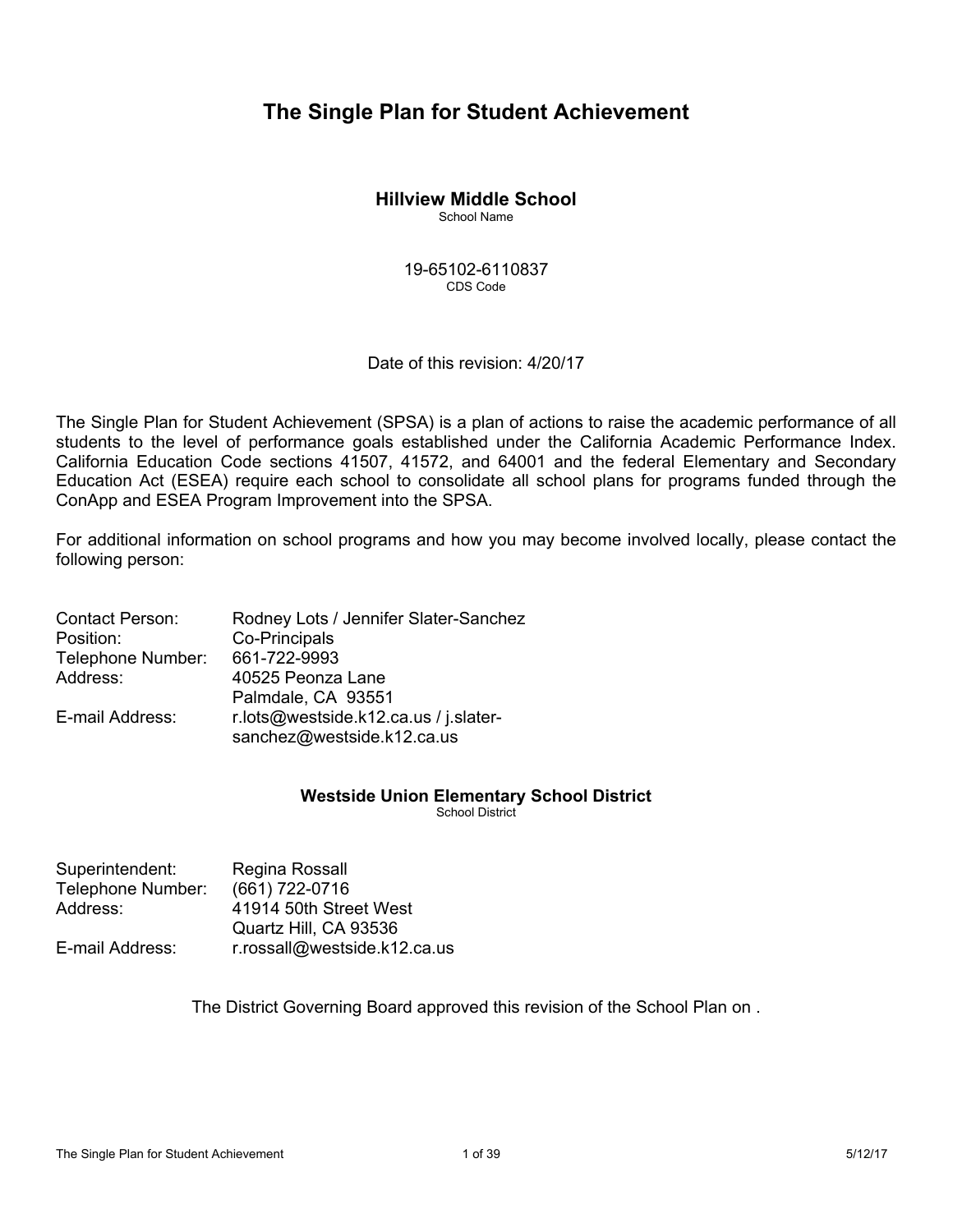## **II. School Vision and Mission**

### Mission Statement

The mission of Hillview Middle School is to ensure that all students will be prepared to reach high levels of academic achievement as determined by district, state, and national standards. All students will have access to a college preparatory pathway and be encouraged to participate in school activities. Hillview Middle School will help students become educated, responsible citizens.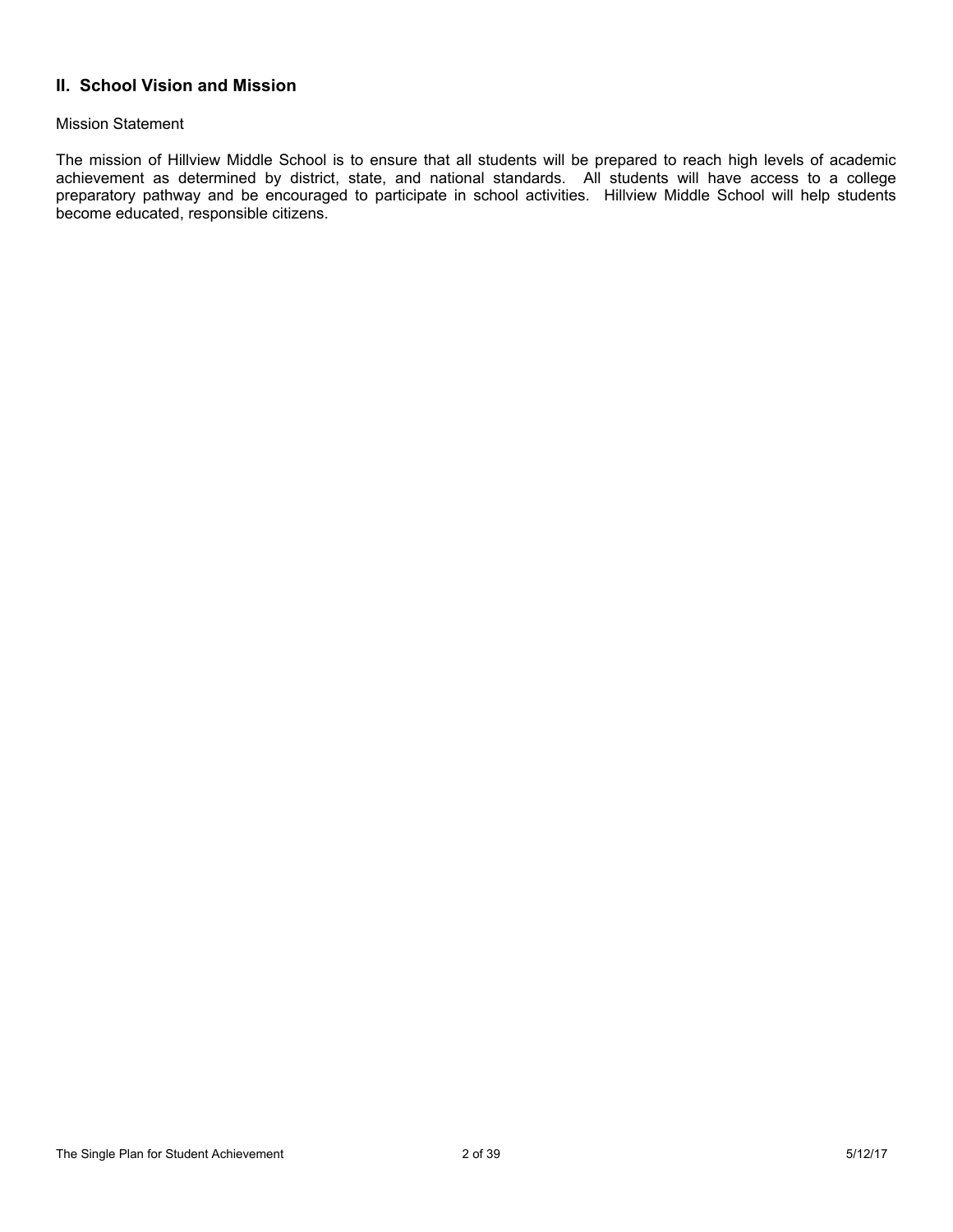### **III. School Profile**

Hillview Middle School is located in the southwest portion of the Antelope Valley in the community of Palmdale. Westside Union School District, covering approximately 360 square miles of high desert of California, is located in the southwest portion of the Antelope Valley in the community of Palmdale. Westside Union School District has an enrollment of approximately 9200 students from Kindergarten through 8th grade.

Hillview was built in 1993 and serves students from the surrounding communities of west Palmdale and west Lancaster. Hillview has approximately 920 6th, 7th, and 8th grade students. Students from four elementary schools feed into Hillview. In addition, Hillview currently has approximately 315 students in attendance on transfers from inside or outside of the District boundaries. The school buildings consist of one main building composed of 18 regular classrooms, two science labs, a library, a home economics room, an art room, a wood-shop room, a technology lab, a computer lab, and a cafeteria. There is also one meeting / conference room, a speech room, a counselor's office/room, ELL room, and the administrative offices. In addition, there are 16 relocatable classrooms (which includes two computer labs), a music/band room, and a gymnasium with boys' and girls' locker rooms and a dance room. The school includes grass and concrete play areas with equipment and a patio with picnic tables.

Sixth grade students who attend Hillview participate in the 6th grade Honors Academy. These students are selected from a lottery after meeting the requirements of a 3.0 GPA or higher in 4th and 5th grade. These students are exposed to a rigorous curriculum, STEM elective classes, and are eligible to participate in all middle school activities. Hillview also has a program to work with the district's middle school functional skills students. These special needs students are served in three different classrooms of about ten students; however, many work with our elective and PE programs and interact with and work with our general education 6th, 7th, and 8th graders.

Hillview offers a strong core curriculum. Most curricular classes have numerous offerings including support classes and advanced classes. Our entire school is networked, and wired and wireless internet access is available across the campus. Classrooms have smartboards, language arts classrooms have sets of Chromebooks, and seven Chromebook carts are also available for teachers to check out. A high emphasis is placed on an education that provides for every student to become skilled in the use of technology, computers, and industrial technology. Students have the opportunity to participate in numerous elective classes including computers, design and modeling, band, art, industrial arts (wood shop), flight and space, Vex robotics (force and motion), AVID, Model UN, and home economics. Numerous clubs, academic teams, tutoring programs, and interscholastic sports provide opportunities for students to participate and interact with each other outside of the regular school day.

Hillview's diverse student population is served through funding with dollars from the state, LCAP (from a district level), money raised through ASB, and donations. Allocations provide funds for materials, equipment, and programs to meet the various needs of our students. Staff, teachers, and parents, in conjunction with the School Site Council, allocate funds based on student needs and the educational goals of the school.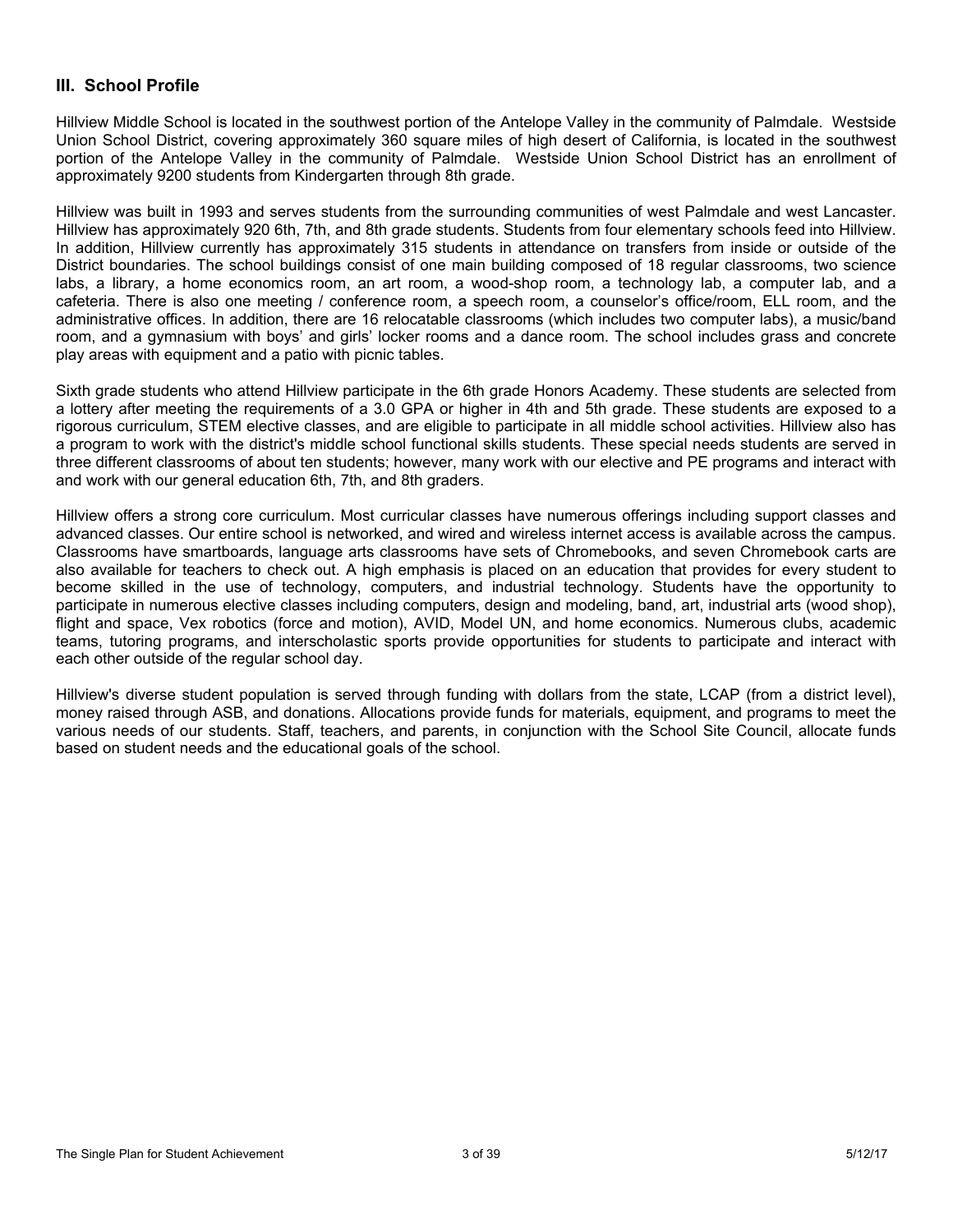## **IV. Comprehensive Needs Assessment Components**

### **A. Data Analysis (See Appendix A)**

ANALYSIS OF CURRENT EDUCATIONAL PRACTICE

The following statements characterize educational practice at this school:

1. Alignment of curriculum, instruction and materials to content and performance standards: Math, language arts, reading, science, and history curriculum, instruction, and materials are directly aligned to district and state content and performance standards. Instruction is delivered based on the standards.

2. Availability of standards-based instructional materials appropriate to all student groups:

Instructional materials used in the classrooms in math, language arts, science, and social studies are standardsbased and used by all student groupings. Lesson planning is based on the standards, which can be found either in the teacher's plan book, in the text, or posted in the classroom.

3. Alignment of staff development to standards, assessed student performance and professional needs:

Staff members have the opportunity to attend staff development to address the alignment of standards, assess student performance, and professional needs. Beginning Teacher Support & Assessment (BTSA) provides support and instruction for beginning teachers. School site meeting time is used to analyze specific site and grade level issues. Administrative training is offered to administrators and teachers to provide help in interpreting state testing, CELDT, and other assessment results and using those results to plan instruction.

4. Services provided by the regular program to enable under performing students to meet standards:

The site offers many opportunities for the under performing students to meet the standards in the regular program. This includes instruction, which is driven by the standards in all classrooms. Teachers will identify under performing students in their classrooms. These students will be monitored closely. Under performing students will have the opportunity to attend before and/or after school tutoring. Some students are placed in support classes for extra assistance. These classes include: Math 8 Support, Math 7 Support, Language Arts 8 Support, Language Arts 7 Support, Study Skills and AVID. Intercession school is offered in March and June for students that failed to meet promotion requirements. Tutoring is available before school each day and after school twice a week. A computer "learning lab" is also open each day during lunch and is staffed by AVID aides.

5. Services provided by categorical funds to enable under performing students to meet standards:

Services provided by categorical funding to enable under performing students to meet the standards include: use of the district psychologist to provide data which drives the school's testing analysis for improvement; reading and math programs directed specifically towards under performing students; prep times and staff meetings enable teams of teachers to plan, conference, and consult with staff, students, parents, and administration. Illuminate is also used to monitor student progress on classroom assessments.

6. Use of state and local assessments to modify instruction and improve student achievement:

Assessment data is the driving force in generating instruction in all classrooms. All teachers are involved in looking at assessment data and developing an improvement plan. Expenditures are all related to improving student achievement based on findings in data. Teachers regularly examine student work and consult with their colleagues to ensure that students are mastering grade level standards.

7. Number and percentage of teachers in academic areas experiencing low student performance:

The school consistently met the state expected goal of 800 on the API and scored in the same range as similar schools on the old state tests. SBAC testing is reviewed annually and Hillview continues to meet or exceed state averages. Most areas on the recent "Dashboard" are in green; however, those subgroups in lower colors are monitored and programs are developed to work with those groups. The higher scores and such do not mean that each class may not have students struggling. An improvement plan is developed each year based on the previous year's data. Plans are being monitored during the year. Current state testing data is reviewed; however, since the test is new, growth data is limited. The data for the two years we have continues to be analyzed and growth in most areas has been achieved..

8. Family, school, district and community resources available to assist these students:

Low performing students are provided assistance in a variety of ways. Parent-teacher conferences and ELL parent conferences provide recommendations for parents to further their children's academic success and behavioral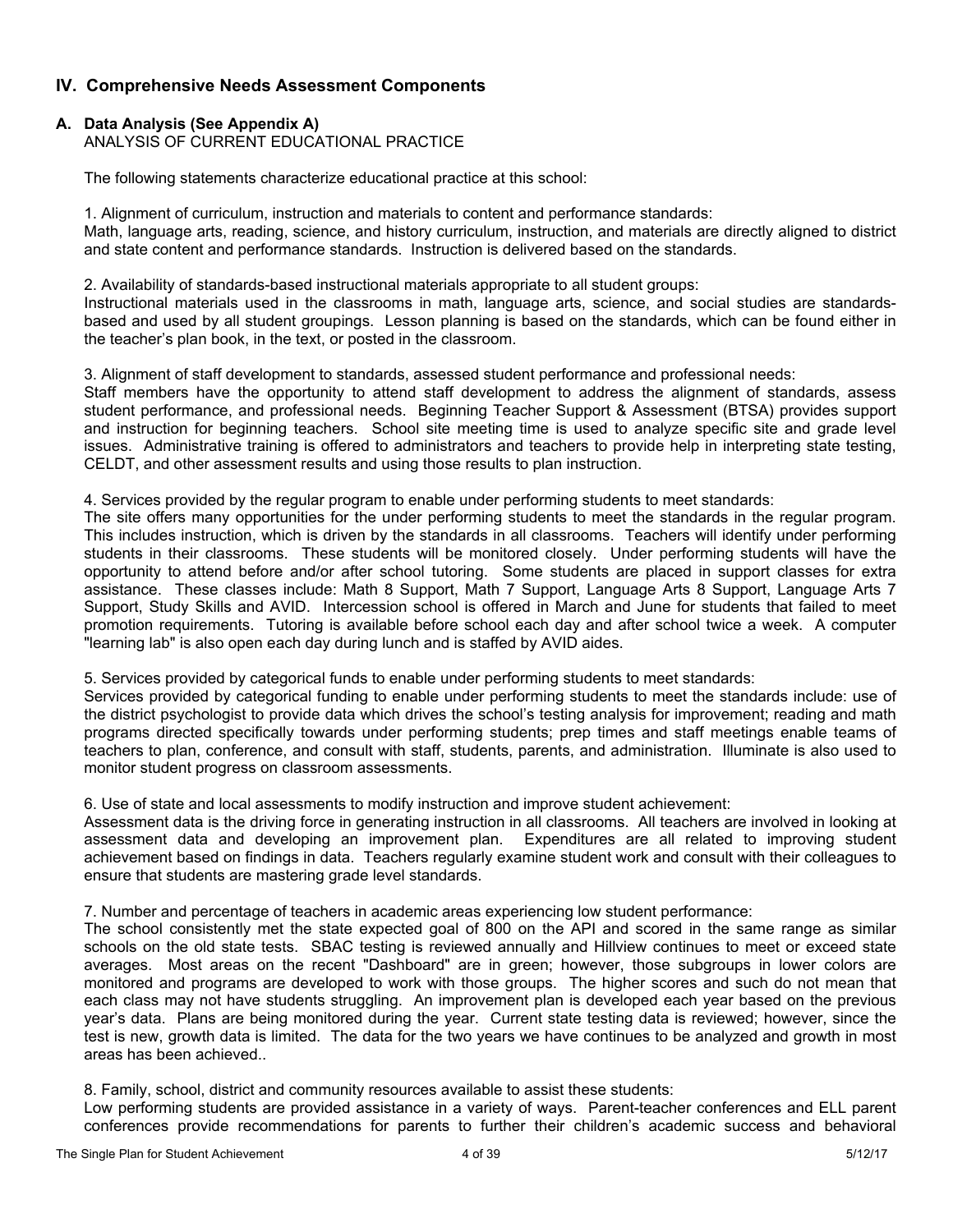concerns in the classroom. Homework/classwork may be modified to address students' needs. The school provides helpful information to parents in weekly phone dialers and items sent home with students. The student handbook and first day packet provide parents information on available programs for at risk students. Department and parent meetings are held regularly to discuss strategies to assist students. The district provides information at parent meetings, including the District Advisory Committee, for parents to access help for their children in school. The School Site Council (SSC) at each site, composed of school and community members, distributes the school's resources based on the needs as outlined in the school plan. Principals are provided information in the form of sharing, flyers, and training at Principal's meetings and administrative sessions. W.A.V.E., Westside's educational foundation provides grant monies for school and teachers to supplement the programs provided at each school. Community organizations such as the Boy and Girl Scouts, Special Olympics, and sports groups provide outlets for students who may need the modeling provided by appropriate organizations in the community. Extracurricular clubs and athletics are available through the school site.

9. School, district and community barriers to improvements in student achievement:

Like all schools and districts, there are barriers to improvements in student achievement. Declining resources and increased class sizes continues to be a challenge. Categorical funds have been greatly reduced, along with support staff at the school site and within the district. Class sizes are at capacity and in some cases run overage. In our community, one of the challenges our schools face is the commuting time for many of our parents . Many of the parents commute long distances to jobs in the Los Angeles area. This means that they are gone for long periods of the day and have only a little time left over to participate in the education of their children and to volunteer in the schools. There is also a portion of our schools' population who face economic barriers. For some of the schools that have a rural population, there are some students who do not have the normal amenities such as running water and electricity. In the schools within the city limits, there are also those who face the typical issues surrounding dysfunctional families. This means that there are bigger concerns on their minds than the educational process. Also, this lends itself to a great deal of transience, which makes the educational process spotty at best.

10. Limitations of the current program to enable under performing students to meet standards:

The effectiveness of the current instructional program would be enhanced by:

On-going staff development in the areas of:

- 1. Knowledge of the state-adopted frameworks and content standards
- 2. Use of assessment data to guide and inform instruction
- 3. Differentiation of instruction particularly for ELL, special needs, Foster, Low Socio-economic, and at-risk students
- 4. Inclusion of special needs students into the general education environment
- 5. Boy's Town and development of appropriate discipline

6. Consistency with classroom grading and use of grades to evaluate student achievement.

Vertical articulation of curriculum from one grade level to the next

Well-developed parent education program that provides and familiarizes parents with the content standards, state testing programs, use of technology (especially things like our student data base, PowerSchool, and ways that they can support the instructional program.

Effective use of technology to support the instructional program and to facilitate the analysis of assessment data.

Increased time to provide remediation for these students identified to be at-risk.

### **B. Analysis of Current Instructional Program (See Appendix B)**

## **V. Description of Barriers and Related School Goals**

School Goals for Improving Student Achievement

Goal #1: Ensure all students are well-equipped with the cognitive, linguistic, interpersonal, and intrapersonal skills necessary to be successful in a global society.

Goal #2: Provide all students access to a high quality instructional program and the research-based supports necessary for them to engage fully and meaningfully with the program.

Goal #3: Develop and implement programs that support students' academic, behavioral, and social-emotional growth and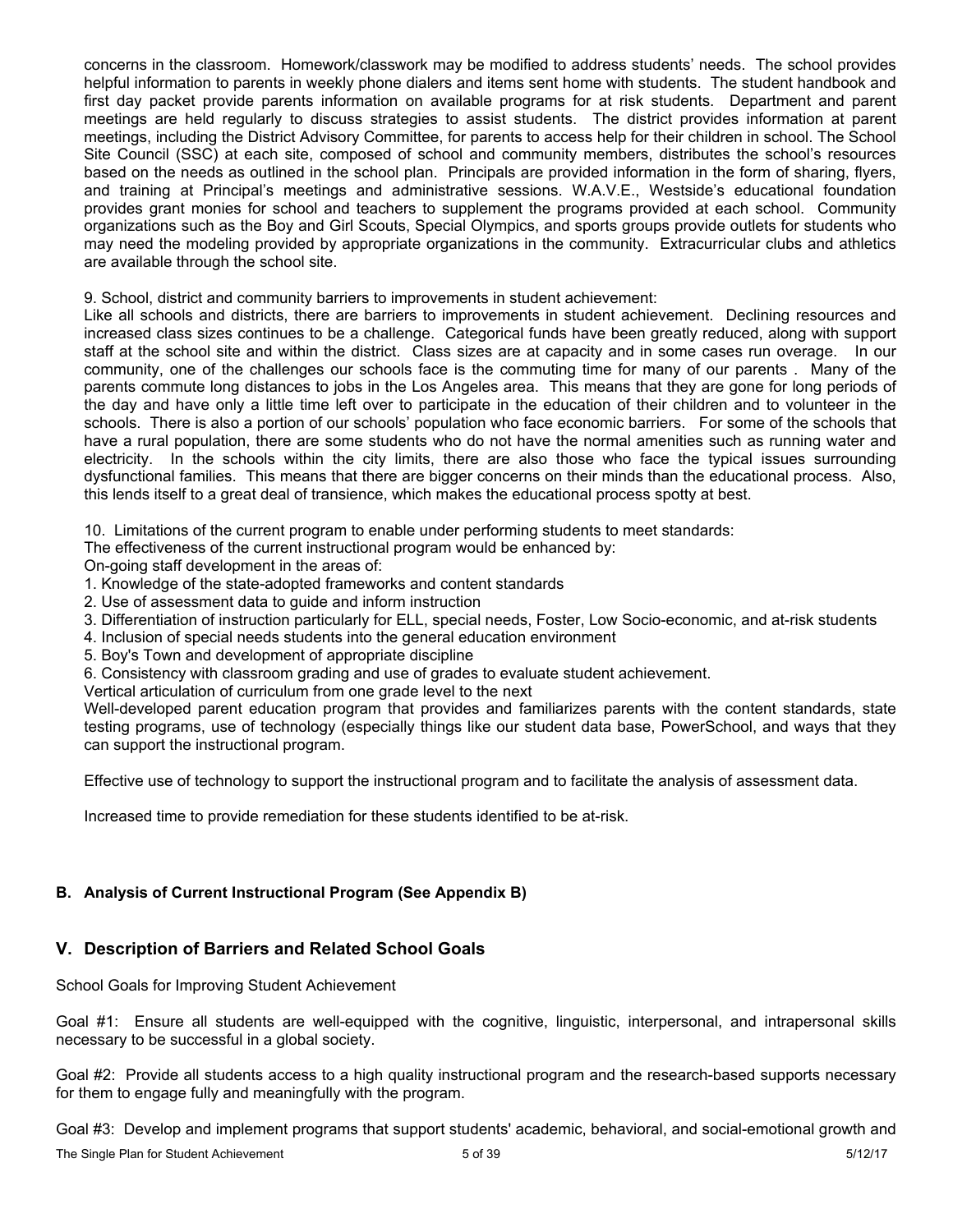success.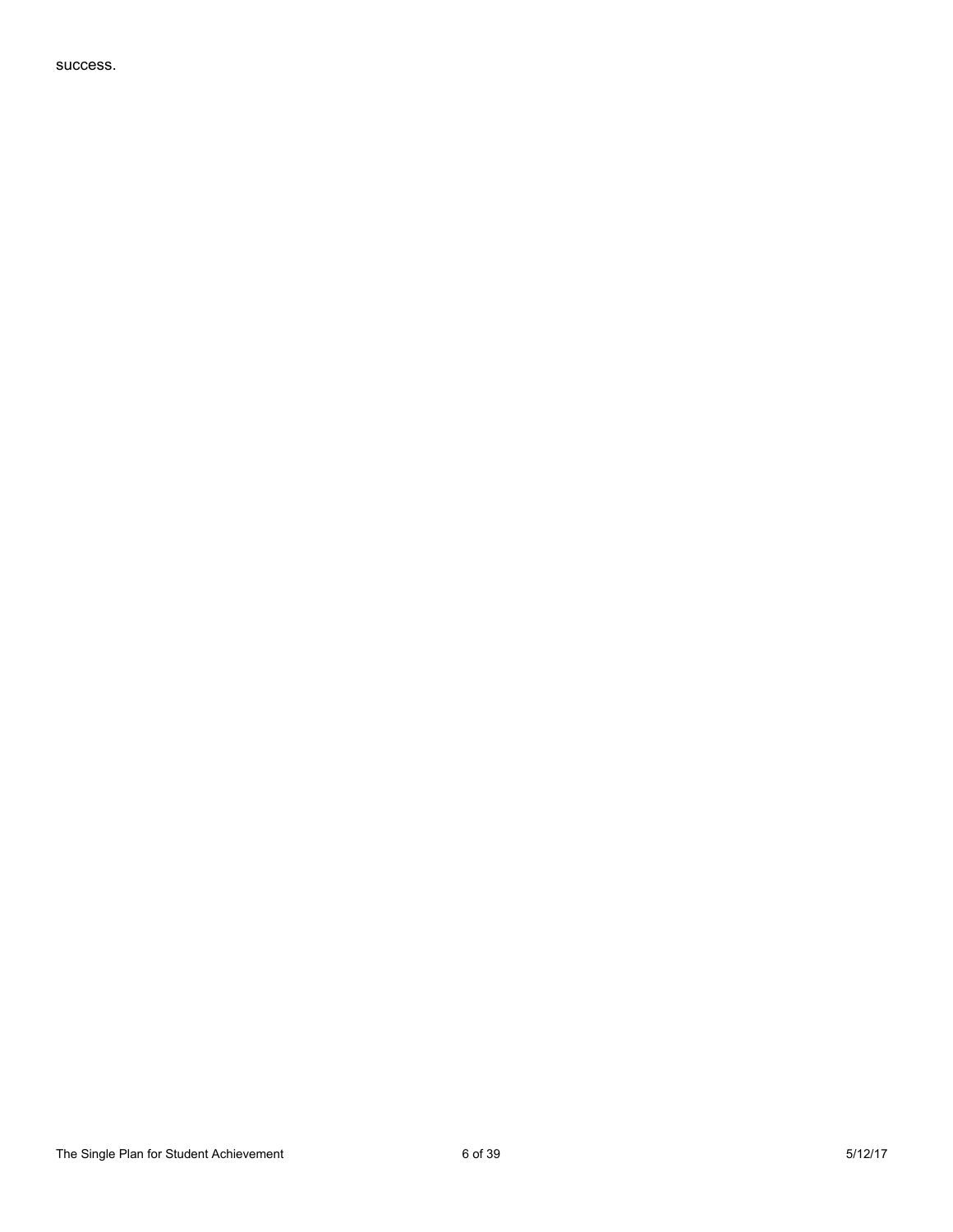### **VI. Planned Improvements in Student Performance**

The school site council has analyzed the academic performance of all student groups and has considered the effectiveness of key elements of the instructional program for students failing to meet API and AYP growth targets. As a result, it has adopted the following school goals, related actions, and expenditures to raise the academic performance of student groups not meeting state standards:

#### **SCHOOL GOAL #1**

### **(Based on conclusions from Analysis of Program Components and Student Data pages)**

GOAL # 1 for Improving Student Achievement: Ensure all students are well-equipped with the cognitive, linguistic, interpersonal, and intrapersonal skills necessary to be successful in a global society.

| Student groups and grade levels to participate in this goal:<br>All students, with a focus on low socio-economic students, foster, and ELL students.                         | Anticipated annual performance growth for each group:<br>5% of Hillview students at each performance level will move to a higher performance<br>level in ELA and Math |
|------------------------------------------------------------------------------------------------------------------------------------------------------------------------------|-----------------------------------------------------------------------------------------------------------------------------------------------------------------------|
| Means of evaluating progress toward this goal:<br>Teacher assessment, State Testing data, report cards, benchmarks, classroom<br>observations, and student progress reports. | Group data to be collected to measure academic gains:<br>State Testing Scores, PSAT Scores, CELDT Scores                                                              |

| <b>SCHOOL GOAL #1</b>                                                                                                                                                                                                                                                                                                                                                                                                                                                                                                                                                                                                                                                                                                                                                                                                                                                                                                                                                                                                                                                                                                                                                                                                                                                                        |                                                           |                                                                                                                                                                                                                                                                                                                                                       |                                                                                                           |                                                                                                                                                       |
|----------------------------------------------------------------------------------------------------------------------------------------------------------------------------------------------------------------------------------------------------------------------------------------------------------------------------------------------------------------------------------------------------------------------------------------------------------------------------------------------------------------------------------------------------------------------------------------------------------------------------------------------------------------------------------------------------------------------------------------------------------------------------------------------------------------------------------------------------------------------------------------------------------------------------------------------------------------------------------------------------------------------------------------------------------------------------------------------------------------------------------------------------------------------------------------------------------------------------------------------------------------------------------------------|-----------------------------------------------------------|-------------------------------------------------------------------------------------------------------------------------------------------------------------------------------------------------------------------------------------------------------------------------------------------------------------------------------------------------------|-----------------------------------------------------------------------------------------------------------|-------------------------------------------------------------------------------------------------------------------------------------------------------|
| Actions to be Taken to Reach This Goal<br>Consider all appropriate dimensions (e.g., Teaching and Learning, Staffing and Professional<br>Development)                                                                                                                                                                                                                                                                                                                                                                                                                                                                                                                                                                                                                                                                                                                                                                                                                                                                                                                                                                                                                                                                                                                                        | <b>Start Date</b><br><b>Completion Date</b>               | Proposed<br><b>Expenditures</b>                                                                                                                                                                                                                                                                                                                       | <b>Estimated</b><br>Cost                                                                                  | <b>Funding</b><br><b>Source</b>                                                                                                                       |
| A. Alignment of instruction with content standards:<br>1) All Language Arts, Math, Science, History and Physical Education classes are aligned with<br>California State Standards.<br>2) All elective classes and Performing Arts classes support the core curriculum.<br>3) Continue to follow, review, and revise grade-level pacing / curricular plans.<br>4) Improve effectiveness of reading/language arts and mathematics programs for all students by<br>monitoring core and supplemental instructional program and use of pacing guides.<br>5) Monitor for adherence to instructional time recommendations in reading/language arts and<br>mathematics.<br>6) Implement standards-based district curriculum; monitoring of the implementation in all<br>classrooms.<br>7) All departments use writing standards to ensure students write with organization, structure,<br>purpose, and to a specific audience.<br>8) Grade level writing standards are articulated during grade level meetings.<br>9) Provide staff regular opportunities to analyze student work to ensure progress.<br>10) Teachers in the 6th grade honors programs and teachers of 7th / 8th grade honors /<br>advanced classes will review classroom grades and various formative and summative<br>assessments. | 2017-2018<br>Department Chairs<br>Staff<br>Administration | 1) Textbook replacement<br>and supplemental<br>materials<br>2) No anticipated costs<br>3) No anticipated costs<br>4) No anticipated costs<br>5) No anticipated costs<br>6) No anticipated costs<br>7) Standards-based<br>workshops and<br>conferences<br>8) No anticipated costs<br>9) No anticipated costs<br>10) Cost for subs for<br>collaboration | 1) TBD<br>2) NC<br>$(3)$ NC<br>4) NC<br>$5)$ NC<br>$6)$ NC<br>7) Varies<br>8) NC<br>$9)$ NC<br>10) Varies | 1) District sponsored<br>2) NA<br>3) NA<br>4) NA<br>5) NA<br>6) NA<br>7) URGF / District<br>Funded<br>8) NA<br>9) NA<br>10) URGF / District<br>Funded |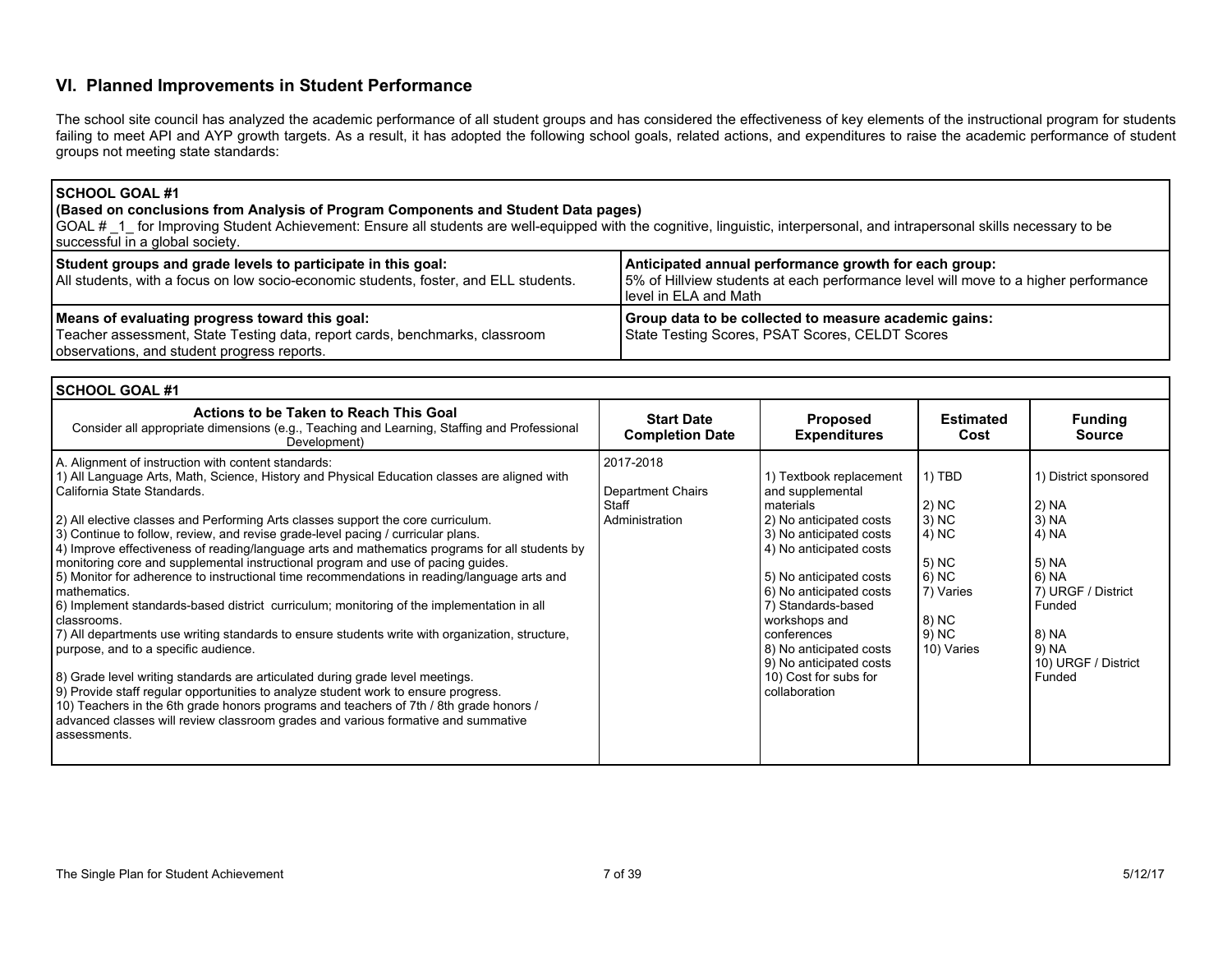| <b>SCHOOL GOAL #1</b>                                                                                                                                                                                                                                                                                                                                                                                                                                                                                                                                                                                                                                                                                                 |                                                                     |                                                                                                                                                                                                                                                                           |                                                          |                                                                                     |
|-----------------------------------------------------------------------------------------------------------------------------------------------------------------------------------------------------------------------------------------------------------------------------------------------------------------------------------------------------------------------------------------------------------------------------------------------------------------------------------------------------------------------------------------------------------------------------------------------------------------------------------------------------------------------------------------------------------------------|---------------------------------------------------------------------|---------------------------------------------------------------------------------------------------------------------------------------------------------------------------------------------------------------------------------------------------------------------------|----------------------------------------------------------|-------------------------------------------------------------------------------------|
| Actions to be Taken to Reach This Goal<br>Consider all appropriate dimensions (e.g., Teaching and Learning, Staffing and Professional<br>Development)                                                                                                                                                                                                                                                                                                                                                                                                                                                                                                                                                                 | <b>Start Date</b><br><b>Completion Date</b>                         | Proposed<br><b>Expenditures</b>                                                                                                                                                                                                                                           | <b>Estimated</b><br>Cost                                 | <b>Funding</b><br><b>Source</b>                                                     |
| B. Improvement of instructional strategies and materials:<br>1) Use differentiated instruction and flexible grouping in all departments.<br>2) Purchase and supply materials to support all departments.<br>3) Replace and repair equipment needed to provide students with access to the standards in all<br>classes.                                                                                                                                                                                                                                                                                                                                                                                                | 2017-2018<br>Administration<br>School Site Council<br>Staff/ongoing | 1) No anticipated costs<br>2) Purchase Math, LA,<br>Science, and History<br>supplies<br>3) Replace/repair<br>equipment                                                                                                                                                    | 1) NC<br>$2)$ TBD<br>3) Varies                           | 1) NA<br>2) URGF<br>3) URGF                                                         |
| 4) Use AVID strategies school wide to improve all academic areas.<br>5) Provide materials, equipment, supplies, training and release time to increase teaching and<br>learning opportunities.                                                                                                                                                                                                                                                                                                                                                                                                                                                                                                                         |                                                                     | Purchase technology<br>(computers, hardware,<br>software, etc.)<br>4) AVID Training and<br>materials<br>5) Repair and replace<br>broken equipment,                                                                                                                        | 4) Varies<br>5) Varies<br>6) Varies                      | 4) URGF<br>5) URGF<br>6) URGF                                                       |
| 6) Students will participate in physical education classes based on state standards.<br>7) Students will participate in electives such as: Art, AVID, Band, Project Lead the Way Courses,<br>Home Ec, Lego, Support Classes, Model UN, and Industrial Arts (Wood-shop).<br>8) Students in our 6th grade honors program will receive instruction in required standards at an<br>accelerated rate allowing them access to upper grade standards or more diverse academic<br>instruction.<br>9) Students in 7th and 8th grade honors / advanced classes will receive accelerated instruction in<br>content standards to allow the class to progress in to upper grade standards or more diverse<br>academic instruction. |                                                                     | purchase new equipment,<br>instructional supplies,<br>conference or training fees   8) Varies<br>and release time<br>6) PE supplies/equipment<br>7) Electives<br>supplies/equipment<br>8) Training, materials, and<br>supplies<br>9) Training, materials, and<br>supplies | 7) Varies<br>9) Varies                                   | 7) URGF<br>8) District Funded,<br><b>URGF</b><br>9) District Funded,<br><b>URGF</b> |
| D. Increased educational opportunity:<br>1) Provide books, materials, multimedia & instructional technology to support the Math and<br>Language Arts program, both at the regular and advanced levels.<br>2) Provide instructional materials to promote the understanding of Science (especially next Gen<br>standards) and History, ex.: primary sources, DVDs, historical fiction, etc.<br>3) Purchase standards-based supplemental materials to support ELL, GATE, SDC, Resource<br>programs, and after-school tutoring. Library books for ELL students, materials for ELL program.<br>4) 8th grade students will take the PSAT                                                                                    | 2017-2018<br><b>Students</b><br>Teachers<br>Staff<br>Administration | 1) Purchase library<br>supplies and Books<br>2) Purchase computer,<br>hardware, software,<br>accessories.<br>consumables, etc.<br>3) Purchase materials and<br>supplies<br>4) Purchase PSAT<br>materials                                                                  | 1) Varies<br>2) NC<br>3) \$1500 (Title III)<br>4) Varies | 1) URGF<br>2) URGF<br>3) District Funded,<br><b>URGF</b><br>4) Varies               |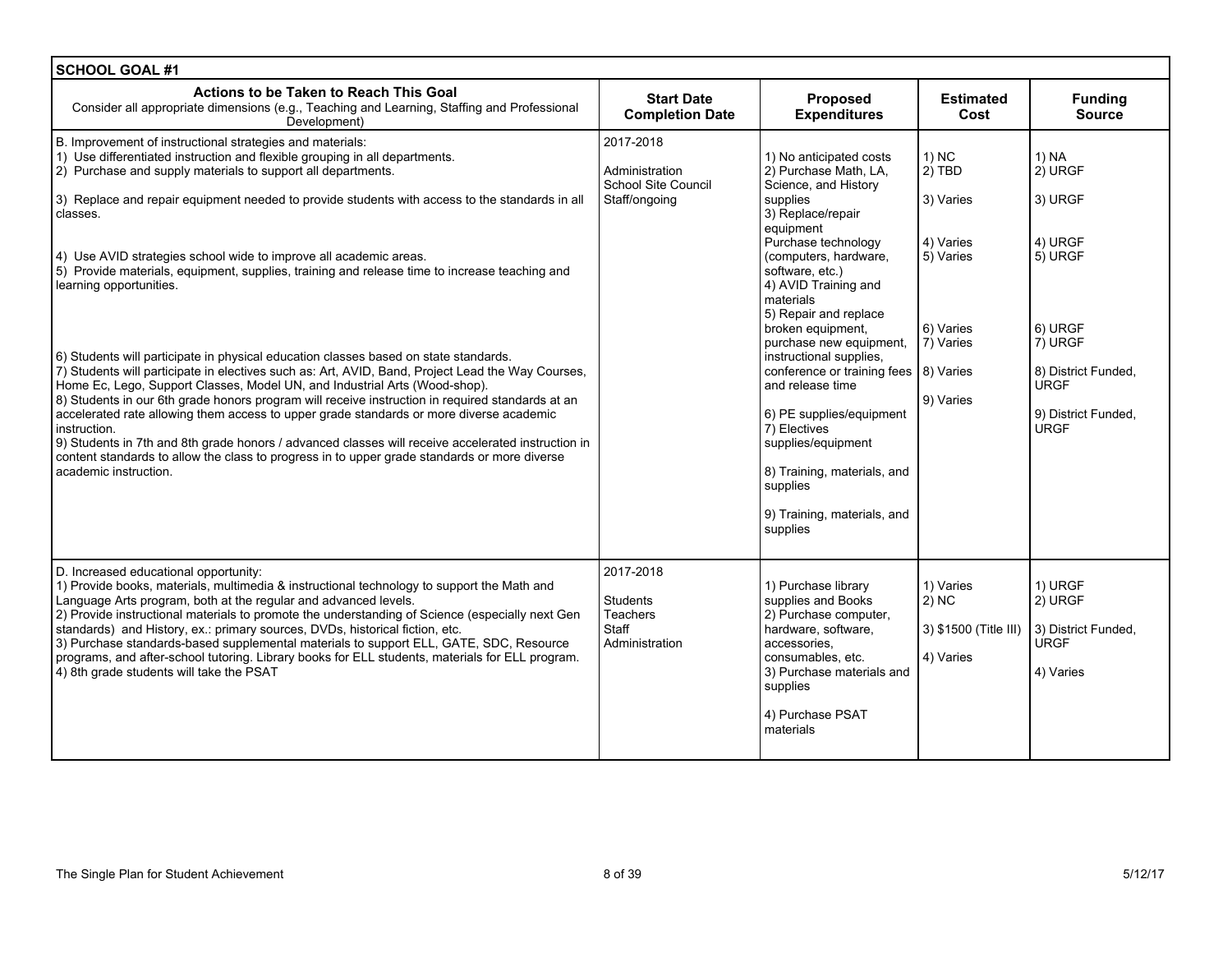| SCHOOL GOAL #1                                                                                                                                                                                                                                                                                                                                                                                                                                                                                                                                                                                                                                                                                                                                                                                                                                                                                                |                                                                              |                                                                                                                                                                                                                                                                                                                |                                                                                |                                                                                                                                    |
|---------------------------------------------------------------------------------------------------------------------------------------------------------------------------------------------------------------------------------------------------------------------------------------------------------------------------------------------------------------------------------------------------------------------------------------------------------------------------------------------------------------------------------------------------------------------------------------------------------------------------------------------------------------------------------------------------------------------------------------------------------------------------------------------------------------------------------------------------------------------------------------------------------------|------------------------------------------------------------------------------|----------------------------------------------------------------------------------------------------------------------------------------------------------------------------------------------------------------------------------------------------------------------------------------------------------------|--------------------------------------------------------------------------------|------------------------------------------------------------------------------------------------------------------------------------|
| Actions to be Taken to Reach This Goal<br>Consider all appropriate dimensions (e.g., Teaching and Learning, Staffing and Professional<br>Development)                                                                                                                                                                                                                                                                                                                                                                                                                                                                                                                                                                                                                                                                                                                                                         | <b>Start Date</b><br><b>Completion Date</b>                                  | <b>Proposed</b><br><b>Expenditures</b>                                                                                                                                                                                                                                                                         | <b>Estimated</b><br>Cost                                                       | <b>Funding</b><br><b>Source</b>                                                                                                    |
| E. Staff development and professional collaboration:<br>1) Providing staff development in implementation of core curriculum and effective use of Universal<br>Access time.<br>2) Provide systemic, comprehensive and ongoing professional development opportunities that<br>include: research-based best practices; differentiated instruction; providing equitable access<br>3) Support new teachers through Induction.<br>4) Improve collaboration and articulation among and between grade levels and departments by<br>providing professional development in Professional Learning Communities (PLCs).<br>5) Develop the support and structure needed for site-level PLCs by effective use of data to drive<br>instruction<br>6) Provide time during staff/grade level meetings to address writing standards and techniques.<br>7) Staff attend workshops, conferences or release time for collaboration. | 2017-2018<br>Staff<br>Department chairs<br>Administration<br><b>District</b> | 1) No anticipated costs<br>2) Conference fees, sub<br>pay, lodging, mileage,<br>meals<br>3) No anticipated costs<br>4) Staff Development,<br>release time<br>5) Staff Development,<br>release time<br>6) Conference fees,<br>lodging, etc<br>7) Registration, lodging,<br>travel, meals, etc., release<br>time | $1)$ NC<br>2) Varies<br>$3)$ NC<br>$(4)$ NC<br>5) NC<br>6) Varies<br>7) Varies | 1) NA<br>2) URGF / District<br>Funded<br>3) NA<br>4) NA<br>  5) NA<br>6) URGF / District<br>Funded<br>7) URGF / District<br>Funded |
| H. Monitoring program implementation and results:<br>1) Teachers and staff will prepare programs which meet needs of safety, state standards, career,<br>and life-skills.<br>[2] Teachers will use observations and state regulations or frameworks to determine results.<br>3) Administration will observe teachers and evaluate student work                                                                                                                                                                                                                                                                                                                                                                                                                                                                                                                                                                | 2017-2018<br>Students<br><b>Teachers</b><br>Staff<br>Administration          | 1) Materials, presentations  <br>2) No anticipated costs<br>3) No anticipated costs                                                                                                                                                                                                                            | 1) Varies<br>$2)$ NC<br>$3)$ NC                                                | 1) URGF<br>2) NA<br>3) NA                                                                                                          |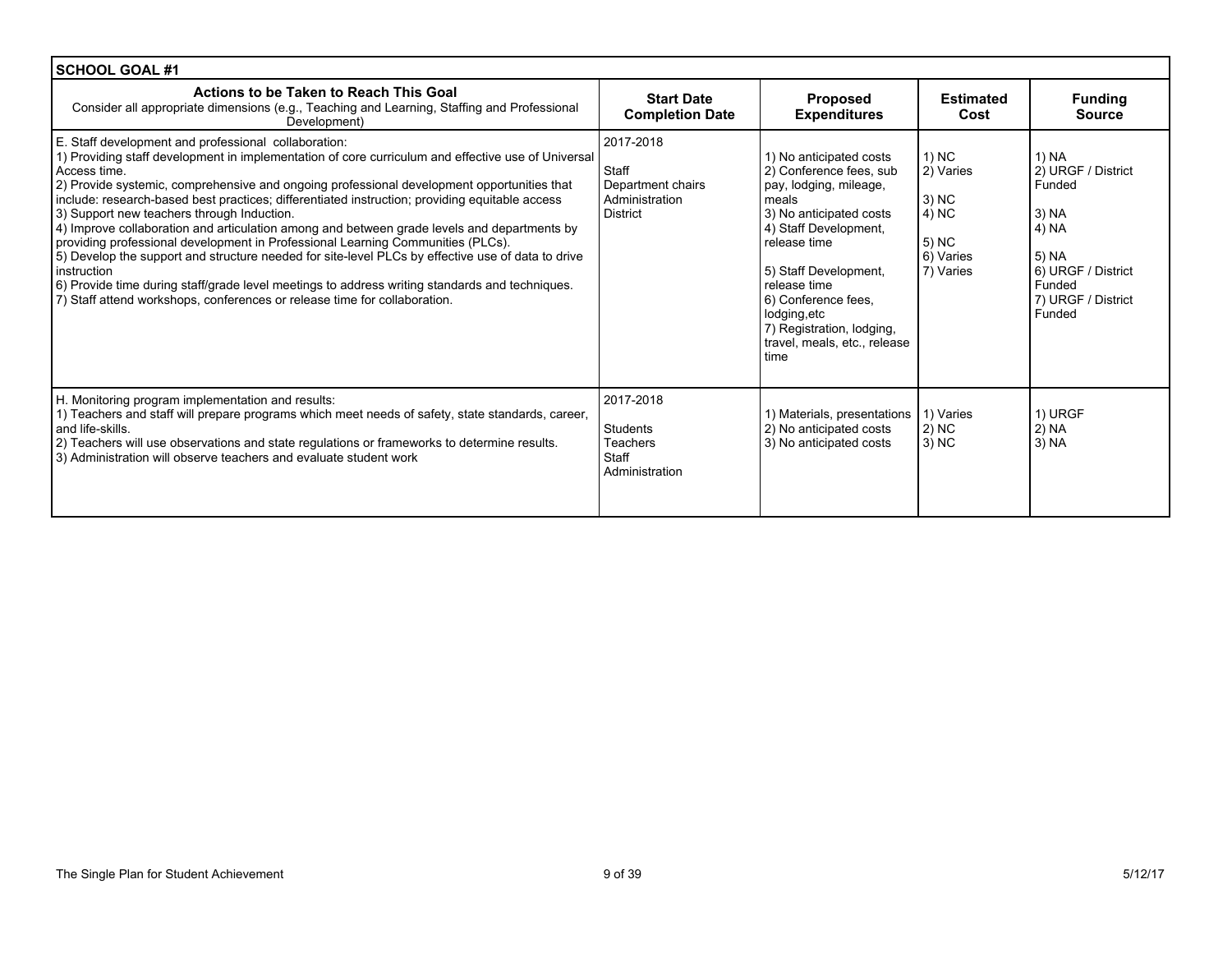## **VI. Planned Improvements in Student Performance (continued)**

### **SCHOOL GOAL #2**

#### **(Based on conclusions from Analysis of Program Components and Student Data pages)**

GOAL # \_2\_ for Improving Student Achievement: Provide all students access to a high quality instructional program and the research-based supports necessary for them to engage fully and meaningfully with the program.

| Student groups and grade levels to participate in this goal:<br>All students with a focus on low socio-economic students, foster, and ELL students.                  | Anticipated annual performance growth for each group:<br>15% of Hillview students at each performance level will move to a higher performance<br>I level in ELA and Math. |
|----------------------------------------------------------------------------------------------------------------------------------------------------------------------|---------------------------------------------------------------------------------------------------------------------------------------------------------------------------|
| Means of evaluating progress toward this goal:<br>Teacher assessment, State Testing data, report cards, classroom observations,<br>benchmarks, and progress reports. | Group data to be collected to measure academic gains:<br>State Testing Scores, CELDT Scores                                                                               |

| l SCHOOL GOAL #2                                                                                                                                                                                                                                                                                                                                                                                                                  |                                                          |                                                                                                                                   |                                              |                                                                           |
|-----------------------------------------------------------------------------------------------------------------------------------------------------------------------------------------------------------------------------------------------------------------------------------------------------------------------------------------------------------------------------------------------------------------------------------|----------------------------------------------------------|-----------------------------------------------------------------------------------------------------------------------------------|----------------------------------------------|---------------------------------------------------------------------------|
| Actions to be Taken to Reach This Goal<br>Consider all appropriate dimensions (e.g., Teaching and Learning, Staffing and Professional<br>Development)                                                                                                                                                                                                                                                                             | <b>Start Date</b><br><b>Completion Date</b>              | <b>Proposed</b><br><b>Expenditures</b>                                                                                            | <b>Estimated</b><br>Cost                     | <b>Funding</b><br><b>Source</b>                                           |
| A. Alignment of instruction with content standards:<br>1) Teachers will receive current ELL and RSP updates regularly.<br>2) Work with site-specific Interventions based upon the RTI model<br>(3) Provide access to technology to support the standards based curriculum.<br>[4] The 6th grade honors academy will follow 6th grade standards on an accelerated pace, moving<br>in to 7th grade standards in most subject areas. | 2017-2018<br>Staff, Administration,<br>Parents, Students | 1) No anticipated costs<br>2) Release time<br>3) Purchase<br>hardware/software/<br>computers/technology<br>4) Additional supplies | 1) NC<br>2) Varies<br>3) Varies<br>4) Varies | 1) NA<br>l 2) District Funded<br>3) District Funded<br>4) District Funded |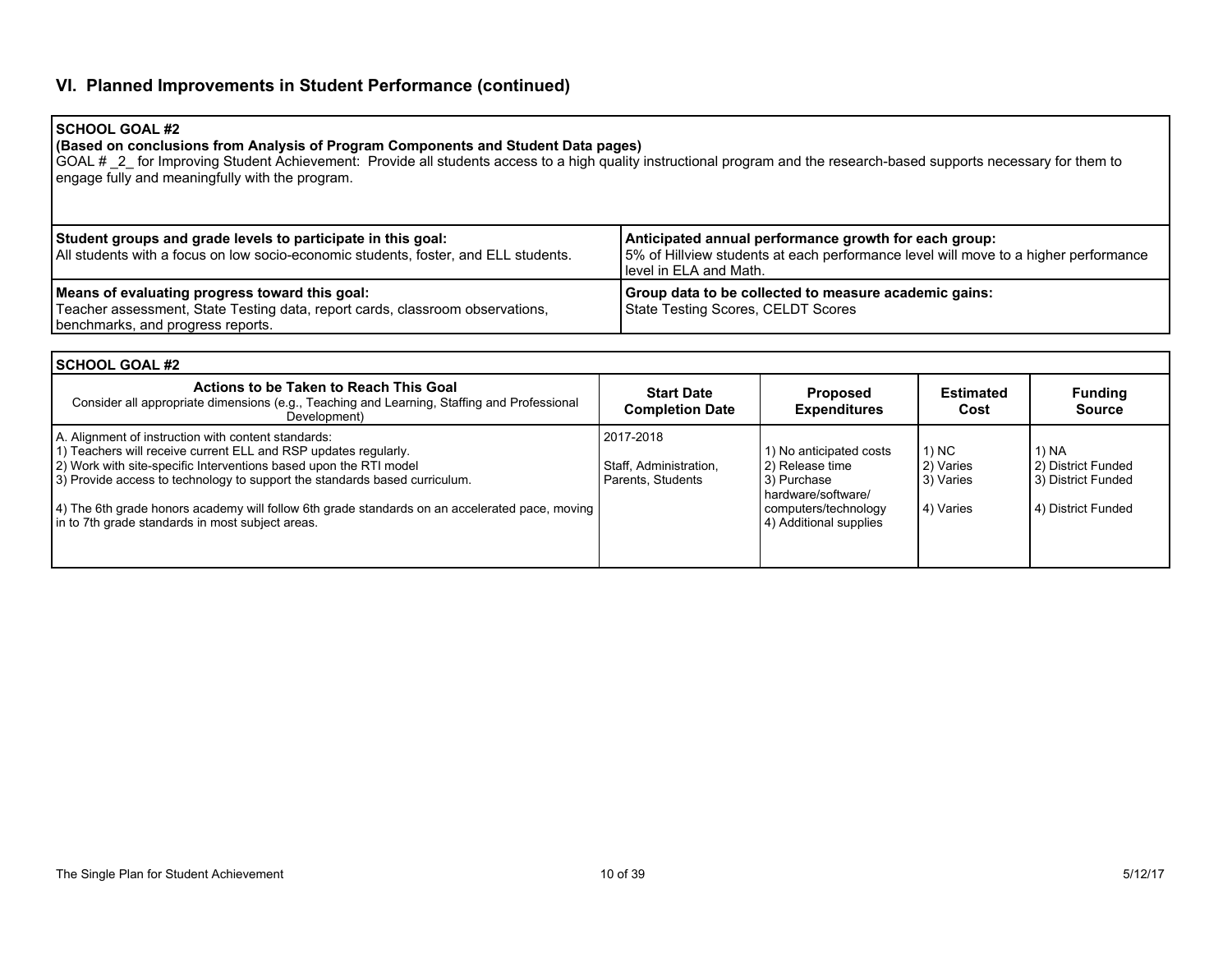| <b>SCHOOL GOAL #2</b>                                                                                                                                                                                                                                                                                                                                                                                                                                                                                                                                                                                                                                                                                                                                                                                                                                                                                                                                                                                                                                  |                                                                    |                                                                                                                                                                                                                                                                                                                                                                                                       |                                                                                                   |                                                                                                                                                                                                 |
|--------------------------------------------------------------------------------------------------------------------------------------------------------------------------------------------------------------------------------------------------------------------------------------------------------------------------------------------------------------------------------------------------------------------------------------------------------------------------------------------------------------------------------------------------------------------------------------------------------------------------------------------------------------------------------------------------------------------------------------------------------------------------------------------------------------------------------------------------------------------------------------------------------------------------------------------------------------------------------------------------------------------------------------------------------|--------------------------------------------------------------------|-------------------------------------------------------------------------------------------------------------------------------------------------------------------------------------------------------------------------------------------------------------------------------------------------------------------------------------------------------------------------------------------------------|---------------------------------------------------------------------------------------------------|-------------------------------------------------------------------------------------------------------------------------------------------------------------------------------------------------|
| Actions to be Taken to Reach This Goal<br>Consider all appropriate dimensions (e.g., Teaching and Learning, Staffing and Professional<br>Development)                                                                                                                                                                                                                                                                                                                                                                                                                                                                                                                                                                                                                                                                                                                                                                                                                                                                                                  | <b>Start Date</b><br><b>Completion Date</b>                        | <b>Proposed</b><br><b>Expenditures</b>                                                                                                                                                                                                                                                                                                                                                                | <b>Estimated</b><br>Cost                                                                          | <b>Funding</b><br><b>Source</b>                                                                                                                                                                 |
| B. Improvement of instructional strategies and materials:<br>1) Use differentiated instruction and flexible grouping within grade level departments.<br>2) Language Arts Department may collaborate with Math, Science, History, and electives/PE to<br>formulate writing rubrics.<br>3) Align with district LA curriculum to improve effectiveness of EL program by monitoring<br>implementation of mandated ELD time.<br>4) Provide technology to enhance learning opportunities.<br>5) Provide reading and mathematics intervention materials for students two or more grade levels<br>behind.<br>6) Provide Elective classes to support ELD and continue work with Instructional Assistants-ELL to<br>enhance learning opportunities for ELL students<br>7) Investigate technologies that increase student engagement and access to academic content<br>standards, e.g. online resources, Interactive technologies, electronic tutors and support materials<br>8) Incorporate Project Lead the Way classes<br>9) Continue 6th Grade Honors Academy | 2017-2018<br>Department chairs, Staff,<br>Aides, Parents, Students | 1) Differentiated instruction 1) Varies<br>workshops and<br>conferences<br>2) No anticipated costs<br>3) No anticipated costs<br>4) Purchase computer,<br>hardware, software,<br>printer, scanner,<br>accessories, instructional<br>materials, etc.<br>5) Reading and math<br>Instructional materials<br>6) Salary<br>7) supplies/equipment<br>8) Supplies and materials<br>9) Materials and supplies | 2) NC<br>3) NC<br>4) Varies<br>5) NC<br>6) Staff Cost Vary<br>7) Varies<br>8) Varies<br>9) Varies | 1) District Funded<br>  2) NA<br>3) NA<br>4) District Funded<br>5) NA<br>6) District Funded<br>7) District Funded<br>8) District Funded /<br><b>URGF</b><br>9) District Funded /<br><b>URGF</b> |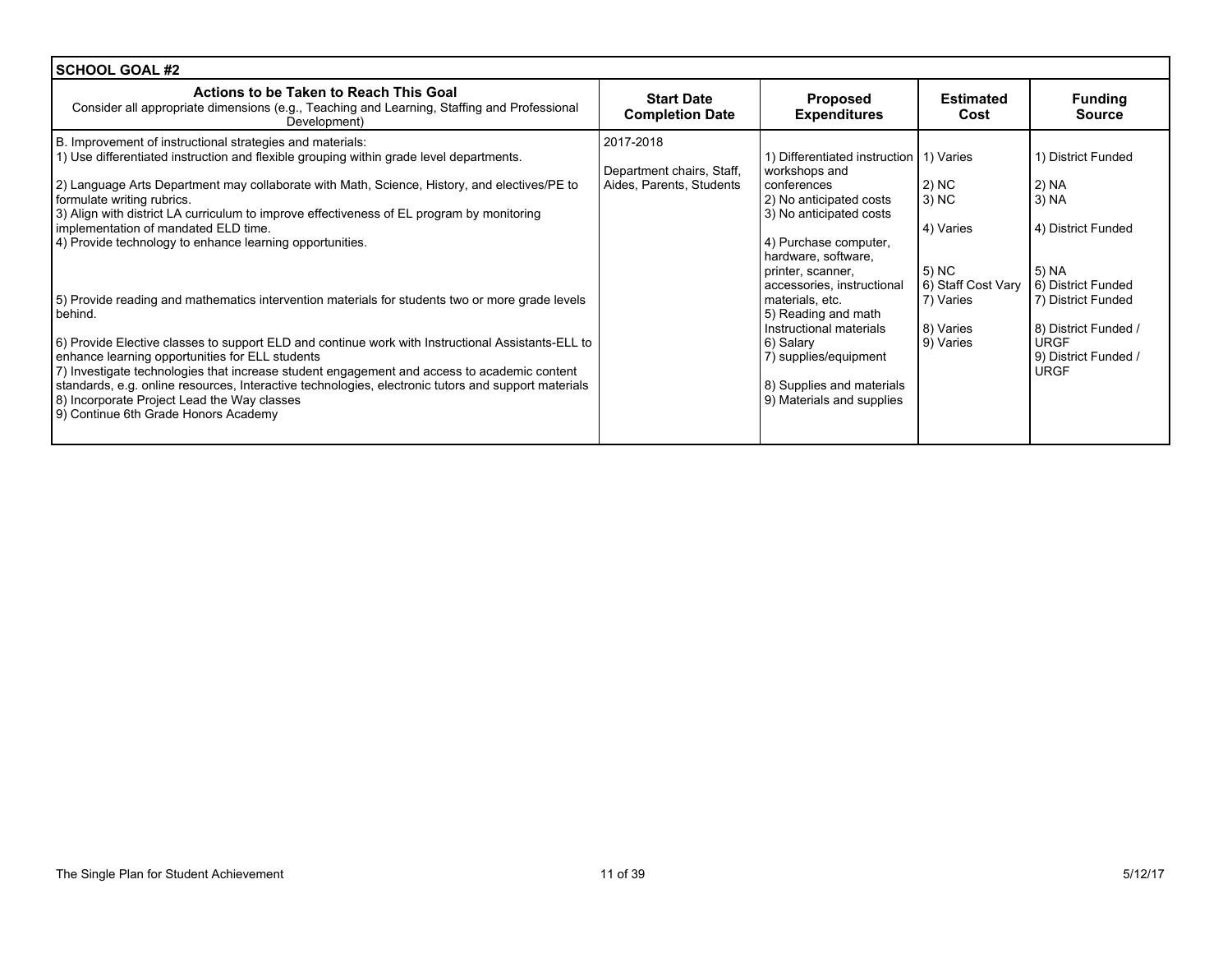| <b>SCHOOL GOAL #2</b>                                                                                                                                                                                                                                                                                                                                                                                                                                                                                                                                                                                                                                                                                                                                                                                                                                                                                                                                                                                                                                                                                                                                                                                                                                                                                                                                                                                                                                                                                                                                                                                                                                                                                                                                                                                                                                                                                                                                                                                                                                                                                                                                                                                                                                                                                                                                                                                                                                                                                                                             |                                                                      |                                                                                                                                                                                                                                                                                                                                                                                                                                                                                                    |                                                                                                                                                                                                                                                        |                                                                                                                                                                                                                                                                                                                                                                    |
|---------------------------------------------------------------------------------------------------------------------------------------------------------------------------------------------------------------------------------------------------------------------------------------------------------------------------------------------------------------------------------------------------------------------------------------------------------------------------------------------------------------------------------------------------------------------------------------------------------------------------------------------------------------------------------------------------------------------------------------------------------------------------------------------------------------------------------------------------------------------------------------------------------------------------------------------------------------------------------------------------------------------------------------------------------------------------------------------------------------------------------------------------------------------------------------------------------------------------------------------------------------------------------------------------------------------------------------------------------------------------------------------------------------------------------------------------------------------------------------------------------------------------------------------------------------------------------------------------------------------------------------------------------------------------------------------------------------------------------------------------------------------------------------------------------------------------------------------------------------------------------------------------------------------------------------------------------------------------------------------------------------------------------------------------------------------------------------------------------------------------------------------------------------------------------------------------------------------------------------------------------------------------------------------------------------------------------------------------------------------------------------------------------------------------------------------------------------------------------------------------------------------------------------------------|----------------------------------------------------------------------|----------------------------------------------------------------------------------------------------------------------------------------------------------------------------------------------------------------------------------------------------------------------------------------------------------------------------------------------------------------------------------------------------------------------------------------------------------------------------------------------------|--------------------------------------------------------------------------------------------------------------------------------------------------------------------------------------------------------------------------------------------------------|--------------------------------------------------------------------------------------------------------------------------------------------------------------------------------------------------------------------------------------------------------------------------------------------------------------------------------------------------------------------|
| Actions to be Taken to Reach This Goal<br>Consider all appropriate dimensions (e.g., Teaching and Learning, Staffing and Professional<br>Development)                                                                                                                                                                                                                                                                                                                                                                                                                                                                                                                                                                                                                                                                                                                                                                                                                                                                                                                                                                                                                                                                                                                                                                                                                                                                                                                                                                                                                                                                                                                                                                                                                                                                                                                                                                                                                                                                                                                                                                                                                                                                                                                                                                                                                                                                                                                                                                                             | <b>Start Date</b><br><b>Completion Date</b>                          | <b>Proposed</b><br><b>Expenditures</b>                                                                                                                                                                                                                                                                                                                                                                                                                                                             | Estimated<br>Cost                                                                                                                                                                                                                                      | <b>Funding</b><br><b>Source</b>                                                                                                                                                                                                                                                                                                                                    |
| C. Extended learning time:<br>1) Utilize peer and cross-age tutors to evaluate writing (generally based on rubrics) during<br>tutoring.<br>[2] Provide writing, reading, math, language development, and/or student skills (including AVID<br>skills) assistance during advisory.<br>3) Provide before and after school tutoring for at risk and low socio-economic, foster, and ELL<br>students<br>4) Expand advisory tutoring programs at site to provide additional instruction available to ELL<br>students to assist them in mastering English language skills.<br>5) Offer programs during the intersessions and summer to assist struggling students which may<br>be:<br>a. front-loaded rather than remedial in nature<br>b. subject matter specific for middle school students<br>c. provide enrichment activities that allow for exposure to standards though non-traditional means<br>d. provide differentiated, small group instruction whenever feasible to<br>i. help student with disabilities access the general education curriculum<br>ii. help English Learners better access the general education curriculum and gain competency in<br>their English language skills<br>iii. provide help for AVID, foster, ELL, low socio-economic, and at risk students during the school<br>day<br>iv. continue ELD instruction and offer specific targeted instruction during intersession and<br>summer<br>6) Additional class period focusing on increasing mathematics skills in 7th & 8th grades in lieu of<br>an elective.<br>7) Additional class period focusing on increasing language arts skills in 7th & 8th grades in lieu of<br>an elective.<br>8) Students participate in after-school activities to foster good health practices (cross country<br>club, etc).<br>9) Extra-curricular sports activities are provided<br>10) Art and music field trips, festivals, and workshops provided.<br>11) Expand programs to provide opportunities for enrichment in areas such as visual and<br>performing arts, foreign language, science, sports (including an inclusion sports league), and/or<br>other areas of interest<br>12) Lunch and advisory tutoring provided by classroom teachers as needed. Learning lab during<br>lunch staffed by AVID tutors.<br>13) Assist students with special needs in accessing the core curriculum<br>14) Provide opportunity for 8th grade students to take college testing (PSSS, PSAT, Plan,<br>Explore)<br>15) Provide online programs for PE, reading comprehension, and other skills. | 2017-2018<br>Staff, Administration,<br>Parents, Students,<br>Coaches | 1) No anticipated cost<br>2) No anticipated cost<br>3) Hourly rate<br>4) Hourly rate for ELL Aide   4) Varies<br>5) Hourly rate<br>6) Additional period 1/6<br>Stipend<br>7) Additional period 1/6<br>Stipend<br>8) Hourly stipend for<br>certificated and hourly rate<br>for classified staff.<br>9) Coaching Costs<br>10) Provide transportation<br>11) Materials and supplies,<br>fees, etc.<br>12) AVID Aides<br>13) Pay for Instructional<br>aides<br>14) Testing costs<br>15) Pay for access | $1)$ NC<br>$2)$ NC<br>3) District Funded<br>5) District Funded<br>6) District Funded<br>7) District Funded<br>8) District Funded<br>9) District Funded<br>10) Varies<br>11) Varies<br>12) District<br>Funded<br>13) Varies<br>14) Varies<br>15) Varies | 1) NA<br>2) NA<br>3) District Funded<br>4) District Funded<br>5) District Funded<br>16) District Funded<br>7) District Funded<br>8) District Funded<br>9) District<br>10) ASB, WAVE,<br>SAVE, District Funded,<br>Grants<br>11) ASB, Grants,<br><b>District Funded</b><br>12) District Funded<br>13) District Funded<br>14) District Funded<br>15) District Funded |
|                                                                                                                                                                                                                                                                                                                                                                                                                                                                                                                                                                                                                                                                                                                                                                                                                                                                                                                                                                                                                                                                                                                                                                                                                                                                                                                                                                                                                                                                                                                                                                                                                                                                                                                                                                                                                                                                                                                                                                                                                                                                                                                                                                                                                                                                                                                                                                                                                                                                                                                                                   |                                                                      |                                                                                                                                                                                                                                                                                                                                                                                                                                                                                                    |                                                                                                                                                                                                                                                        |                                                                                                                                                                                                                                                                                                                                                                    |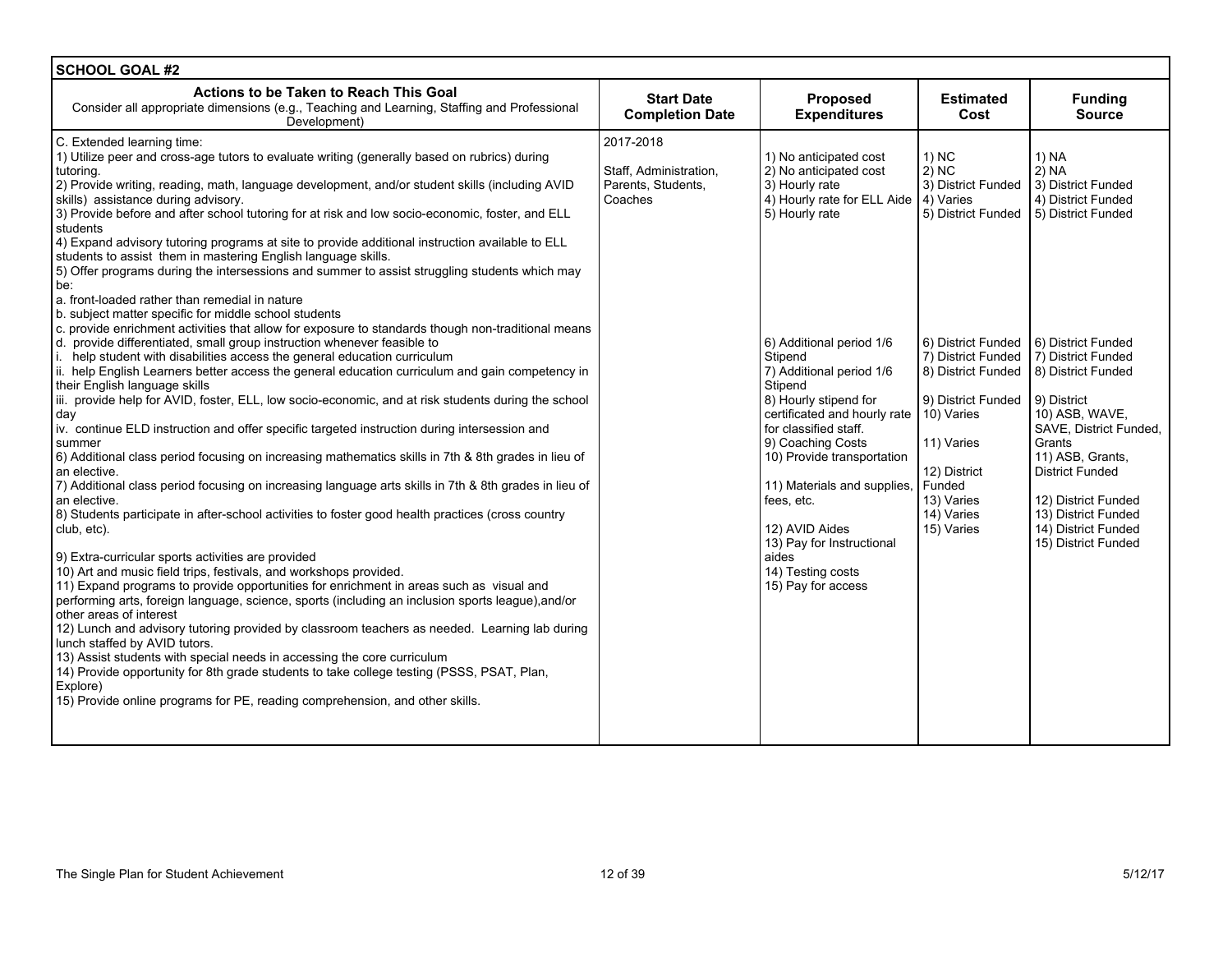| <b>SCHOOL GOAL #2</b>                                                                                                                                                                                                                                                                                                                                                                                                                                                                                                                                                                                                                                                                                                                                                                                                                                                                                                                                                                                                                                                                                                                                                                                                                                                                                                                                                                                                                                                                                                                                                                                                                                                                                                                                                                                                                                                                                                                                                                             |                                                                                       |                                                                                                                                                                                                                                           |                                                                                                                              |                                                                                                                                                             |
|---------------------------------------------------------------------------------------------------------------------------------------------------------------------------------------------------------------------------------------------------------------------------------------------------------------------------------------------------------------------------------------------------------------------------------------------------------------------------------------------------------------------------------------------------------------------------------------------------------------------------------------------------------------------------------------------------------------------------------------------------------------------------------------------------------------------------------------------------------------------------------------------------------------------------------------------------------------------------------------------------------------------------------------------------------------------------------------------------------------------------------------------------------------------------------------------------------------------------------------------------------------------------------------------------------------------------------------------------------------------------------------------------------------------------------------------------------------------------------------------------------------------------------------------------------------------------------------------------------------------------------------------------------------------------------------------------------------------------------------------------------------------------------------------------------------------------------------------------------------------------------------------------------------------------------------------------------------------------------------------------|---------------------------------------------------------------------------------------|-------------------------------------------------------------------------------------------------------------------------------------------------------------------------------------------------------------------------------------------|------------------------------------------------------------------------------------------------------------------------------|-------------------------------------------------------------------------------------------------------------------------------------------------------------|
| Actions to be Taken to Reach This Goal<br>Consider all appropriate dimensions (e.g., Teaching and Learning, Staffing and Professional<br>Development)                                                                                                                                                                                                                                                                                                                                                                                                                                                                                                                                                                                                                                                                                                                                                                                                                                                                                                                                                                                                                                                                                                                                                                                                                                                                                                                                                                                                                                                                                                                                                                                                                                                                                                                                                                                                                                             | <b>Start Date</b><br><b>Completion Date</b>                                           | <b>Proposed</b><br><b>Expenditures</b>                                                                                                                                                                                                    | <b>Estimated</b><br>Cost                                                                                                     | <b>Funding</b><br><b>Source</b>                                                                                                                             |
| D. Increased educational opportunity:<br>1) Provide writing program to assist students practicing good writing techniques.<br>2) Provide standards-based curricular materials to support ELL, At-risk, SDC, and RSP students.<br>3) 6th Grade Honors Academy<br>4) Honors / advanced classes may be offered in all core subject areas.<br>5) Inclusion of additional, focused elective classes such as PLTW, computer/coding courses,<br>Model United Nations, Study Skills, Support Classes, etc.                                                                                                                                                                                                                                                                                                                                                                                                                                                                                                                                                                                                                                                                                                                                                                                                                                                                                                                                                                                                                                                                                                                                                                                                                                                                                                                                                                                                                                                                                                | 2017-2018<br>Staff, Administration,<br>Parents, Students                              | 1) Subs, Release time<br>2) Purchase curricular<br>materials and supplies.<br>3) Purchase curricular<br>materials and supplies.<br>4) Purchase curricular<br>materials and supplies.<br>5) Purchase curricular<br>materials and supplies. | 1) Varies<br>2) Varies<br>3) Varies<br>4) Varies<br>5) Varies                                                                | 1) District Funded<br>2) District Funded<br>3) District Funded<br>4) District Funded<br>5) District Funded                                                  |
| E. Staff development and professional collaboration:<br>1) Support of students with disabilities through<br>a. differentiated instruction<br>b. effective collaboration between general education and special education staff members and<br>parents<br>c. community based instruction<br>2) Facilitate timely and effective home-school communication by providing professional<br>development in use of Power School and email to communicate with parents<br>3) Provide training for staff and parents to ensure that all are working as equal partners to<br>facilitate academic, social, and emotional success of students, particularly students with<br>disabilities<br>4) Provide systemic, comprehensive and ongoing professional development opportunities in the<br>content areas and across the curriculum in reading/language arts and mathematics; research-<br>based best practices, differentiated instruction; providing equitable access for ELL & at risk<br>students.<br>5) Collaborate to find strategies for ELL and students performing below 50th percentile.<br>6) Provide staff development in effective use of adopted ELD materials<br>7) Provide systemic, comprehensive and ongoing professional development opportunities for<br>teachers, paraprofessionals, and administrators in support for English Learners, Foster, Low<br>Socio-Economic, and at-risk students.<br>a. knowledge of CELDT levels and ELD standards<br>b. use of SDAIE strategies<br>c. use of formal and informal methods to determine growth in language proficiency, academic<br>mastery<br>d. implementation with fidelity of EL components of the adopted curriculum<br>e. knowing who your students are that fit in to any of these categories<br>8) Professional development for instructional aides to maximize their ability to assist SDC and<br>RSP students in accessing the core ELA Program and math program.<br>9) Release time for collaboration on data among staff members. | 2017-2018<br>Staff, Administration,<br>Parents, Students,<br><b>Department Chairs</b> | 1) Training costs, release<br>time<br>$ 2)$ NC<br>3) NC<br>4) NC<br>5) Release Time<br>6) Release Time<br>7) Consultant's expenses,<br>conferences<br>8) Conference fees.<br>lodging, etc.<br>9) Release time                             | 1) Varies<br>2) NC<br>3) NC<br>4) NC<br>5) Varies<br>6) Varies<br>7) Varies - \$300<br>(Title III)<br>8) Varies<br>9) Varies | 1) District Funded<br>2) NA<br>3) NA<br>4) NA<br>5) District Funded<br>6) District Funded<br>7) District Funded<br>8) District Funded<br>9) District Funded |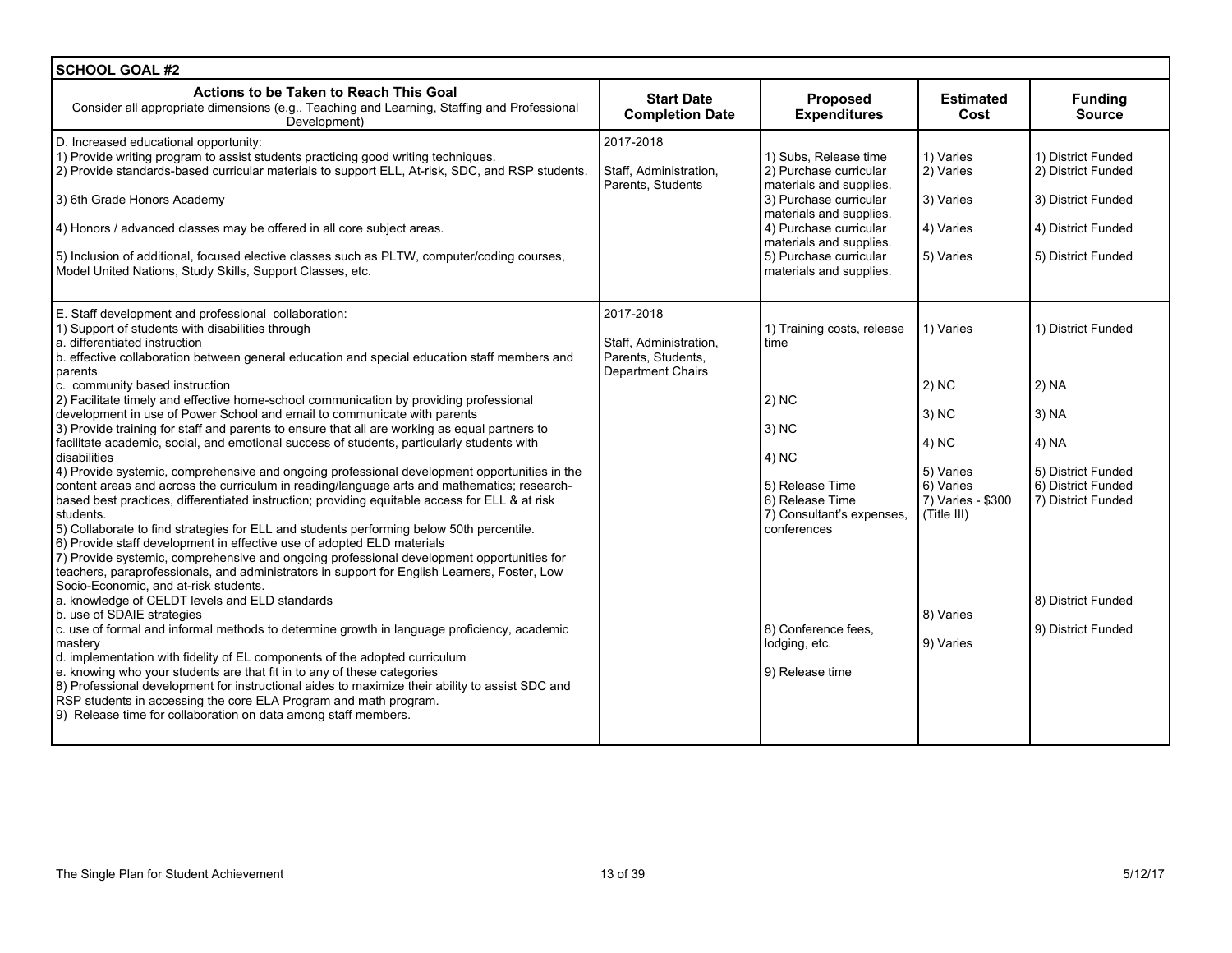| <b>SCHOOL GOAL #2</b>                                                                                                                                                                                                                                                                                                                                                                                                                                                                                                                                                                                                                                                                                                                                                                                                                                                                                                                                                                                                                                                                                                                                                                                                                                                                                                                                                                                                                                                                                                                                                                                                                                                                                                                                                                                       |                                                                                  |                                                                                                                                                                                                                                                                                                                                                                                                                                                                |                                                                                                                                                                                                        |                                                                                                                                                                                                                    |
|-------------------------------------------------------------------------------------------------------------------------------------------------------------------------------------------------------------------------------------------------------------------------------------------------------------------------------------------------------------------------------------------------------------------------------------------------------------------------------------------------------------------------------------------------------------------------------------------------------------------------------------------------------------------------------------------------------------------------------------------------------------------------------------------------------------------------------------------------------------------------------------------------------------------------------------------------------------------------------------------------------------------------------------------------------------------------------------------------------------------------------------------------------------------------------------------------------------------------------------------------------------------------------------------------------------------------------------------------------------------------------------------------------------------------------------------------------------------------------------------------------------------------------------------------------------------------------------------------------------------------------------------------------------------------------------------------------------------------------------------------------------------------------------------------------------|----------------------------------------------------------------------------------|----------------------------------------------------------------------------------------------------------------------------------------------------------------------------------------------------------------------------------------------------------------------------------------------------------------------------------------------------------------------------------------------------------------------------------------------------------------|--------------------------------------------------------------------------------------------------------------------------------------------------------------------------------------------------------|--------------------------------------------------------------------------------------------------------------------------------------------------------------------------------------------------------------------|
| Actions to be Taken to Reach This Goal<br>Consider all appropriate dimensions (e.g., Teaching and Learning, Staffing and Professional<br>Development)                                                                                                                                                                                                                                                                                                                                                                                                                                                                                                                                                                                                                                                                                                                                                                                                                                                                                                                                                                                                                                                                                                                                                                                                                                                                                                                                                                                                                                                                                                                                                                                                                                                       | <b>Start Date</b><br><b>Completion Date</b>                                      | <b>Proposed</b><br><b>Expenditures</b>                                                                                                                                                                                                                                                                                                                                                                                                                         | <b>Estimated</b><br>Cost                                                                                                                                                                               | <b>Funding</b><br><b>Source</b>                                                                                                                                                                                    |
| F. Involvement of staff, parents and community:<br>1) Utilize Parent Nights to present information on standards, goals, expectations, etc<br>2) Announcements and general information will be posted on the website daily.<br>3) Provide resources needed to encourage parents to become involved in site and district<br>decision making such as SSC, District Advisory, District Wellness Committee, ELAC and DELAC.<br>4) Encourage parents, students, and staff to participate in PTSA, WAVE, SAVE, etc.<br>5) Ensure that parents are informed on a regular basis of their students' academic progress<br>through a variety of means including parent-teacher conferences, progress reports, student<br>planners and PowerSchool<br>6) Communicate with parents when students are at risk of failing.<br>7) Maintain a computer located in office for parent access to PowerSchool.<br>8) Review and update school disaster preparedness plans.<br>9) Review school discipline policy and communicate to parents via online postings.<br>10) Support site and district recognition of students' achievement and successes to encourage<br>parents and families to become actively engaged in school activities.<br>11) Provide parent training in the use of PowerSchool, computer access at sites for those parents<br>who do not have a home computer and translation resources as needed.<br>12) Conduct an annual parent/community needs assessment<br>13) Parents learn about the ELD program, support for English learners, and reclassification<br>processes through letters home, ELAC, and at parent-teacher conferences.<br>14) Hillview will be involved in programs like WASC accreditation and Schools to Watch that help<br>staff evaluate our program and also recognize our hard work. | 2017-2018<br>Staff. Administration.<br>Parents, Students, School<br>Site Council | 1) No anticipated costs<br>2) No anticipated costs<br>3) No anticipated costs<br>4) No anticipated costs<br>5) Costs for planners<br>6) No anticipated costs<br>7) Updates as needed<br>8) No anticipated costs<br>9) No anticipated costs<br>10) Costs of awards<br>11) Extra Hours for aides<br>12) No anticipated costs<br>13) Hours for aides<br>14) Materials and supplies<br>to set up site visits. Subs<br>for teachers assisting with<br>applications. | 1) NC<br>2) NC<br>$3)$ NC<br>4) NC<br>5) \$5000<br>6) NC<br>7) \$500<br>8) NC<br>9) NC<br>10) \$1500<br>11) Varies - \$300<br>(Title III)<br>12) NC<br>13) Varies - \$300<br>(Title III)<br>14) Varies | 1) NA<br>2) NA<br>3) NA<br>4) NA<br>5) ASB<br>6) NA<br>7) District Funded<br>8) NA<br>9) NA<br>10) ASB<br>11) District Funded<br>12) NA<br>13) District Funded<br>14) District Funded /<br><b>URGF / Donations</b> |
| G. Auxiliary services for students and parents:<br>1) Convene parent meetings for at-risk students<br>2) Provide bi-monthly progress reports/report cards to parents to report student progress.<br>3) Utilize PowerSchool computer services for staff, parents and students to access grades and<br>attendance at any time.<br>4) Use automated phone dialer to inform parents of important events and attendance.<br>5) Students maintain a Planner to be used for daily home/school communication about classwork,<br>homework, and upcoming deadlines.<br>6) Meetings for students on individual education programs.<br>7) Communicate with parents directly through District email, phone system, or school website.<br>8) Facilitate timely and effective home-school communication by providing support for a variety of<br>methods to communicate with parents such as: PowerSchool, School Messenger, websites,<br>email, phone calls, and newsletters.<br>9) Build parents' capacity to positively impact their student's educational experience by allocating<br>the resources to provide training in use of PowerSchool and grade level content standards and<br>expectations.<br>10) Develop and implement protocol(s) for parent/teacher conferences that includes clear<br>specification of individual student goal-setting, progress benchmarks, and ways for parents to<br>support student progress.<br>11) Convene parent / staff meetings to discuss site safety, discipline, etc.<br>12) Convene parent / staff meetings to discuss ways to help students, options for enrichment, etc.                                                                                                                                                                                                 | 2017-2018<br>Staff, Administration,<br>Parents, Students                         | 1) No anticipated costs<br>2) Supplies<br>$3)$ NC<br>4) NC<br>5) Binders<br>$6)$ NC<br>7) NC<br>8) NC<br>9) Aide Hours for training<br>10) NC<br>11) Materials for meetings.<br>Sub costs for staff<br>attending meetings during<br>the school day.<br>12) Materials for meetings.<br>Sub costs for staff<br>attending meetings during<br>the school day.                                                                                                      | $1)$ NC<br>2) Varies<br>3) NC<br>4) NC<br>5) See section<br>above<br>6) NC<br>$7)$ NC<br>8) NC<br>9) Varies<br>10) NC<br>11) Varies<br>12) Varies                                                      | 1) NA<br>2) District Funded<br>3) NA<br>4) NA<br>5) See section above<br>6) NA<br>7) NA<br>8) NA<br>9) District Funded<br>10) NA<br>11) District Funded,<br><b>URGF</b><br>12) District Funded,<br><b>URGF</b>     |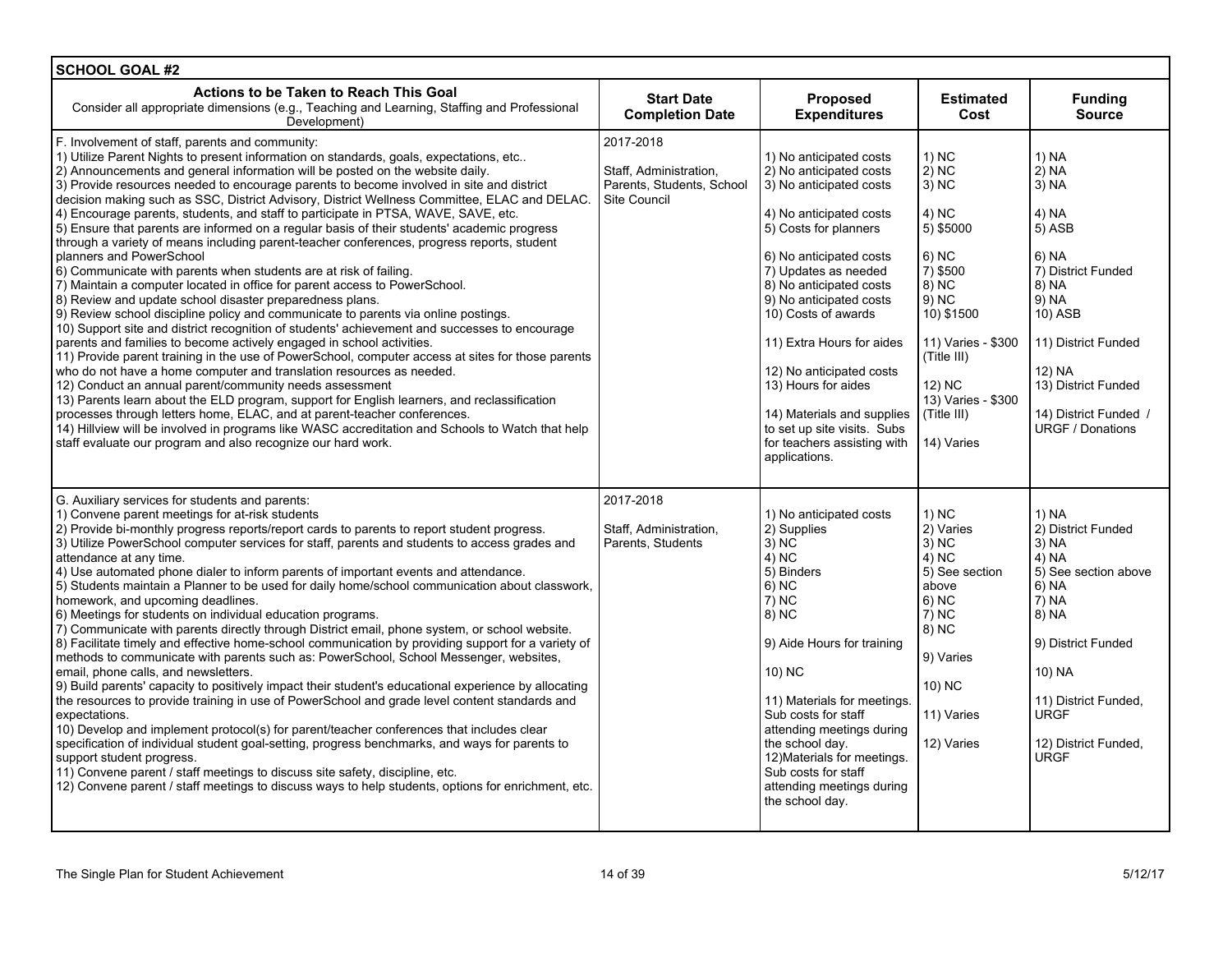| SCHOOL GOAL #2                                                                                                                                                                                                                                                                                                                                                                                                                                                                                                                                                                                                                                                                                                                                                                                                                                                                                           |                                                          |                                                                                                                                                                                    |                                                                      |                                                                     |
|----------------------------------------------------------------------------------------------------------------------------------------------------------------------------------------------------------------------------------------------------------------------------------------------------------------------------------------------------------------------------------------------------------------------------------------------------------------------------------------------------------------------------------------------------------------------------------------------------------------------------------------------------------------------------------------------------------------------------------------------------------------------------------------------------------------------------------------------------------------------------------------------------------|----------------------------------------------------------|------------------------------------------------------------------------------------------------------------------------------------------------------------------------------------|----------------------------------------------------------------------|---------------------------------------------------------------------|
| Actions to be Taken to Reach This Goal<br>Consider all appropriate dimensions (e.g., Teaching and Learning, Staffing and Professional<br>Development)                                                                                                                                                                                                                                                                                                                                                                                                                                                                                                                                                                                                                                                                                                                                                    | <b>Start Date</b><br><b>Completion Date</b>              | <b>Proposed</b><br><b>Expenditures</b>                                                                                                                                             | <b>Estimated</b><br>Cost                                             | <b>Funding</b><br><b>Source</b>                                     |
| H. Monitoring program implementation and results:<br>1) Analyze classroom, direct assessment, and State Testing data to guide instruction.<br>2) Analyze student work to assess student mastery of content standards.<br>3) Monitor annual revision of district and site parent involvement policies and home-school<br>compacts.<br>4) Monitor effectiveness of site and district parent involvement activities through formal and<br>informal assessments.<br>5) Monitor for implementation with the adopted curriculum, use of pacing plans, lesson objectives,<br>student engagement (through observations), writing across the curriculum, adherence to<br>instructional time recommendations of reading/language arts and mathematics, implementation of<br>LELD time<br>6) Analyze grades and test performance for students in 6th grade honors programs and 7th and<br>8th grade honors classes. | 2017-2018<br>Staff, Administration.<br>Parents, Students | 1) No anticipated costs<br>2) No anticipated costs<br>3) No anticipated costs<br>4) No anticipated costs<br>5) ELD materials,<br>materials and supplies<br>6) No anticipated costs | 1) NC<br>$ 2\rangle$ NC<br>$3)$ NC<br>4) NC<br>5) Varies<br>$(6)$ NC | 1) NA<br>2) NA<br>3) NA<br>  4) NA<br>5) District Funded<br>  6) NA |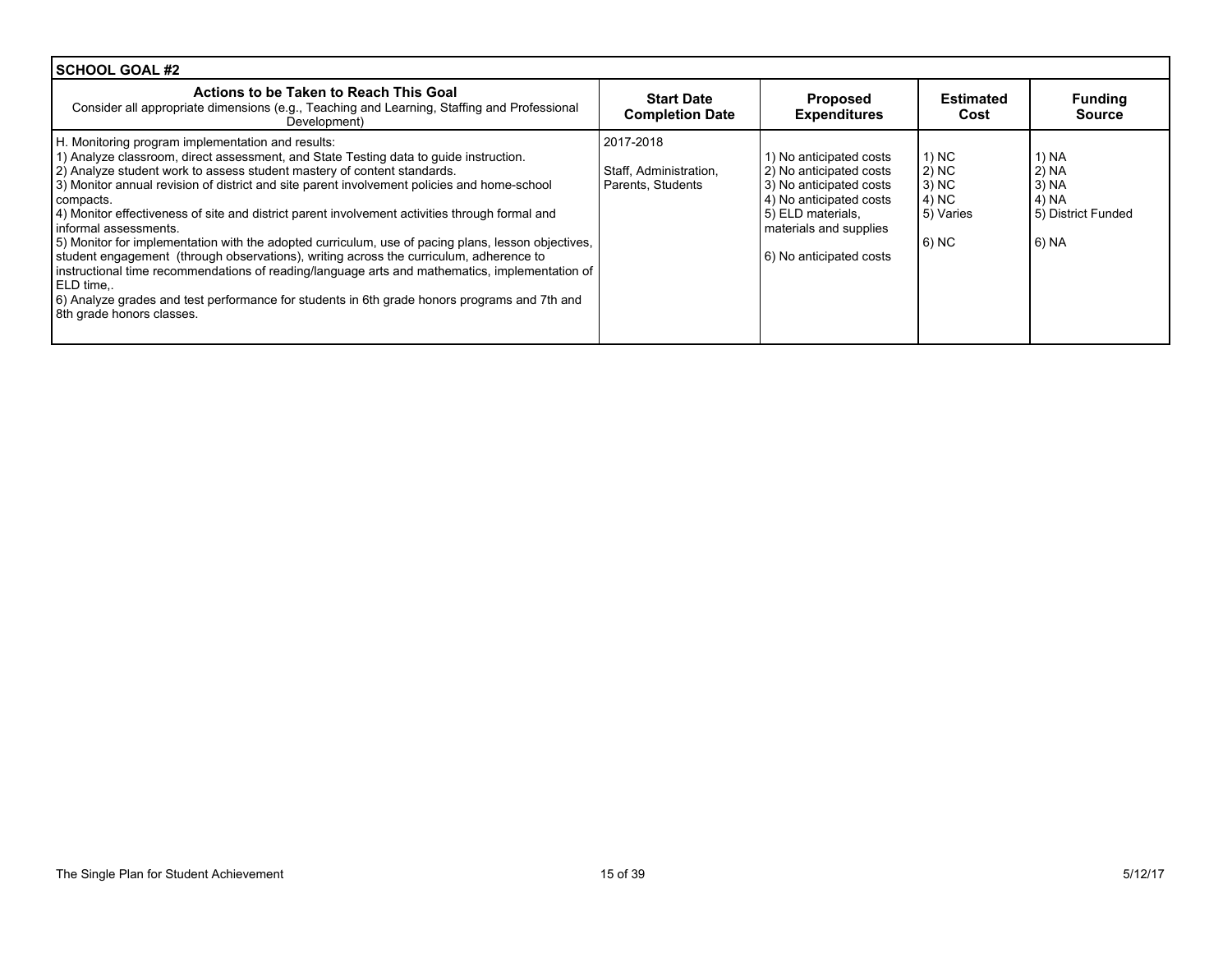# **VI Planned Improvements in Student Performance (continued)**

| <b>ISCHOOL GOAL #3</b><br>(Based on conclusions from Analysis of Program Components and Student Data pages)<br>GOAL # 3 for Improving Student Achievement: Develop and implement programs that support students' academic, behavioral, and social-emotional growth and success. |                                                                                                                                                                                                                |  |  |  |  |  |
|---------------------------------------------------------------------------------------------------------------------------------------------------------------------------------------------------------------------------------------------------------------------------------|----------------------------------------------------------------------------------------------------------------------------------------------------------------------------------------------------------------|--|--|--|--|--|
| Student groups and grade levels to participate in this goal:<br>All students with a focus on low socio-economic students, foster, and ELL students.                                                                                                                             | Anticipated annual performance growth for each group:<br>5% of Hillview students at each performance level will move to a higher performance<br>I level in ELA and Math.                                       |  |  |  |  |  |
| Means of evaluating progress toward this goal:<br>Teacher assessment, State Testing data, report cards, classroom observations,<br>benchmarks, discipline data, attendance data, and student progress reports.                                                                  | Group data to be collected to measure academic gains:<br>State Testing Scores, CELDT Scores, Review of discipline referrals, suspensions /<br>expulsion data, and attendance data all dis-aggregated by group. |  |  |  |  |  |

| <b>SCHOOL GOAL #3</b>                                                                                                                                                                                                                                                                                                                                                                                                                                                                                                                                                           |                                                        |                                                                                         |                                                   |                                                                                            |  |
|---------------------------------------------------------------------------------------------------------------------------------------------------------------------------------------------------------------------------------------------------------------------------------------------------------------------------------------------------------------------------------------------------------------------------------------------------------------------------------------------------------------------------------------------------------------------------------|--------------------------------------------------------|-----------------------------------------------------------------------------------------|---------------------------------------------------|--------------------------------------------------------------------------------------------|--|
| Actions to be Taken to Reach This Goal<br>Consider all appropriate dimensions (e.g., Teaching and Learning, Staffing and Professional<br>Development)                                                                                                                                                                                                                                                                                                                                                                                                                           | <b>Start Date</b><br><b>Completion Date</b>            | Proposed<br><b>Expenditures</b>                                                         | <b>Estimated</b><br>Cost                          | <b>Funding</b><br><b>Source</b>                                                            |  |
| Improvement of instructional strategies and materials:<br>1) Classroom teachers will work to embed social interaction and group problem solving in to<br>lessons.                                                                                                                                                                                                                                                                                                                                                                                                               | 2017-2018<br>Staff, Administration,<br><b>Students</b> | 1) Trainer costs or NC                                                                  | 1) Varies                                         | 1) District Funded                                                                         |  |
| Extended learning time:<br>1) Students will receive training about self-injurious behavior.<br>2) Students and staff will receive training about bullying<br>3) Students will receive training on general rules and school procedures<br>4. Work with programs like "The Great Kindness Challenge", "Red Ribbon Week", etc.                                                                                                                                                                                                                                                     | 2017-2018<br>Staff, Administration,<br>PTSA, Students  | 1) Staff costs<br>2) Presenter costs<br>3) No cost<br>4) Supplies                       | 1) Varies<br>2) Varies<br>3) No Cost<br>4) \$1000 | 1) District Funded<br>2) District Funded<br>3) No Cost<br>4) PTSA, ASB, District<br>Funded |  |
| Increased educational opportunity:<br>1) Students given the opportunity to participate in things like Yearbook, computers, project lead<br>the way, honors programs, 6th grade honors academy, field trips, and WAVE sponsored events.<br>2) Recognize student accomplishments and achievement by classroom, team, and school<br>incentives.<br>3) Students will have an opportunity to work with and talk with a school counselor<br>4) Students will receive information about rules, procedures, methods to talk with<br>admin/counselor (get help), and general discipline. | 2017-2018<br>Staff, Administration,<br>Students        | 1) Purchase<br>supplies/equipment<br>2) No anticipated costs<br>3) Staff costs<br>4) NA | 1) Varies<br>2) NC<br>3) Varies<br>4) No Cost     | 1) District Funded<br>2) NA<br>3) District Funded<br>4) NA                                 |  |
| Staff development and professional collaboration:<br>1) Staff will receive staff development on working with discipline or behavior problems, bullying,<br>laws associated, with, etc.<br>2) Staff and students will receive training on programs like Boy's Town.                                                                                                                                                                                                                                                                                                              | 2017-2018<br>Staff, Administration                     | 1) Training costs<br>2) Training Costs                                                  | 1) Varies<br>2) Varies                            | 1) District Funded<br>1) District Funded                                                   |  |

Г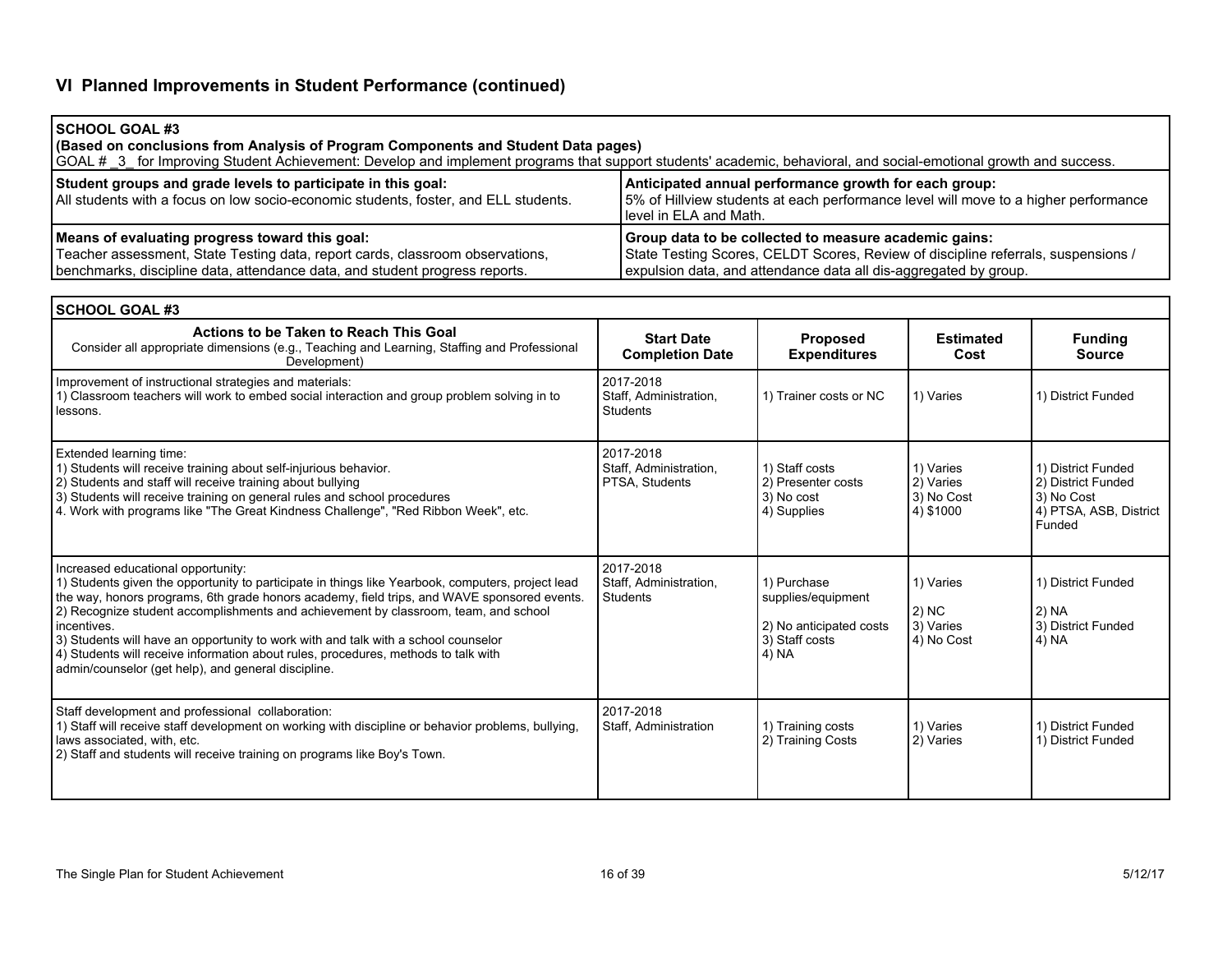| SCHOOL GOAL #3                                                                                                                                                                                                                                                                                                                            |                                                          |                                                                  |                                                          |                                                                |  |
|-------------------------------------------------------------------------------------------------------------------------------------------------------------------------------------------------------------------------------------------------------------------------------------------------------------------------------------------|----------------------------------------------------------|------------------------------------------------------------------|----------------------------------------------------------|----------------------------------------------------------------|--|
| Actions to be Taken to Reach This Goal<br>Consider all appropriate dimensions (e.g., Teaching and Learning, Staffing and Professional<br>Development)                                                                                                                                                                                     | <b>Start Date</b><br><b>Completion Date</b>              | <b>Proposed</b><br><b>Expenditures</b>                           | <b>Estimated</b><br>Cost                                 | <b>Funding</b><br><b>Source</b>                                |  |
| Involvement of staff, parents and community:<br>1) Parents will be made aware of school rules and procedures through conferences, parent<br>meetings, phone messages, and online postings.                                                                                                                                                | 2017-2018<br>Staff, Administration,<br>Students, Parents | 1) Materials and Supplies   1) \$200<br>for parent meetings      |                                                          | 1) District Funded                                             |  |
| Auxiliary services for students and parents:<br>1) Provide behavior intervention program(s) at least one day each week using a certificated<br>employee<br>2) Students will have access to School-Based Mental Health Services<br>3) Students and parents will have access to the school through programs like Stop-It and Let's<br>Talk. | 2017-2018<br>Staff, Admin                                | 1) Hourly rate<br>2) Unknown<br>3) Program subscription<br>costs | 1) \$300 per session<br>2) Unknown<br>3) District Funded | 1) District Funded<br>2) District Funded<br>3) District Funded |  |
| Monitoring program implementation and results:<br>1) School staff will monitor behavior referrals and attendance and receive data about those areas.                                                                                                                                                                                      | 2017-2018<br>Staff, Administration                       | 1) NC                                                            | 1) NC                                                    | 1) NA                                                          |  |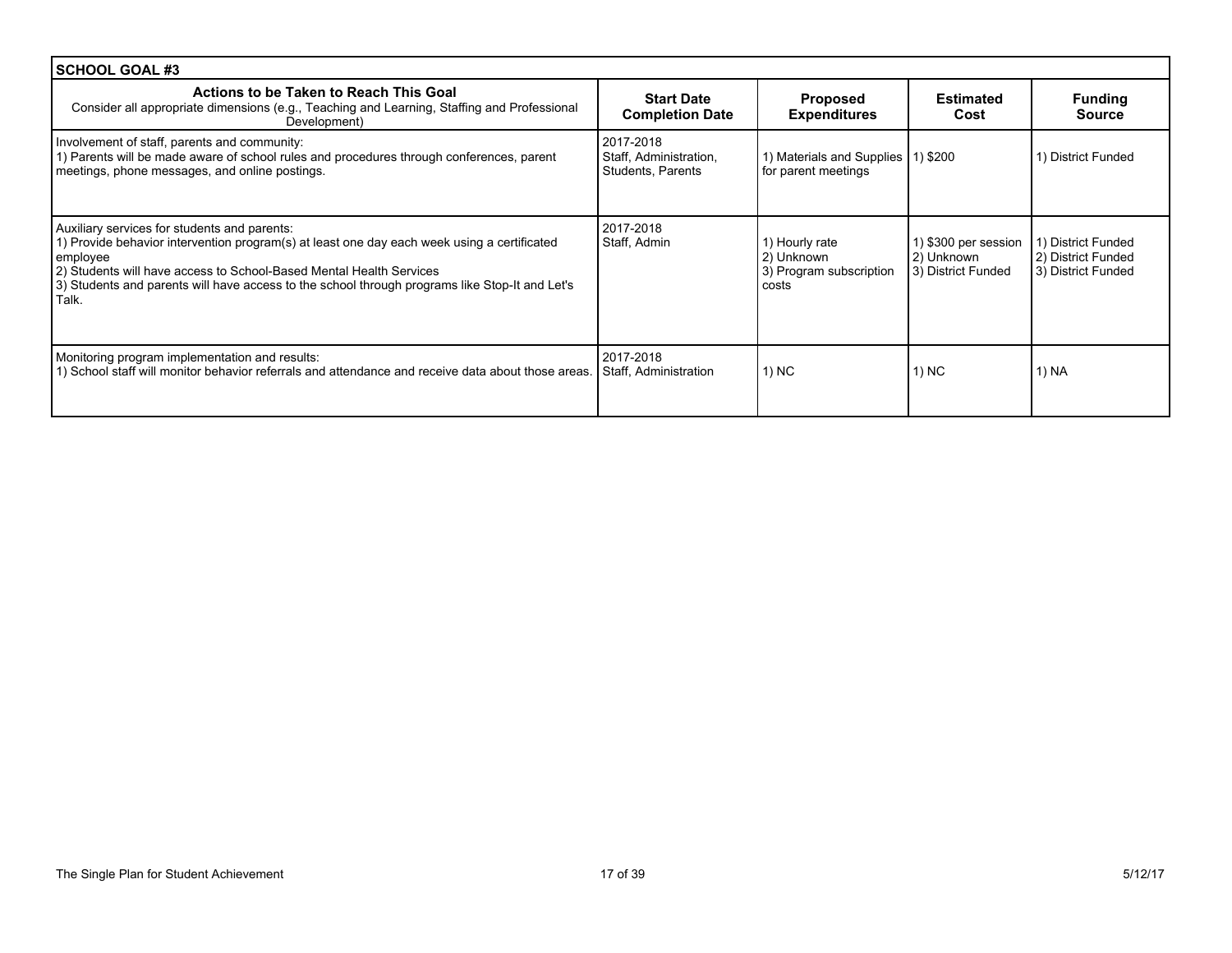# **VI Planned Improvements in Student Performance (continued)**

| <b>SCHOOL GOAL #4</b><br>(Based on conclusions from Analysis of Program Components and Student Data pages) |                                                       |  |  |  |  |
|------------------------------------------------------------------------------------------------------------|-------------------------------------------------------|--|--|--|--|
| Student groups and grade levels to participate in this goal:<br>l All students                             | Anticipated annual performance growth for each group: |  |  |  |  |
| Means of evaluating progress toward this goal:                                                             | Group data to be collected to measure academic gains: |  |  |  |  |

| <b>ISCHOOL GOAL #4</b>                                                                                                                                |                                             |                                        |                          |                          |
|-------------------------------------------------------------------------------------------------------------------------------------------------------|---------------------------------------------|----------------------------------------|--------------------------|--------------------------|
| Actions to be Taken to Reach This Goal<br>Consider all appropriate dimensions (e.g., Teaching and Learning, Staffing and Professional<br>Development) | <b>Start Date</b><br><b>Completion Date</b> | <b>Proposed</b><br><b>Expenditures</b> | <b>Estimated</b><br>Cost | <b>Funding</b><br>Source |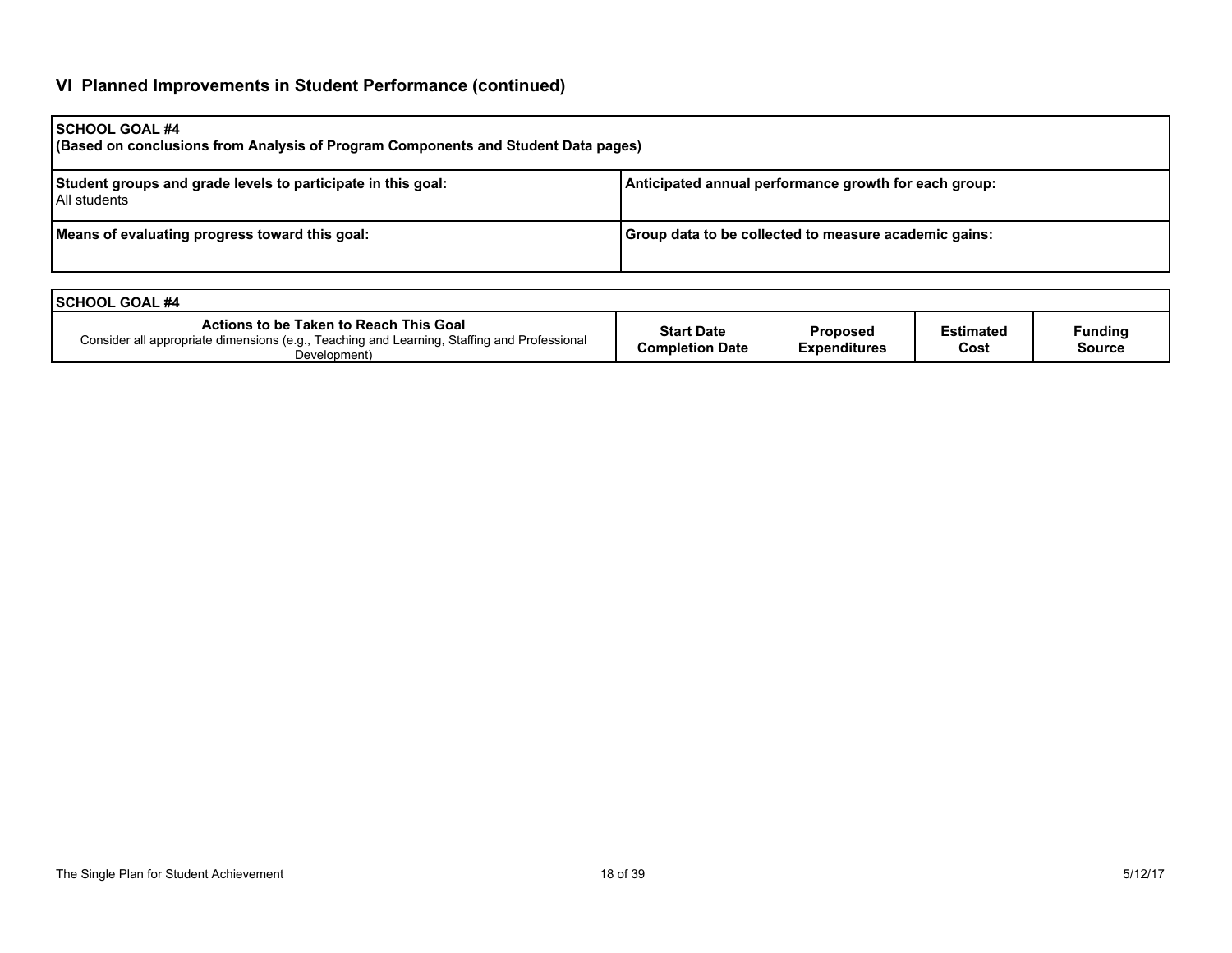# **VI Planned Improvements in Student Performance (continued)**

| <b>SCHOOL GOAL #5</b><br>(Based on conclusions from Analysis of Program Components and Student Data pages) |                                                       |  |  |  |  |
|------------------------------------------------------------------------------------------------------------|-------------------------------------------------------|--|--|--|--|
| Student groups and grade levels to participate in this goal:                                               | Anticipated annual performance growth for each group: |  |  |  |  |
| Means of evaluating progress toward this goal:                                                             | Group data to be collected to measure academic gains: |  |  |  |  |

| <b>ISCHOOL GOAL #5</b>                                                                                                                                |                                             |                                 |                          |                                 |
|-------------------------------------------------------------------------------------------------------------------------------------------------------|---------------------------------------------|---------------------------------|--------------------------|---------------------------------|
| Actions to be Taken to Reach This Goal<br>Consider all appropriate dimensions (e.g., Teaching and Learning, Staffing and Professional<br>Development) | <b>Start Date</b><br><b>Completion Date</b> | <b>Proposed</b><br>Expenditures | <b>Estimated</b><br>Cost | <b>Funding</b><br><b>Source</b> |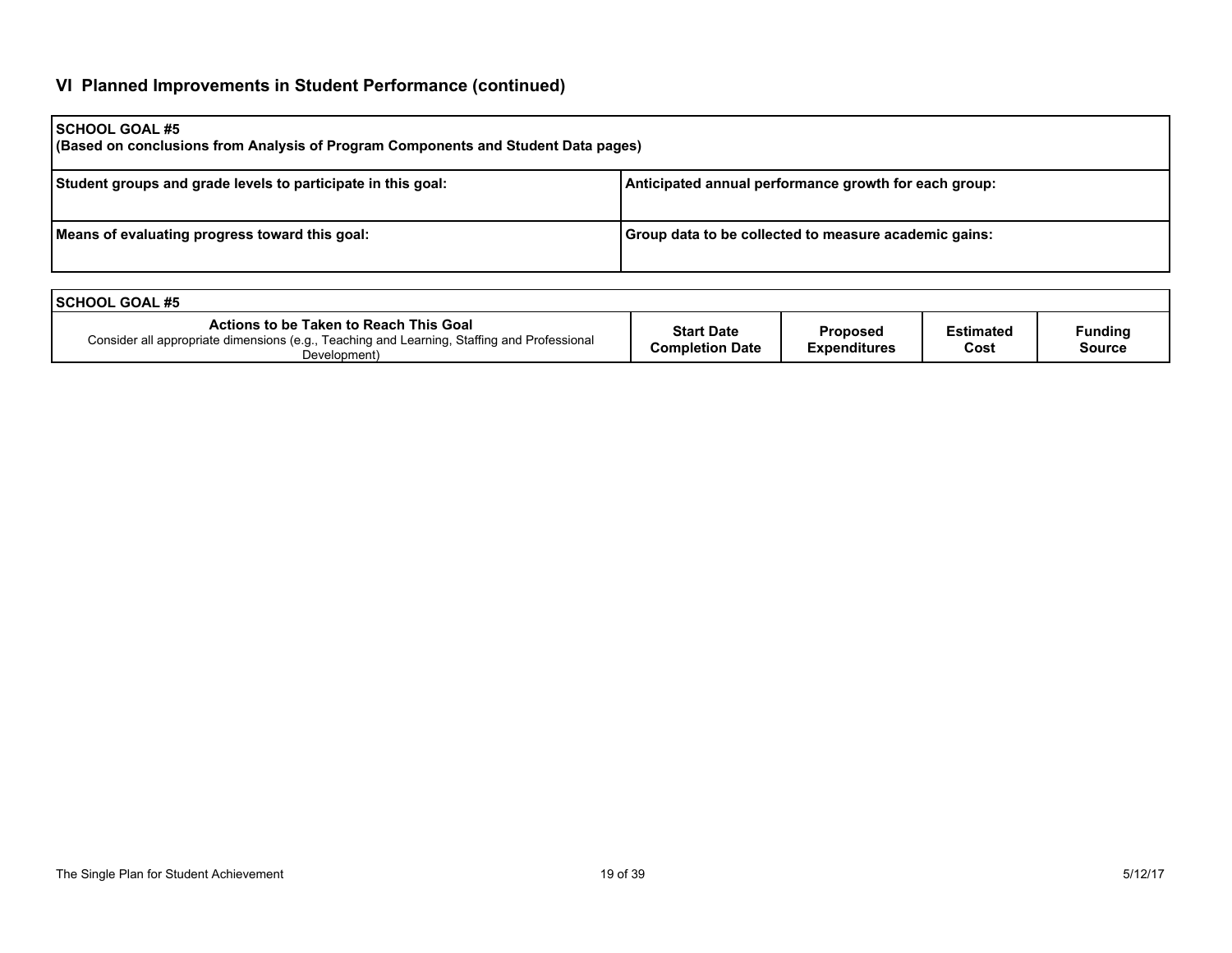# **Appendix A - School and Student Performance Data**

### **CAASPP Results (All Students)**

#### **English Language Arts/Literacy**

| <b>Overall Participation for All Students</b> |                        |         |                      |         |                           |         |                               |         |
|-----------------------------------------------|------------------------|---------|----------------------|---------|---------------------------|---------|-------------------------------|---------|
|                                               | # of Students Enrolled |         | # of Students Tested |         | # of Students with Scores |         | % of Enrolled Students Tested |         |
| <b>Grade Level</b>                            | 2014-15                | 2015-16 | 2014-15              | 2015-16 | 2014-15                   | 2015-16 | 2014-15                       | 2015-16 |
| Grade 6                                       | 67                     |         | 66                   |         | 64                        |         | 98.5                          |         |
| Grade 7                                       | 450                    |         | 443                  |         | 430                       |         | 98.4                          |         |
| Grade 8                                       | 470                    |         | 452                  |         | 448                       |         | 96.2                          |         |
| <b>All Grades</b>                             | 987                    |         | 961                  |         | 942                       |         | 97.4                          |         |

\* The "% of Enrolled Students Tested" showing in this table is not the same as "Participation Rate" for federal accountability purposes.

| <b>Overall Achievement for All Students</b> |         |                         |         |                     |         |                |         |                       |               |                    |  |
|---------------------------------------------|---------|-------------------------|---------|---------------------|---------|----------------|---------|-----------------------|---------------|--------------------|--|
|                                             |         | <b>Mean Scale Score</b> |         | % Standard Exceeded |         | % Standard Met |         | % Standard Nearly Met |               | % Standard Not Met |  |
| <b>Grade Level</b>                          | 2014-15 | 2015-16                 | 2014-15 | 2015-16             | 2014-15 | 2015-16        | 2014-15 | 2015-16               | 2014-15       | 2015-16            |  |
| Grade 6                                     | 2595.0  |                         | 35      |                     | 48      |                | 12      |                       | $\mathcal{P}$ |                    |  |
| Grade 7                                     | 2547.5  |                         | 11      |                     | 39      |                | 25      |                       | 22            |                    |  |
| Grade 8                                     | 2581.5  |                         | 14      |                     | 45      |                | 28      |                       | 12            |                    |  |
| <b>All Grades</b>                           | N/A     | N/A                     | 14      |                     | 43      |                | 26      |                       | 16            |                    |  |

| Reading<br>Demonstrating understanding of literary and non-fictional texts |                  |         |                       |         |                  |         |  |  |
|----------------------------------------------------------------------------|------------------|---------|-----------------------|---------|------------------|---------|--|--|
|                                                                            | % Above Standard |         | % At or Near Standard |         | % Below Standard |         |  |  |
| <b>Grade Level</b>                                                         | 2014-15          | 2015-16 | 2014-15               | 2015-16 | 2014-15          | 2015-16 |  |  |
| Grade 6                                                                    | 38               |         | 55                    |         | 6                |         |  |  |
| Grade 7                                                                    | 19               |         | 51                    |         | 27               |         |  |  |
| Grade 8                                                                    | 27               |         | 51                    |         | 19               |         |  |  |
| <b>All Grades</b>                                                          | 24               |         | 52                    |         | 22               |         |  |  |

| <b>Writing</b><br>Producing clear and purposeful writing |                  |         |                       |         |                  |         |  |  |
|----------------------------------------------------------|------------------|---------|-----------------------|---------|------------------|---------|--|--|
| <b>Grade Level</b>                                       | % Above Standard |         | % At or Near Standard |         | % Below Standard |         |  |  |
|                                                          | 2014-15          | 2015-16 | 2014-15               | 2015-16 | 2014-15          | 2015-16 |  |  |
| Grade 6                                                  | 53               |         | 44                    |         |                  |         |  |  |
| Grade 7                                                  | 28               |         | 50                    |         | 21               |         |  |  |
| Grade 8                                                  | 31               |         | 55                    |         | 10               |         |  |  |
| <b>All Grades</b>                                        | 31               |         | 52                    |         | 14               |         |  |  |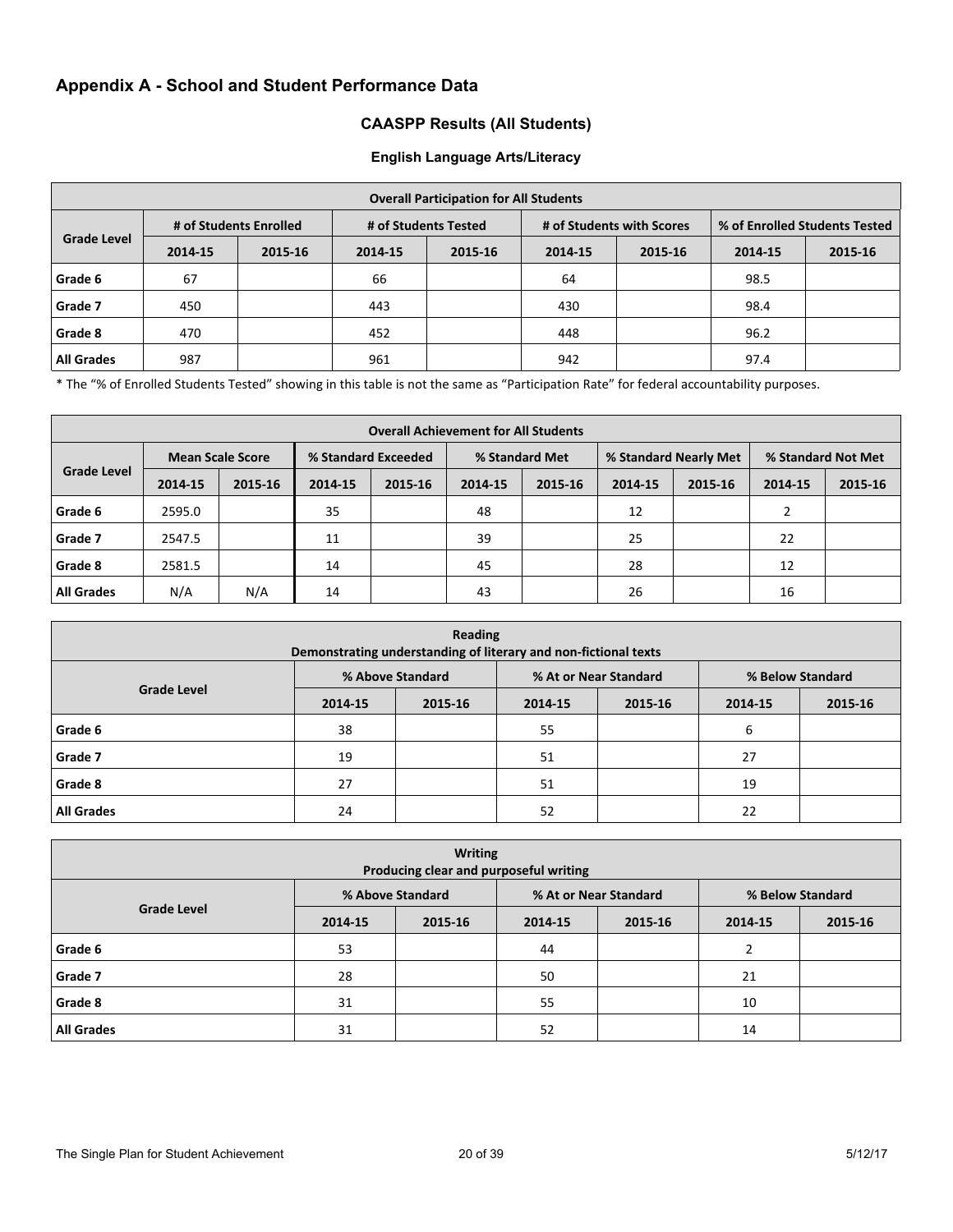| Listening<br>Demonstrating effective communication skills |         |                  |         |                       |                  |         |  |  |  |  |
|-----------------------------------------------------------|---------|------------------|---------|-----------------------|------------------|---------|--|--|--|--|
|                                                           |         | % Above Standard |         | % At or Near Standard | % Below Standard |         |  |  |  |  |
| <b>Grade Level</b>                                        | 2014-15 | 2015-16          | 2014-15 | 2015-16               | 2014-15          | 2015-16 |  |  |  |  |
| Grade 6                                                   | 22      |                  | 75      |                       | 2                |         |  |  |  |  |
| Grade 7                                                   | 11      |                  | 67      |                       | 19               |         |  |  |  |  |
| Grade 8                                                   | 16      |                  | 66      |                       | 16               |         |  |  |  |  |
| <b>All Grades</b>                                         | 14      |                  | 67      |                       | 16               |         |  |  |  |  |

| <b>Research/Inquiry</b><br>Investigating, analyzing, and presenting information |         |                  |         |                       |                  |         |  |  |  |  |  |
|---------------------------------------------------------------------------------|---------|------------------|---------|-----------------------|------------------|---------|--|--|--|--|--|
|                                                                                 |         | % Above Standard |         | % At or Near Standard | % Below Standard |         |  |  |  |  |  |
| <b>Grade Level</b>                                                              | 2014-15 | 2015-16          | 2014-15 | 2015-16               | 2014-15          | 2015-16 |  |  |  |  |  |
| Grade 6                                                                         | 47      |                  | 50      |                       | 3                |         |  |  |  |  |  |
| Grade 7                                                                         | 23      |                  | 56      |                       | 18               |         |  |  |  |  |  |
| Grade 8                                                                         | 31      |                  | 56      |                       | 10               |         |  |  |  |  |  |
| <b>All Grades</b>                                                               | 28      |                  | 56      |                       | 13               |         |  |  |  |  |  |

**Conclusions based on this data:**

1.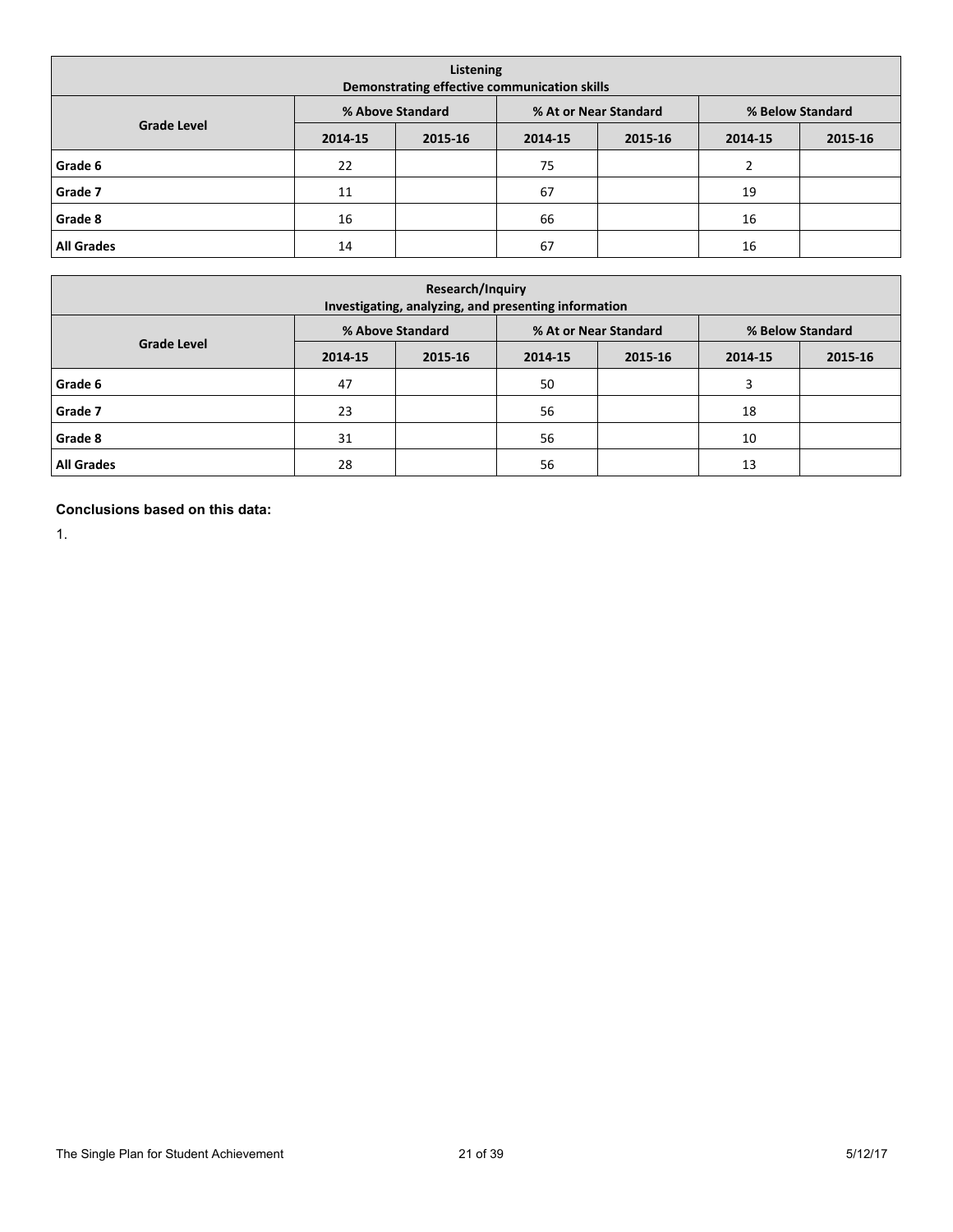# **CAASPP Results (All Students)**

### **Mathematics**

| <b>Overall Participation for All Students</b> |         |                        |                      |         |                           |         |                               |         |  |  |  |
|-----------------------------------------------|---------|------------------------|----------------------|---------|---------------------------|---------|-------------------------------|---------|--|--|--|
|                                               |         | # of Students Enrolled | # of Students Tested |         | # of Students with Scores |         | % of Enrolled Students Tested |         |  |  |  |
| <b>Grade Level</b>                            | 2014-15 | 2015-16                | 2014-15              | 2015-16 | 2014-15                   | 2015-16 | 2014-15                       | 2015-16 |  |  |  |
| Grade 6                                       | 67      |                        | 65                   |         | 64                        |         | 97.0                          |         |  |  |  |
| Grade 7                                       | 450     |                        | 446                  |         | 443                       |         | 99.1                          |         |  |  |  |
| Grade 8                                       | 470     |                        | 454                  |         | 448                       |         | 96.6                          |         |  |  |  |
| <b>All Grades</b>                             | 987     |                        | 965                  |         | 955                       |         | 97.8                          |         |  |  |  |

\* The "% of Enrolled Students Tested" showing in this table is not the same as "Participation Rate" for federal accountability purposes.

| <b>Overall Achievement for All Students</b> |         |         |                     |         |                |         |                       |         |                    |         |
|---------------------------------------------|---------|---------|---------------------|---------|----------------|---------|-----------------------|---------|--------------------|---------|
| <b>Mean Scale Score</b>                     |         |         | % Standard Exceeded |         | % Standard Met |         | % Standard Nearly Met |         | % Standard Not Met |         |
| <b>Grade Level</b>                          | 2014-15 | 2015-16 | 2014-15             | 2015-16 | 2014-15        | 2015-16 | 2014-15               | 2015-16 | 2014-15            | 2015-16 |
| Grade 6                                     | 2574.3  |         | 31                  |         | 29             |         | 37                    |         |                    |         |
| Grade 7                                     | 2534.7  |         | 14                  |         | 22             |         | 37                    |         | 28                 |         |
| Grade 8                                     | 2560.1  |         | 18                  |         | 21             |         | 31                    |         | 29                 |         |
| <b>All Grades</b>                           | N/A     | N/A     | 17                  |         | 22             |         | 34                    |         | 26                 |         |

| <b>Concepts &amp; Procedures</b><br>Applying mathematical concepts and procedures |         |                  |         |                       |                  |         |  |  |  |  |
|-----------------------------------------------------------------------------------|---------|------------------|---------|-----------------------|------------------|---------|--|--|--|--|
|                                                                                   |         | % Above Standard |         | % At or Near Standard | % Below Standard |         |  |  |  |  |
| <b>Grade Level</b>                                                                | 2014-15 | 2015-16          | 2014-15 | 2015-16               | 2014-15          | 2015-16 |  |  |  |  |
| Grade 6                                                                           | 42      |                  | 41      |                       | 14               |         |  |  |  |  |
| Grade 7                                                                           | 20      |                  | 40      |                       | 39               |         |  |  |  |  |
| Grade 8                                                                           | 25      |                  | 37      |                       | 35               |         |  |  |  |  |
| <b>All Grades</b>                                                                 | 24      |                  | 39      |                       | 35               |         |  |  |  |  |

| <b>Problem Solving &amp; Modeling/Data Analysis</b><br>Using appropriate tools and strategies to solve real world and mathematical problems |         |                  |         |                       |                  |         |  |  |  |  |
|---------------------------------------------------------------------------------------------------------------------------------------------|---------|------------------|---------|-----------------------|------------------|---------|--|--|--|--|
|                                                                                                                                             |         | % Above Standard |         | % At or Near Standard | % Below Standard |         |  |  |  |  |
| <b>Grade Level</b>                                                                                                                          | 2014-15 | 2015-16          | 2014-15 | 2015-16               |                  | 2015-16 |  |  |  |  |
| Grade 6                                                                                                                                     | 28      |                  | 66      |                       | 6                |         |  |  |  |  |
| Grade 7                                                                                                                                     | 18      |                  | 53      |                       | 29               |         |  |  |  |  |
| Grade 8                                                                                                                                     | 21      |                  | 54      |                       | 23               |         |  |  |  |  |
| <b>All Grades</b>                                                                                                                           | 20      |                  | 54      |                       | 25               |         |  |  |  |  |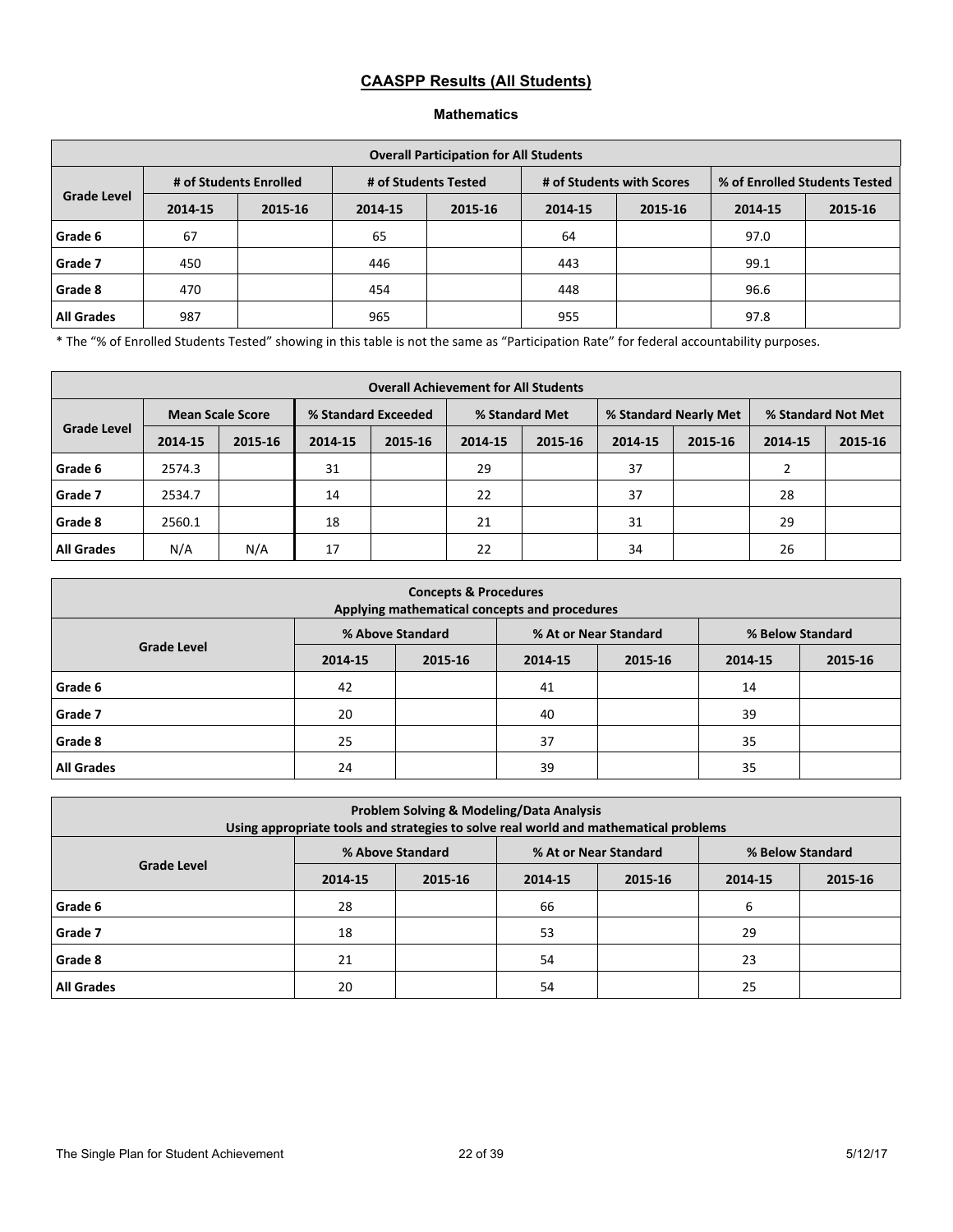| <b>Communicating Reasoning</b><br>Demonstrating ability to support mathematical conclusions |         |                  |         |                       |                  |         |  |  |  |  |
|---------------------------------------------------------------------------------------------|---------|------------------|---------|-----------------------|------------------|---------|--|--|--|--|
|                                                                                             |         | % Above Standard |         | % At or Near Standard | % Below Standard |         |  |  |  |  |
| <b>Grade Level</b>                                                                          | 2014-15 | 2015-16          | 2014-15 | 2015-16               | 2014-15          | 2015-16 |  |  |  |  |
| Grade 6                                                                                     | 36      |                  | 55      |                       | 8                |         |  |  |  |  |
| Grade 7                                                                                     | 17      |                  | 70      |                       | 13               |         |  |  |  |  |
| Grade 8                                                                                     | 23      |                  | 51      |                       | 24               |         |  |  |  |  |
| <b>All Grades</b>                                                                           | 21      |                  | 60      |                       | 18               |         |  |  |  |  |

### **Conclusions based on this data:**

1.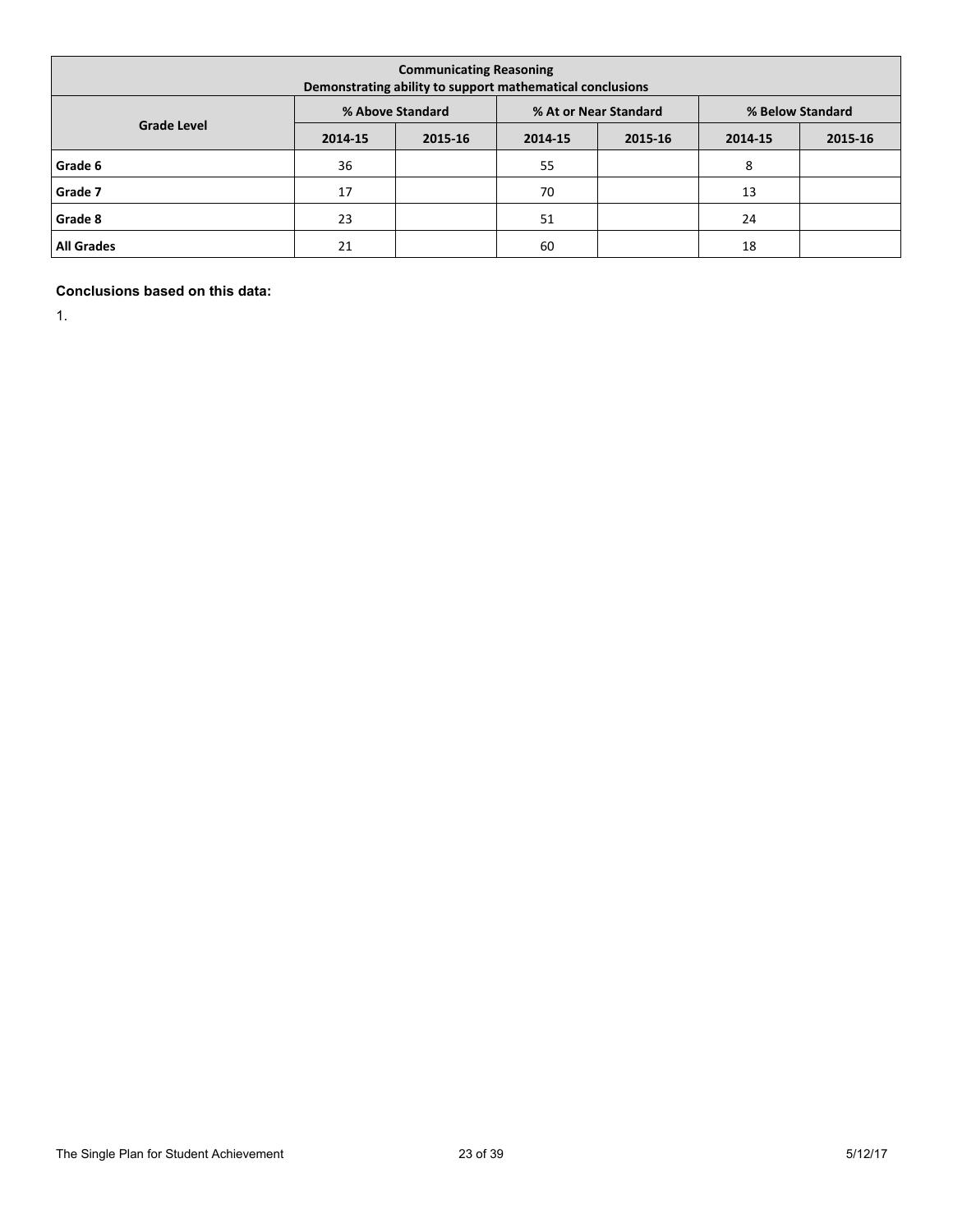## **Appendix A - School and Student Performance Data**

### **CST Academic Performance by Grade Level for All Students**

#### **Performance Data by Grade Level English-Language Arts % At or Above Proficient % Basic % Below Basic % Far Below Basic Grade Level 2013-14 2014-15 2015-16 2013-14 2014-15 2015-16 2013-14 2014-15 2015-16 2013-14 2014-15 2015-16**

### **All Students English-Language Arts**

### **All Students Mathematics**

| Grade |                          | <b>Performance Data by Grade Level</b><br><b>Mathematics</b> |  |                                                                                                 |  |  |               |  |  |                   |  |  |  |  |
|-------|--------------------------|--------------------------------------------------------------|--|-------------------------------------------------------------------------------------------------|--|--|---------------|--|--|-------------------|--|--|--|--|
| Level | % At or Above Proficient |                                                              |  | % Basic                                                                                         |  |  | % Below Basic |  |  | % Far Below Basic |  |  |  |  |
|       |                          |                                                              |  | 2013-14 2014-15 2015-16 2013-14 2014-15 2015-16 2013-14 2014-15 2015-16 2013-14 2014-15 2015-16 |  |  |               |  |  |                   |  |  |  |  |

| Grade |                          | <b>Performance Data by Grade Level</b><br><b>General Mathematics (Grades 6 &amp; 7 Standards)</b> |  |                                                                                                 |  |  |               |  |  |  |                   |  |  |  |
|-------|--------------------------|---------------------------------------------------------------------------------------------------|--|-------------------------------------------------------------------------------------------------|--|--|---------------|--|--|--|-------------------|--|--|--|
| Level | % At or Above Proficient |                                                                                                   |  | % Basic                                                                                         |  |  | % Below Basic |  |  |  | % Far Below Basic |  |  |  |
|       |                          |                                                                                                   |  | 2013-14 2014-15 2015-16 2013-14 2014-15 2015-16 2013-14 2014-15 2015-16 2013-14 2014-15 2015-16 |  |  |               |  |  |  |                   |  |  |  |

| Grade |                          |  |  |                                                                                                 |  | Algebra I | <b>Performance Data by Grade Level</b> |  |  |                   |  |
|-------|--------------------------|--|--|-------------------------------------------------------------------------------------------------|--|-----------|----------------------------------------|--|--|-------------------|--|
| Level | % At or Above Proficient |  |  | % Basic                                                                                         |  |           | % Below Basic                          |  |  | % Far Below Basic |  |
|       |                          |  |  | 2013-14 2014-15 2015-16 2013-14 2014-15 2015-16 2013-14 2014-15 2015-16 2013-14 2014-15 2015-16 |  |           |                                        |  |  |                   |  |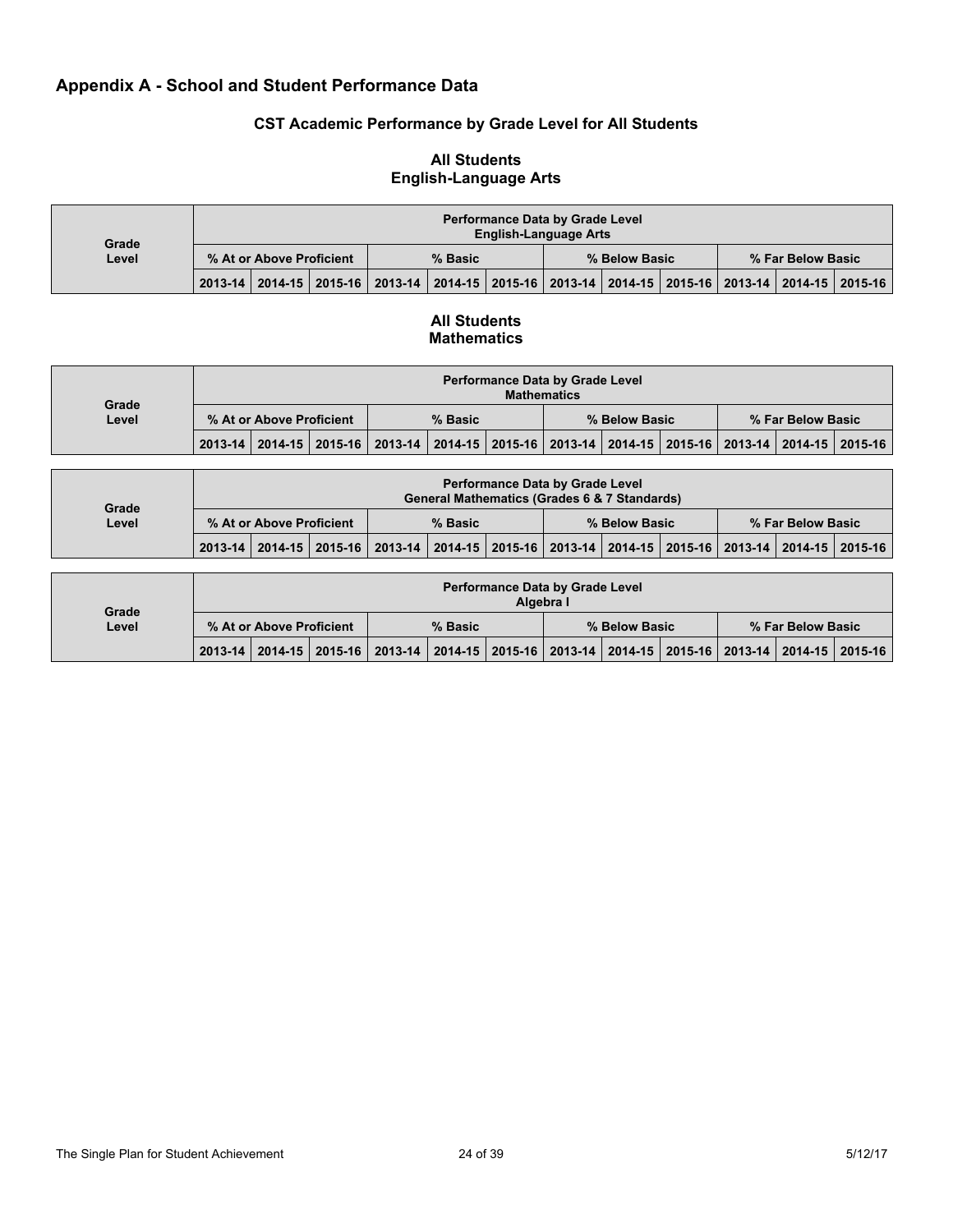| Grade |                          |  |  |                                                                                                 |  |  | <b>Performance Data by Grade Level</b><br>Geometry |  |  |                   |  |
|-------|--------------------------|--|--|-------------------------------------------------------------------------------------------------|--|--|----------------------------------------------------|--|--|-------------------|--|
| Level | % At or Above Proficient |  |  | % Basic                                                                                         |  |  | % Below Basic                                      |  |  | % Far Below Basic |  |
|       |                          |  |  | 2013-14 2014-15 2015-16 2013-14 2014-15 2015-16 2013-14 2014-15 2015-16 2013-14 2014-15 2015-16 |  |  |                                                    |  |  |                   |  |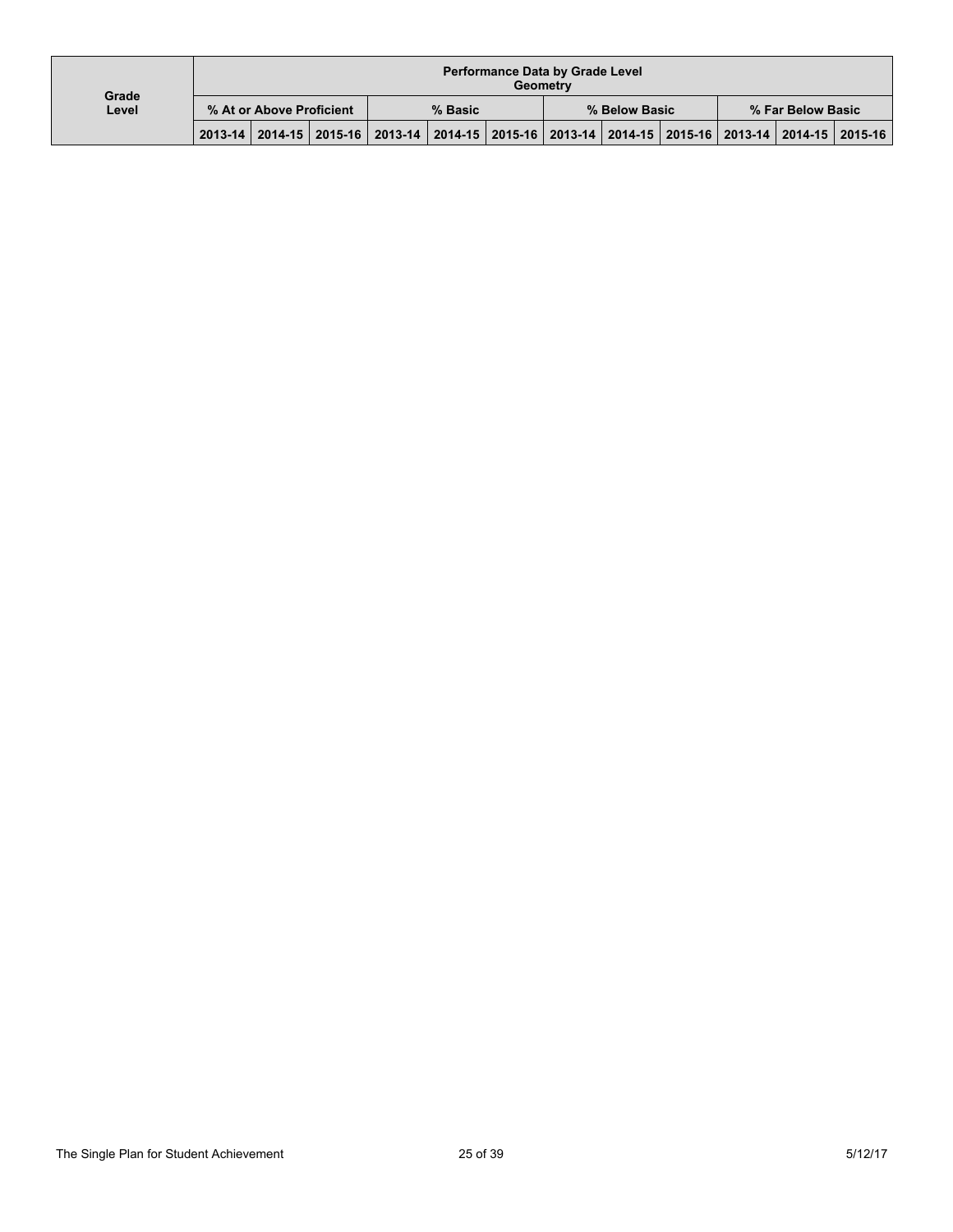# **Appendix A - School and Student Performance Data (continued)**

# **Title III Accountability (District Data)**

|                                     |         | <b>Annual Growth</b> |         |  |  |  |  |  |  |  |
|-------------------------------------|---------|----------------------|---------|--|--|--|--|--|--|--|
| AMAO 1                              | 2013-14 | 2014-15              | 2015-16 |  |  |  |  |  |  |  |
| <b>Number of Annual Testers</b>     | 583     | 557                  | 554     |  |  |  |  |  |  |  |
| <b>Percent with Prior Year Data</b> | 100.0   | 99.6                 | 99.8    |  |  |  |  |  |  |  |
| Number in Cohort                    | 583     | 555                  | 553     |  |  |  |  |  |  |  |
| Number Met                          | 345     | 340                  | 354     |  |  |  |  |  |  |  |
| <b>Percent Met</b>                  | 59.2    | 61.3                 | 64      |  |  |  |  |  |  |  |
| <b>NCLB Target</b>                  | 59.0    | 60.5                 | 62.0%   |  |  |  |  |  |  |  |
| <b>Met Target</b>                   | Yes     | <b>Yes</b>           | N/A     |  |  |  |  |  |  |  |

|                         | <b>Attaining English Proficiency</b> |            |             |                                |                                |           |  |  |  |
|-------------------------|--------------------------------------|------------|-------------|--------------------------------|--------------------------------|-----------|--|--|--|
|                         |                                      | 2013-14    | 2014-15     |                                | 2015-16                        |           |  |  |  |
| AMAO <sub>2</sub>       | <b>Years of EL instruction</b>       |            |             | <b>Years of EL instruction</b> | <b>Years of EL instruction</b> |           |  |  |  |
|                         | Less Than 5                          | 5 Or More  | Less Than 5 | 5 Or More                      | Less Than 5                    | 5 Or More |  |  |  |
| <b>Number in Cohort</b> | 470                                  | 203        | 427         | 196                            | 466                            | 202       |  |  |  |
| <b>Number Met</b>       | 153                                  | 112        | 133         | 104                            | 150                            | 124       |  |  |  |
| <b>Percent Met</b>      | 32.6                                 | 55.2       | 31.1        | 53.1                           | 32.2                           | 61.4      |  |  |  |
| <b>NCLB Target</b>      | 22.8                                 | 49.0       | 24.2        | 50.9                           | 25.4%                          | 52.8%     |  |  |  |
| <b>Met Target</b>       | <b>Yes</b>                           | <b>Yes</b> | <b>Yes</b>  | <b>Yes</b>                     | N/A                            | N/A       |  |  |  |

|                                 | Adequate Yearly Progress for English Learner Subgroup at the LEA Level |         |     |  |  |  |  |  |
|---------------------------------|------------------------------------------------------------------------|---------|-----|--|--|--|--|--|
| AMAO <sub>3</sub>               | 2013-14                                                                | 2015-16 |     |  |  |  |  |  |
| <b>English-Language Arts</b>    |                                                                        |         |     |  |  |  |  |  |
| Met Participation Rate          | Yes                                                                    | 99      |     |  |  |  |  |  |
| Met Percent Proficient or Above | No                                                                     | N/A     |     |  |  |  |  |  |
| Mathematics                     |                                                                        |         |     |  |  |  |  |  |
| Met Participation Rate          | <b>Yes</b>                                                             | 98      |     |  |  |  |  |  |
| Met Percent Proficient or Above | No                                                                     | N/A     |     |  |  |  |  |  |
| Met Target for AMAO 3           | No                                                                     |         | N/A |  |  |  |  |  |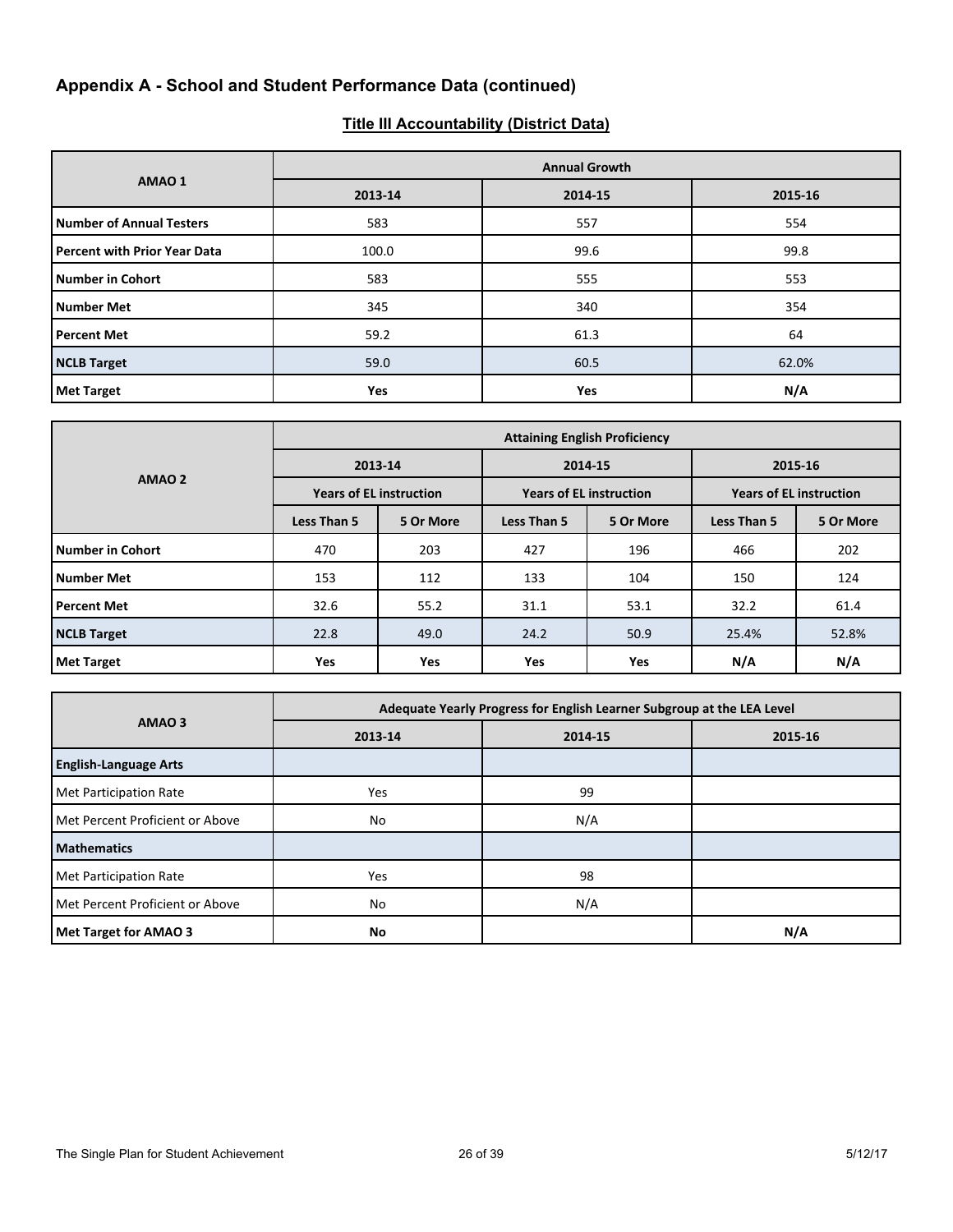# **Appendix A - School and Student Performance Data (continued)**

|              |           | Percent of Students by Proficiency Level on CELDT Annual Assessment |           |           |                       |           |              |           |           |                           |       |       |                  |       |       |
|--------------|-----------|---------------------------------------------------------------------|-----------|-----------|-----------------------|-----------|--------------|-----------|-----------|---------------------------|-------|-------|------------------|-------|-------|
| Grade        |           | <b>Advanced</b>                                                     |           |           | <b>Early Advanced</b> |           | Intermediate |           |           | <b>Early Intermediate</b> |       |       | <b>Beginning</b> |       |       |
|              | $13 - 14$ | 14-15                                                               | $15 - 16$ | $13 - 14$ | 14-15                 | $15 - 16$ | $13 - 14$    | $14 - 15$ | $15 - 16$ | 13-14                     | 14-15 | 15-16 | $13 - 14$        | 14-15 | 15-16 |
| 6            |           |                                                                     |           |           |                       |           |              |           |           |                           |       |       |                  | ***   |       |
|              | 25        | 9                                                                   | 29        | 38        | 55                    | 41        | 25           | 18        | 29        | 6                         | 9     |       | 6                | 9     |       |
| 8            | 21        | 11                                                                  | 10        | 50        | 44                    | 50        | 21           | 22        | 30        |                           | 11    | 10    |                  | 11    |       |
| <b>Total</b> | 23        | 10                                                                  | 22        | 43        | 48                    | 44        | 23           | 19        | 30        |                           | 10    | 4     | 3                | 14    |       |

# **California English Language Development (CELDT) Data**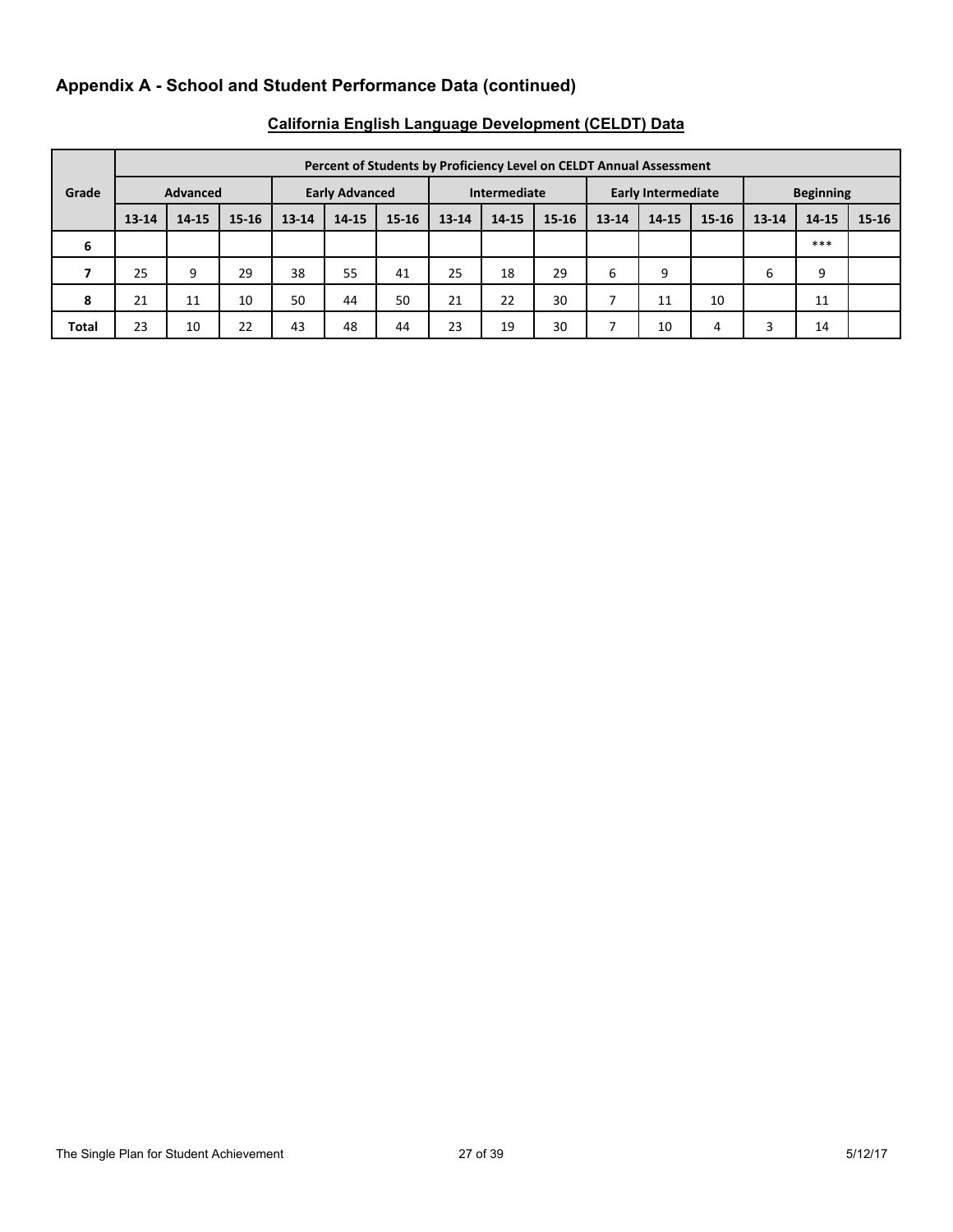## **Appendix B - Analysis of Current Instructional Program**

This section lists statements about the instructional program adapted from NCLB, Title I, Part A and the related California Essential Program Components (EPC). To analyze these statements, the school site council will need information from a variety of sources (e.g., Survey Results, Library Plan, Master Plan, SARC).

Discussion of each of these statements should result in succinct and focused findings based on verifiable facts. Avoid vague or general descriptions. Each successive school plan should examine the status of these findings and note progress made. Special consideration was given to any practices, policies, or procedures found to be noncompliant through ongoing monitoring of categorical programs.

#### Standards, Assessment, and Accountability

- 1. Use of state and local assessments to modify instruction and improve student achievement (NCLB)
- 2. Use of data to monitor student progress on curriculum-embedded assessments and modify instruction (EPC)

### Staffing and Professional Development

- 3. Status of meeting requirements for highly qualified staff (NCLB)
- 4. Principals' Assembly Bill (AB) 75 training on State Board of Education (SBE) adopted instructional materials (EPC)
- 5. Sufficiency of credentialed teachers and teacher professional development (e.g., access to AB 466 training on SBEadopted instructional materials) (EPC)
- 6. Alignment of staff development to content standards, assessed student performance, and professional needs (NCLB)
- 7. Ongoing instructional assistance and support for teachers (e.g., use of content experts and instructional coaches) (EPC)
- 8. Teacher collaboration by grade level (EPC)

### Teaching and Learning

9. Alignment of curriculum, instruction, and materials to content and performance standards (NCLB)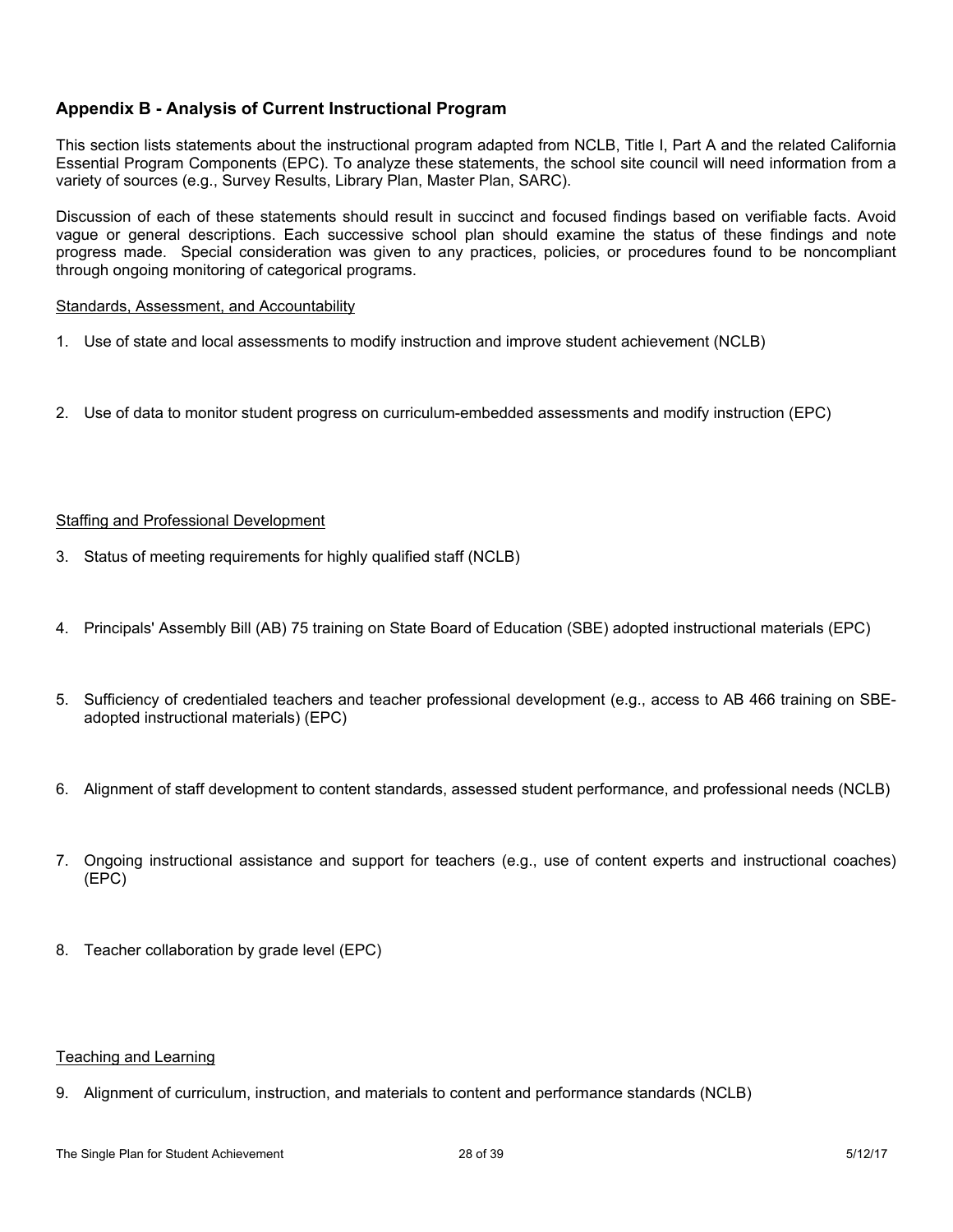10. Adherence to recommended instructional minutes for reading/language arts and mathematics (EPC)

11. Lesson pacing schedule (EPC)

12. Availability of standards-based instructional materials appropriate to all student groups (NCLB)

13. Use of SBE-adopted and standards-aligned instructional materials, including intervention materials (EPC)

### Opportunity and Equal Educational Access

14. Services provided by the regular program that enable underperforming students to meet standards (NCLB)

- 15. Research-based educational practices to raise student achievement at this school (NCLB)
- 16. Opportunities for increased learning time (Title I SWP and PI requirement)
- 17. Transition from preschool to kindergarten (Title I SWP)

### Involvement

- 18. Resources available from family, school, district, and community to assist under-achieving students (NCLB)
- 19. Strategies to increase parental involvement (Title I SWP)
- 20. Involvement of parents, community representatives, classroom teachers, and other school personnel in the planning, implementation, and evaluation of consolidated application programs (5 CCR 3932)

## Funding

21. Services provided by categorical funds that enable underperforming students to meet standards (NCLB)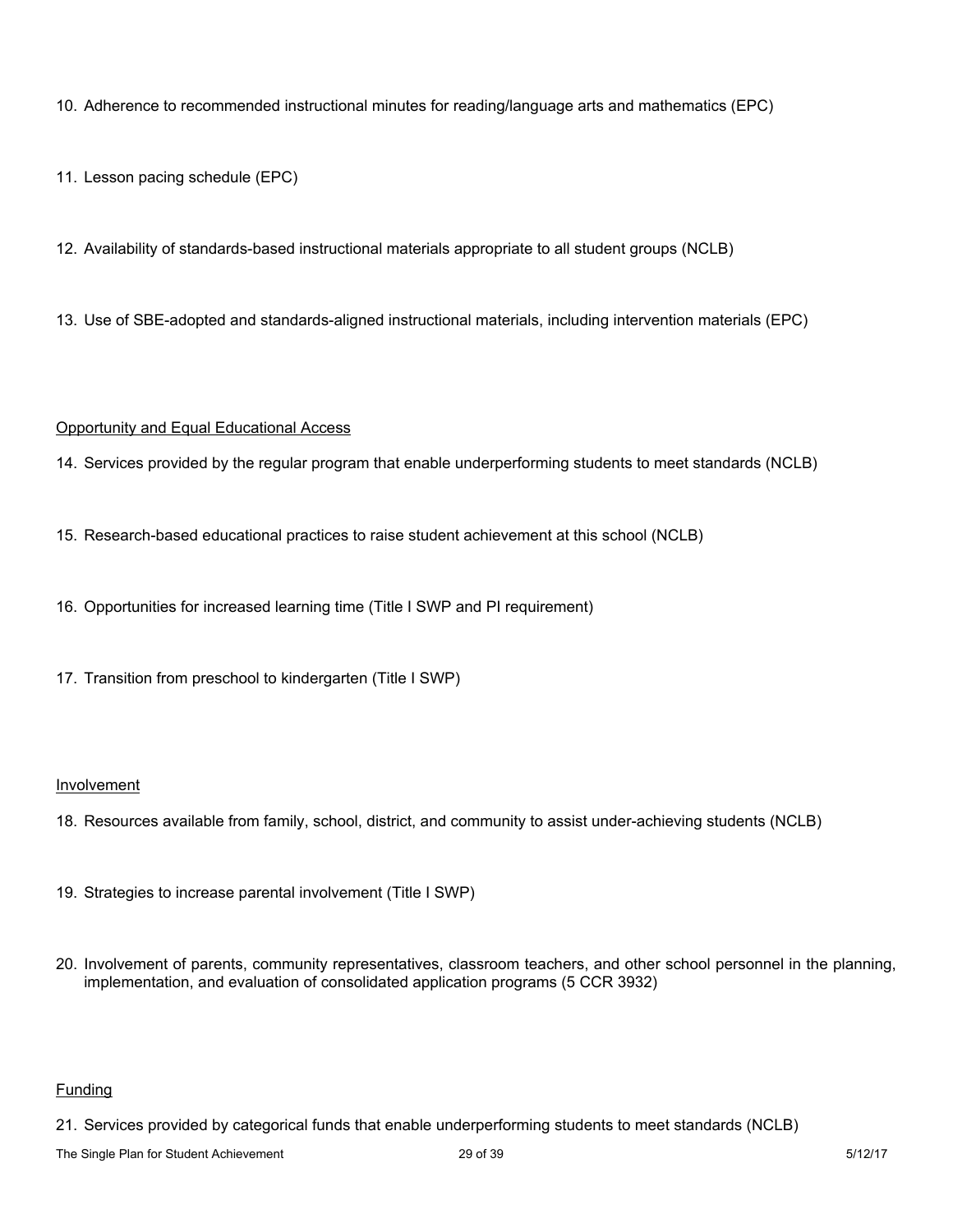22. Fiscal support (EPC)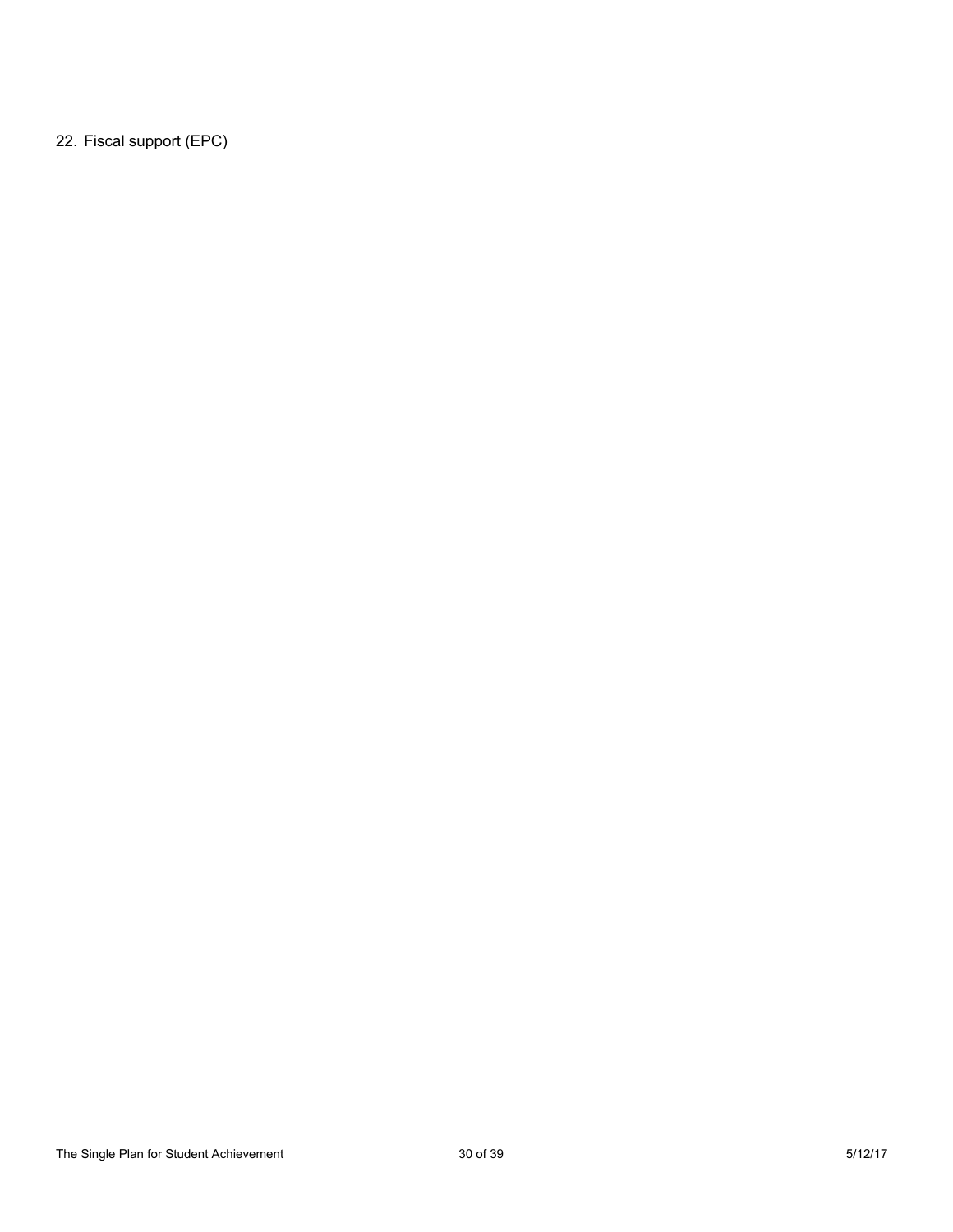## **Appendix C - Programs Included in this Plan**

Check the box for each state and federal categorical program in which the school participates and, if applicable, enter amounts allocated. (The plan must describe the activities to be conducted at the school for each of the state and federal categorical program in which the school participates. If the school receives funding, then the plan must include the proposed expenditures.)

| <b>State Programs</b> | <b>Allocation</b>                                                                          |            |
|-----------------------|--------------------------------------------------------------------------------------------|------------|
|                       | LCFF-Base                                                                                  |            |
|                       |                                                                                            |            |
|                       | LCFF-Supplemental                                                                          |            |
| x                     | List and Describe Other State or Local funds:<br>URGF-Unrestricted General Funds-\$44,212. | \$\$44,212 |
|                       | Total amount of state categorical funds allocated to this school:                          | \$\$44,212 |

|       | <b>Federal Programs</b>                                                                                                                                                                                                                                                                                                                                               |       |  |  |
|-------|-----------------------------------------------------------------------------------------------------------------------------------------------------------------------------------------------------------------------------------------------------------------------------------------------------------------------------------------------------------------------|-------|--|--|
| False | Title I, Part A: Targeted Assistance Program<br>Purpose: Help educationally disadvantaged students in eligible schools achieve grade level<br>proficiency                                                                                                                                                                                                             |       |  |  |
|       | Title I, Part A: Schoolwide<br>Purpose: Help educationally disadvantaged students in eligible schools achieve grade level<br>proficiency                                                                                                                                                                                                                              |       |  |  |
|       | Title I, Part A: Parent Improvement<br>Purpose: Ensure that parents have information they need to make well-informed choices for their<br>children, more effectively share responsibility with their children's schools, and help schools<br>develop effective and successful academic programs (this is a reservation from the total Title I,<br>Part A allocation). |       |  |  |
|       | Other Federal Funds (list and describe(42)                                                                                                                                                                                                                                                                                                                            |       |  |  |
|       | Total amount of federal categorical funds allocated to this school:                                                                                                                                                                                                                                                                                                   | \$\$0 |  |  |

| Total amount of state and federal categorical funds allocated to this school: | \$\$44,212 |
|-------------------------------------------------------------------------------|------------|
|-------------------------------------------------------------------------------|------------|

(42) For example, special education funds used in a School-Based Coordinated Program to serve students not identified as individuals with exceptional needs.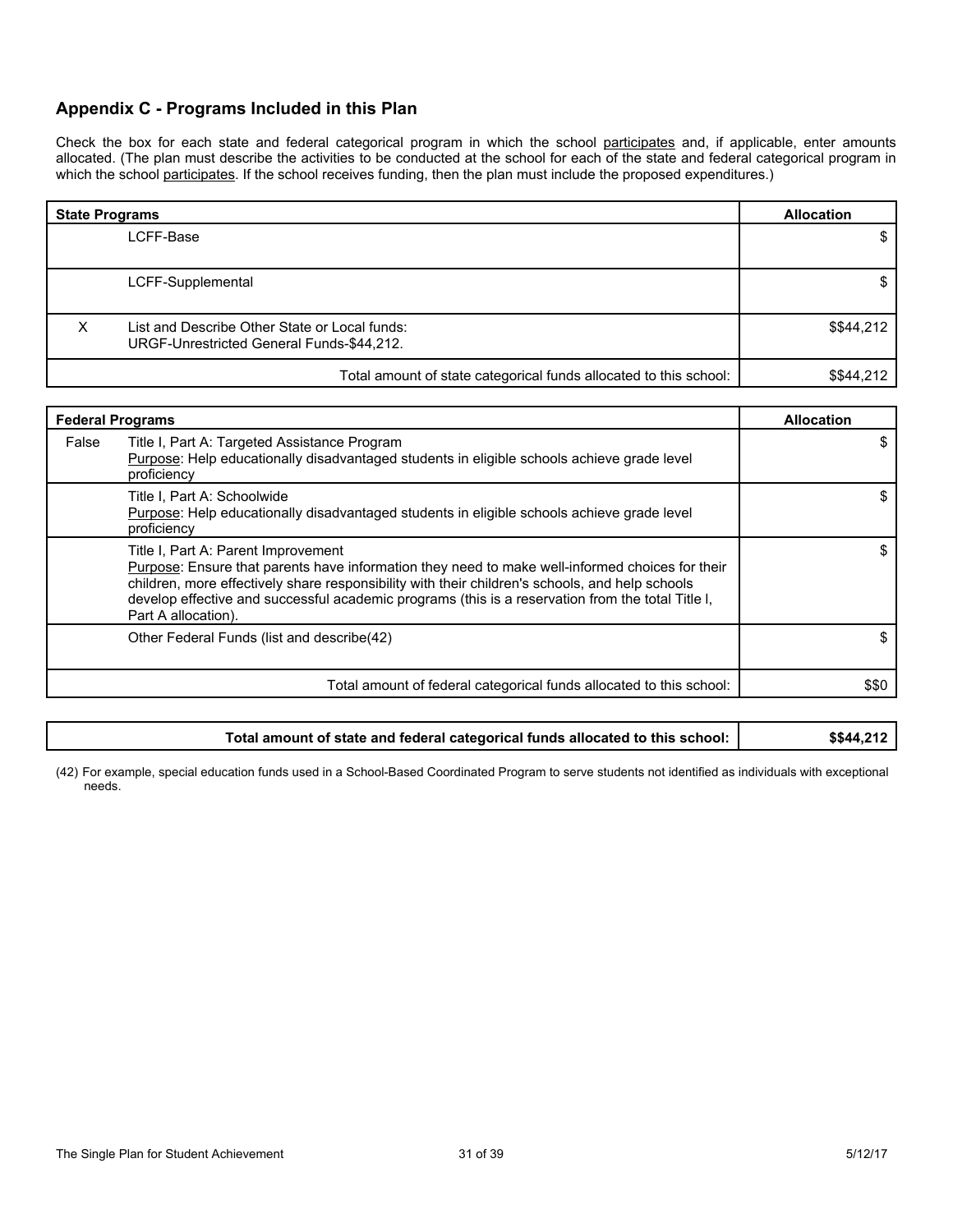# **Appendix D - 2014-15 Categorical District Services Budget**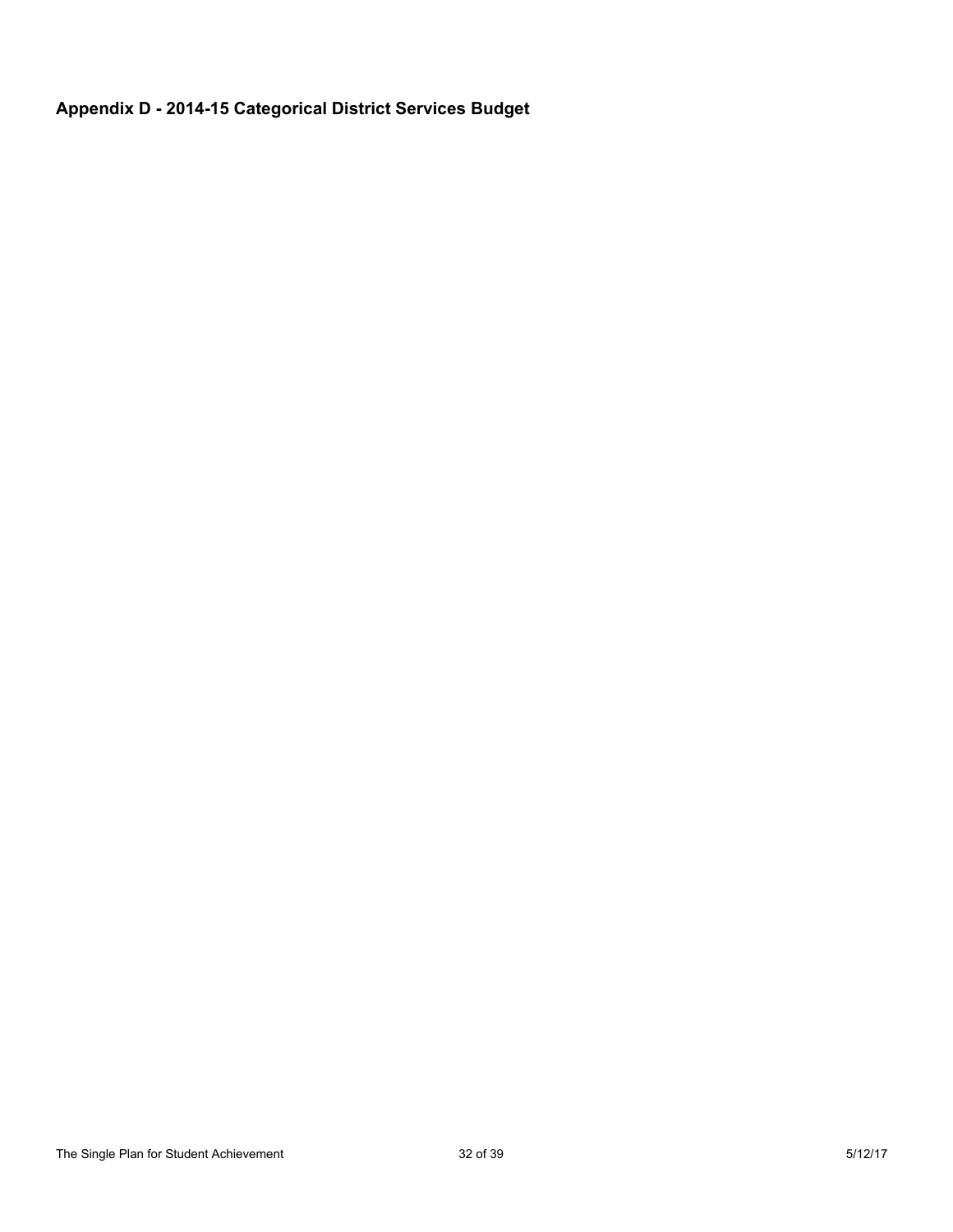## **Appendix E - Recommendations and Assurances (Hillview Middle School)**

The school site council (SSC) recommends this school plan and proposed expenditures to the district governing board for approval and assures the board of the following:

- 1. The SSC is correctly constituted and was formed in accordance with district governing board policy and state law.
- 2. The SSC reviewed its responsibilities under state law and district governing board policies, including those board policies relating to material changes in the Single Plan for Student Achievement (SPSA) requiring board approval.
- 3. The SSC sought and considered all recommendations from the following groups or committees before adopting this plan **(Check those that apply):**

| <b>State Compensatory Education Advisory Committee</b>          |           |
|-----------------------------------------------------------------|-----------|
|                                                                 | Signature |
| <b>English Learner Advisory Committee</b>                       |           |
|                                                                 | Signature |
| <b>Special Education Advisory Committee</b>                     |           |
|                                                                 | Signature |
| Gifted and Talented Education Program Advisory Committee        |           |
|                                                                 | Signature |
| District/School Liaison Team for schools in Program Improvement |           |
|                                                                 | Signature |
| <b>Compensatory Education Advisory Committee</b>                |           |
|                                                                 | Signature |
| Departmental Advisory Committee (secondary)                     |           |
|                                                                 | Signature |
| Other committees established by the school or district (list):  |           |
|                                                                 | Signature |

- 4. The SSC reviewed the content requirements for school plans of programs included in this SPSA and believes all such content requirements have been met, including those found in district governing board policies and in the local educational agency plan.
- 5. This SPSA is based on a thorough analysis of student academic performance. The actions proposed herein form a sound, comprehensive, coordinated plan to reach stated school goals to improve student academic performance.
- 6. This SPSA was adopted by the SSC at a public meeting on: 4/20/17

| Rodney Lots & Jennifer Slater-<br>Sanchez |                               |      |
|-------------------------------------------|-------------------------------|------|
| <b>Typed Name of School Principal</b>     | Signature of School Principal | Date |
| <b>Stacy Schmidt</b>                      |                               |      |
| Typed Name of SSC Chairperson             | Signature of SSC Chairperson  | Date |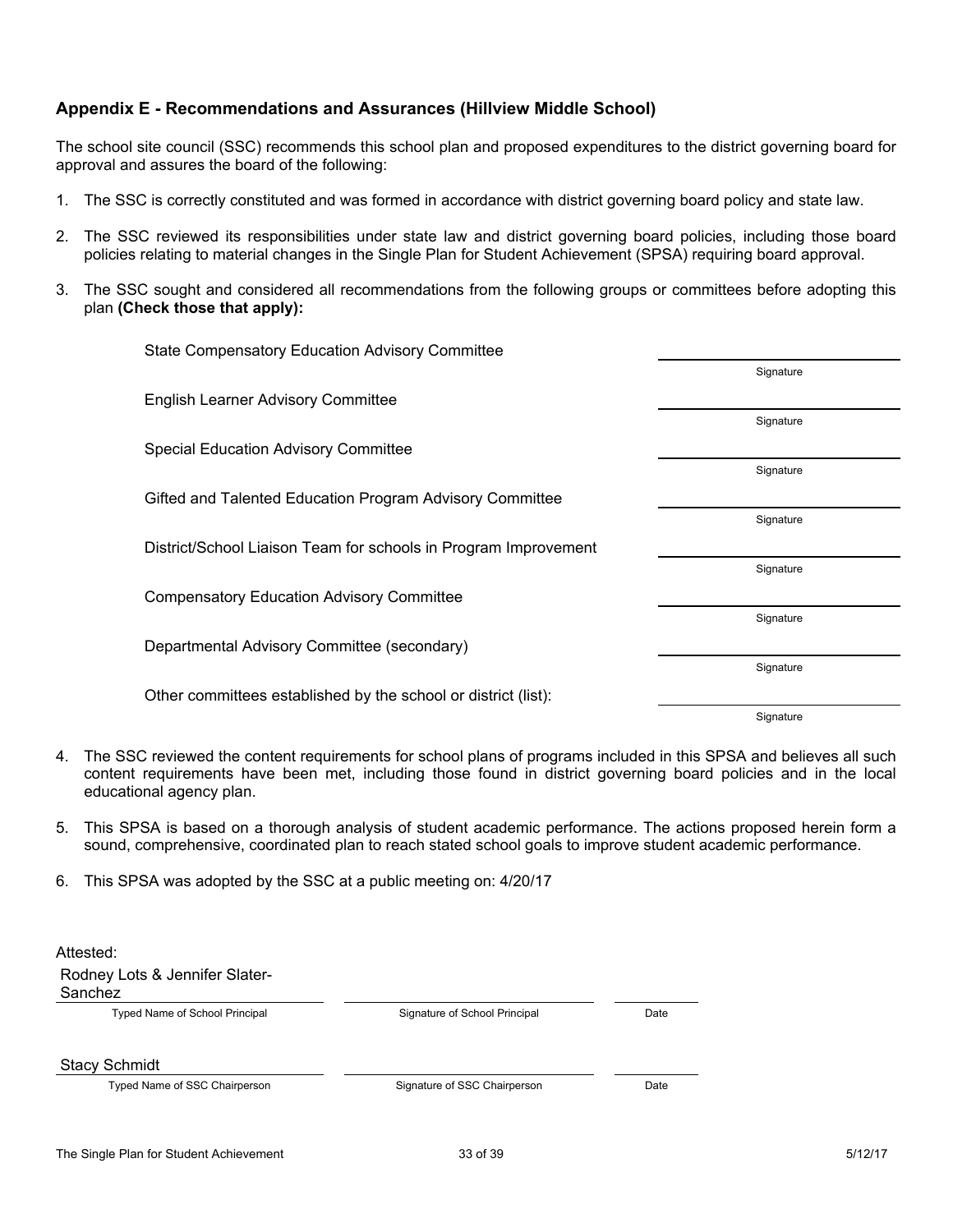## **Appendix F - Hillview Middle School's Parent Involvement Policy**

The staff of this school recognizes that parents/guardians are their children's first and most influential teachers and that continued parental involvement in the education of children contributes greatly to student achievement and a positive school environment.

In order to engage parents/guardians positively in their children's education, the principal or designee shall:

1. Ensure that teachers provide frequent reports to parents/guardians on their children's progress and hold parentteacher conferences at least once per year with parents/guardians of students.

2. Provide opportunities for parents/guardians to observe classroom activities and to volunteer in their child's classroom.

3. Provide information about parent involvement opportunities through school, and/or class newsletters, the district's web site, phone message and other written or electronic communications.

4. Develop mechanisms to encourage parent/guardian input on school issues and programs.

5. To the extent practicable, provide full opportunities for the participation of parents/guardians with limited English proficiency, parents/guardians with disabilities, and parents/guardians of migrant children, including providing information and school reports required under 20 USC 6311(h) in a format and language such parents/guardians can understand.

6. Encourage greater parent/guardian participation by offering a flexible number of meetings and adjusting meeting schedules when practicable to accommodate parent/guardian needs.

7. Build the capacity of the school and parents/guardians for strong parent involvement by:

- assisting parents/guardians in understanding such topics as the state's academic content standards and academic achievement standards, state and local academic assessments, the requirements of Title I, and how to monitor a child's progress and work with educators to improve the achievement of their children
- providing materials and training to help parents/guardians work with their children to improve their children's achievement, such as literacy training and using technology, as appropriate, to foster parent involvement
- educating teachers, student services personnel, principals, and other staff, with the assistance of parents/guardians, in the value and utility of parent/guardian contributions and in how to reach out to, communicate with, and work with parents/guardians as equal partners, implement and coordinate parent/guardian programs, and build ties between parents/guardians and the schools
- informing parents/guardians and parent organizations of the existence and purpose of parent information and resource centers in the state that provide training, information, and support to parents/guardians of participating students

8. Engage parents/guardians positively in their children's education by helping them develop skills to use at home that support their children's academic efforts at school and their children's development as responsible members of society (Education Code 11502, 11504) through such activities as:

- providing parents/guardians with information regarding ways to create an effective study environment at home and to encourage good study habits
- encouraging parents/guardians to monitor their children's school attendance, homework completion, and television viewing
- build consistent and effective communication between the home and school so that parents/guardians may know when and how to assist their children in support of classroom learning activities (Education Code 11502, 11504)

9. Jointly develop with the parents/guardians of a school-parent compact that outlines how parents/guardians, the entire school staff, and students will share responsibility for improved student academic achievement and the means by which the school and parents/guardians will build a partnership to help students achieve state standards.

10. This compact shall address: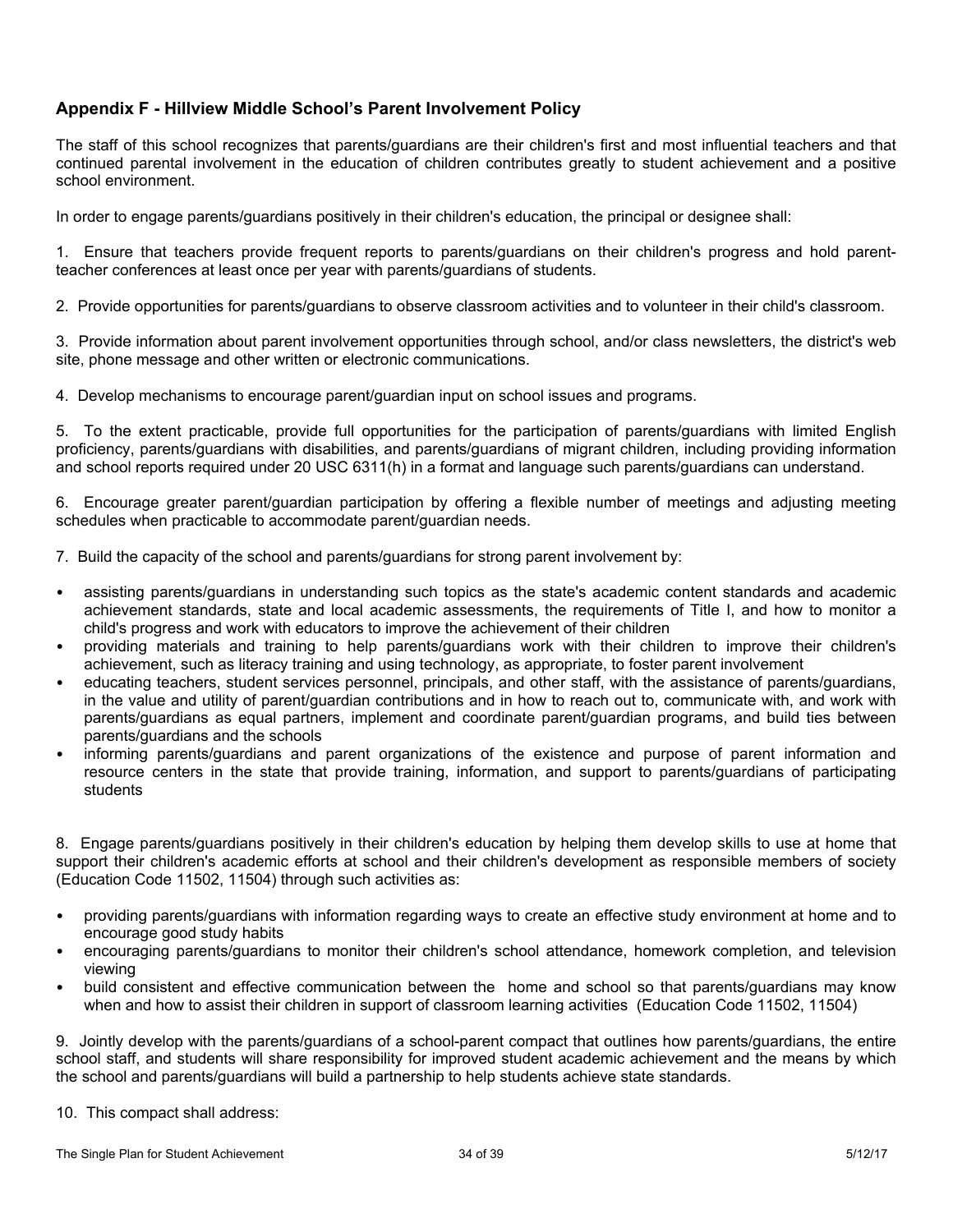- The school's responsibility to provide high-quality curriculum and instruction in a supportive and effective learning environment that enables participating students to achieve the state's student academic achievement standards
- Ways in which parents/guardians will be responsible for supporting their children's learning, such as monitoring attendance, homework completion, and television viewing; volunteering in the classroom; and participating, as appropriate, in decisions related to their children's education and the positive use of extracurricular time

11. The importance of communication between teachers and parents/guardians on an ongoing basis through, at a minimum:

- Parent-teacher conferences in elementary schools, at least annually, during which the compact shall be discussed as it relates to the student's achievement
- Frequent reports to parents/guardians on their children's progress
- Reasonable access to staff, opportunities to volunteer and participate in their child's classroom, and observation of classroom activities

12. Convene an annual meeting, at a convenient time, to which all parents/guardians of participating students shall be invited and encouraged to attend, in order to inform parents/guardians of their school's participation in Title I and to explain Title I requirements and the right of parents/guardians to be involved

13. Involve parents/guardians in an organized, ongoing, and timely way in the planning; review; and improvement of school programs, including Title I programs; including the planning, review, and improvement of the school's parent involvement policy and the joint development of the school's Single Plan for Student Achievement

14. If the school's Single Plan for Student Achievement is not satisfactory to the parents/guardians of participating students, submit any parent/guardian comments when the school makes the plan available to the district

15. The principal or designee, jointly with parents/guardians shall annually review and update the school's parent involvement policy to meet the changing needs of parents/guardians and the school. (20 USC 6318)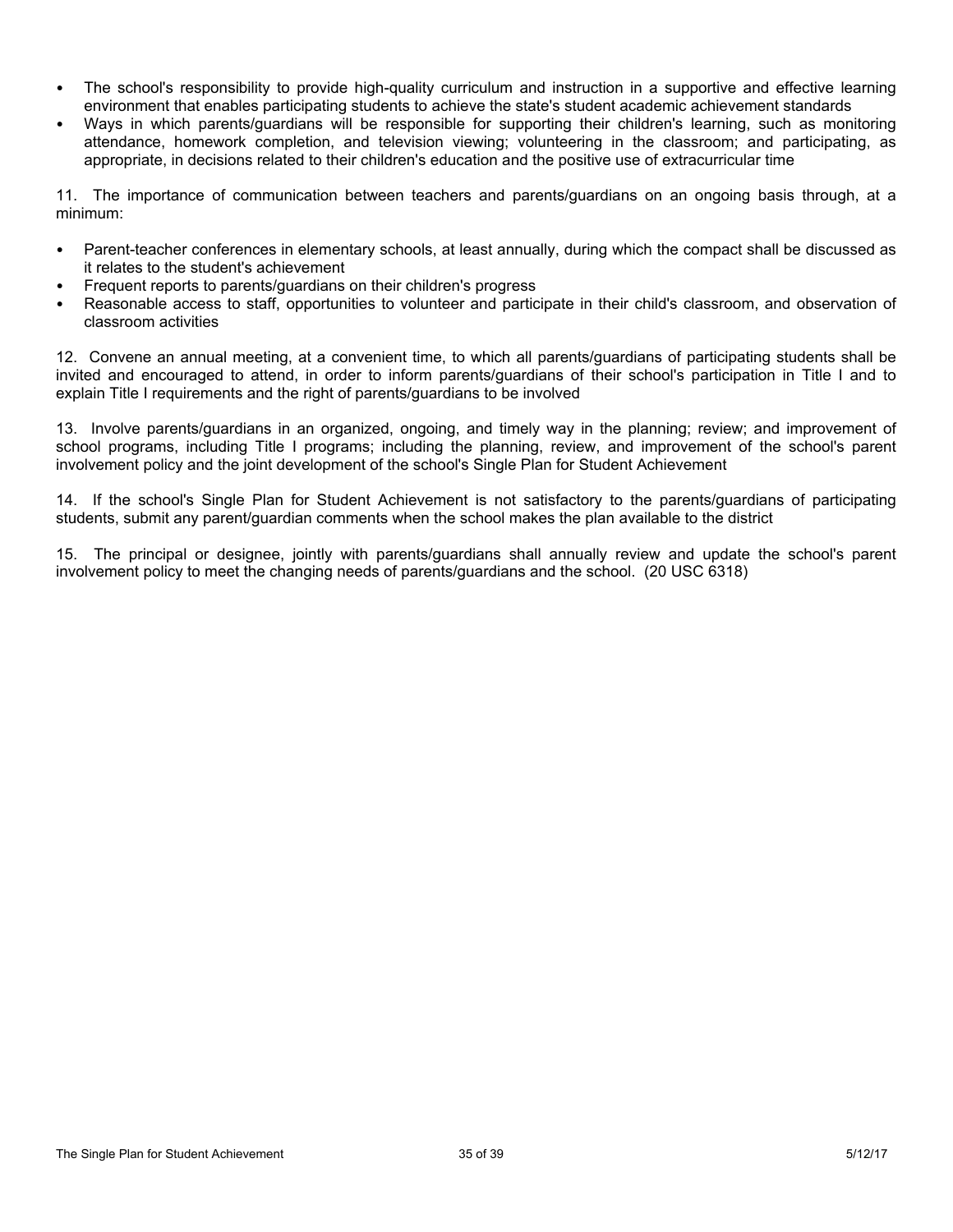## **Appendix G - Home/School Compact**

We, the Hillview community, believe that each of us has an important role to play in our student's school success. Therefore, we agree to carry out the following responsibilities to the best of our ability:

### **Student Pledge:**

I will:

- Come to school each day prepared to do my best and be ready to learn.
- Participate in class activities.
- Take responsibility for completing and returning my class work and homework.
- Review with your parent and discuss the binder reminder including school rules, discipline, responsibilities, and student expectations.
- Respect the school, staff, students and families.

### **Parents Pledge:**

We will:

- Make sure that our child attends school regularly: is on time, and is prepared to learn.
- Know what is expected of our child and what she/he is learning in school.
- Monitor our child's progress and communicate regularly with our child's teacher, checking PowerSchool regularly.
- Encourage, assist and/or read with our child nightly.
- Attend Back-to-School night, parent-teacher conferences and other school events.
- Review with your child and discuss the binder reminder including school rules, discipline, responsibilities, and student expectations.

### **Staff Pledge:**

We will:

- Provide meaningful learning activities that address challenging standards for all students.
- Communicate regularly with you about your child's progress and ways that you can provide assistance.
- Participate in meaningful staff development in effective teaching strategies, addressing the needs of a diverse student body, and working effectively with all members of our learning community.

### **Principal Pledge:**

I will:

- Ensure that meaningful learning experiences that address challenging standards are provided for all students.
- Encourage and facilitate open communication between school and home.
- Provide opportunities and programs and how they can assist at home.
- Allocate adequate resources to ensure that high standards can be met by all children.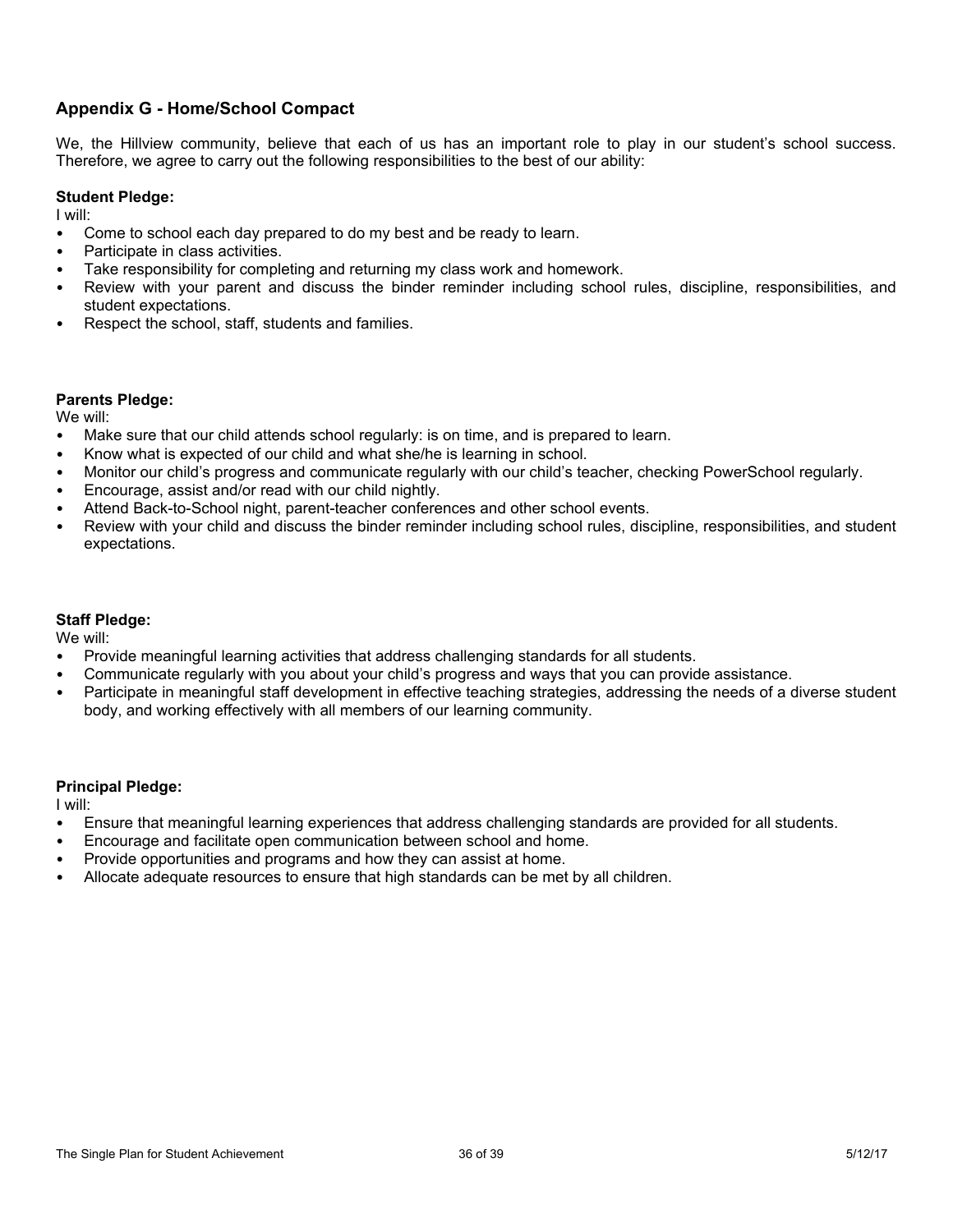## **Appendix H - School Site Council Membership (Hillview Middle School)**

Education Code Section 64001 requires that the SPSA be reviewed and updated at least annually, including proposed expenditures of funds allocated to the through the Consolidated Application, by the school site council. The current make-up of the council is as follows (43):

| <b>Name of Members</b>                | Principal | <b>Classroom</b><br><b>Teacher</b> | <b>Other</b><br><b>School</b><br><b>Staff</b> | <b>Parent or</b><br><b>Community</b><br><b>Member</b> | <b>Secondary</b><br><b>Students</b> |
|---------------------------------------|-----------|------------------------------------|-----------------------------------------------|-------------------------------------------------------|-------------------------------------|
| Rodney Lots / Jennifer Slater-Sanchez | X         |                                    |                                               |                                                       |                                     |
| Louis Denning                         |           | X                                  |                                               |                                                       |                                     |
| Tina Faulk                            |           | X                                  |                                               |                                                       |                                     |
| Laura Johnson                         |           | X                                  |                                               |                                                       |                                     |
| Danita Lewis                          |           |                                    | $\times$                                      |                                                       |                                     |
| <b>Stacy Schmidt</b>                  |           |                                    |                                               | X                                                     |                                     |
| James Rock                            |           |                                    |                                               | X                                                     |                                     |
| <b>Heather Farnes</b>                 |           |                                    |                                               | X                                                     |                                     |
| <b>Brooke Faulk</b>                   |           |                                    |                                               |                                                       | X                                   |
| <b>Riley Briggs</b>                   |           |                                    |                                               |                                                       | X                                   |
| Colin Culver                          |           |                                    |                                               |                                                       | X                                   |
| Numbers of members of each category   |           | 4                                  |                                               | 3                                                     |                                     |

(43) At elementary schools, the school site council must be constituted to ensure parity between (a) the principal, classroom teachers, and other school personnel, and (b) parents of students attending the school or other community members. Classroom teachers must comprise a majority of persons represented under section (a). At secondary schools there must be, in addition, equal numbers of parents or other community members selected by parents, and students. Members must be selected by their peer group.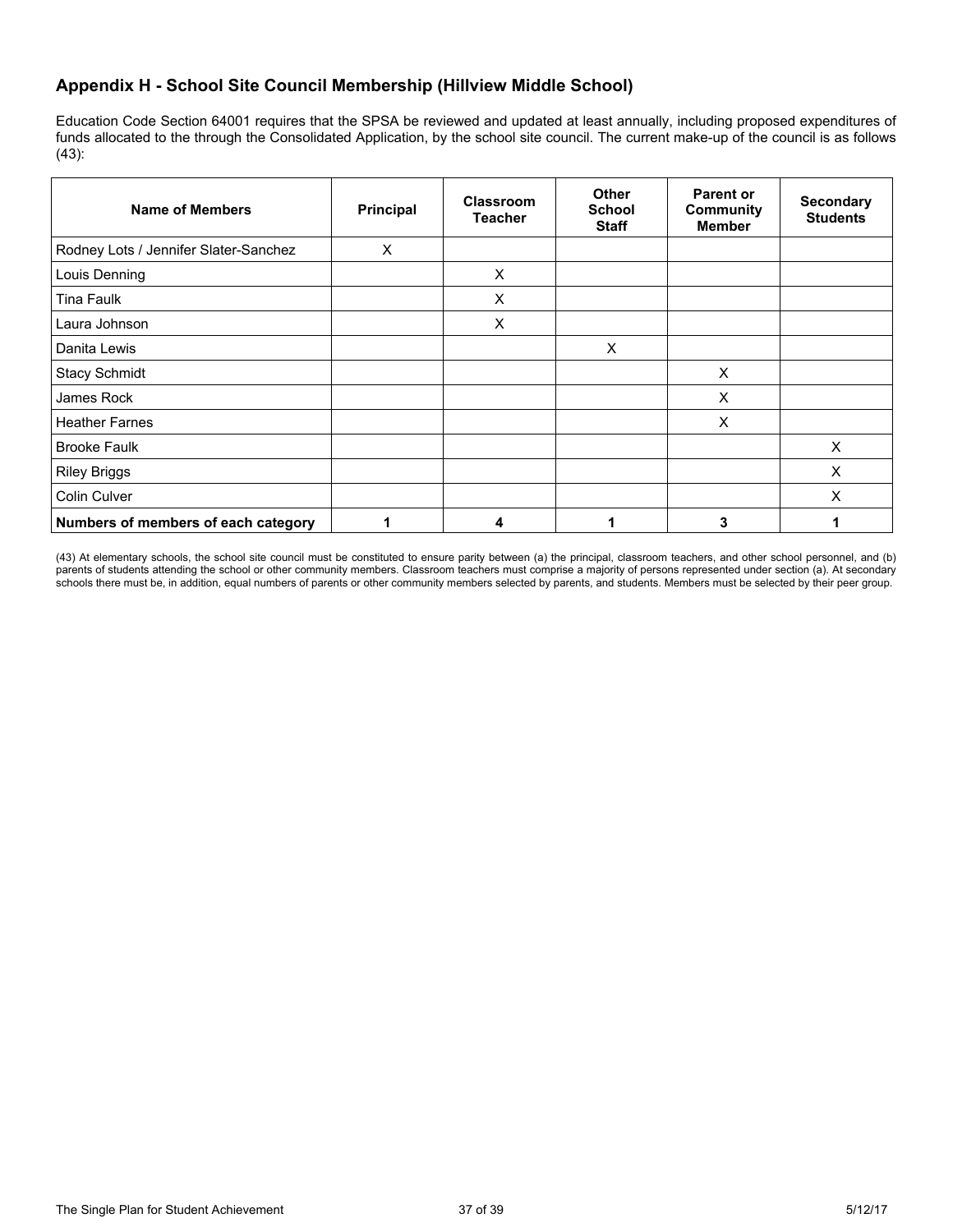### **Appendix I: Single Plan for Student Achievement Annual Evaluation**

Pursuant to California Education Code Section 64001(g), the School Site Council (SSC) must evaluate at least annually the effectiveness of planned activities. In the cycle of continuous improvement of student performance, evaluation of the results of goals will provide data to inform and guide subsequent plans.

Annual evaluation by the SSC and local educational agency (LEA) is a critical part of the continuous cycle of improvement for a school. Furthermore, it is an integral component of the Compensatory Education (CE) Federal Program Monitoring (FPM) review process for Single Plan for Student Achievements (SPSAs). During an FPM

review, the SSC and LEA must be able to provide evidence of the evaluation process to determine if the needs of students are being met by the strategies described in the SPSA.

The SPSA annual evaluation may be a summary description of the school's progress toward implementation of the strategies and actions in the SPSA. The report may also include a data analysis of the school's progress towards its student achievement goals based on local, state, or national assessment data.

During the evaluation process, it is important for the SSC and LEA to exercise caution about jumping to conclusions about the effectiveness or non-effectiveness of specific activities and programs without examining the underlying causes. The SSC and LEA should consider all relevant factors when evaluating the plan, such as the degree of implementation, student enrollment changes, and health and safety issues.

#### **Plan Priorities**

Identify the top priorities of the most recent board approved SPSA. (No more than 2–3.)

Identify the major expenditures supporting these priorities.

#### **Plan Implementation**

Identify strategies in the most recent board approved SPSA that were fully implemented as described in the plan.

Identify strategies in the most recent board approved SPSA that were not fully implemented as described in the plan or were not implemented within the specified timelines.

What specific actions related to those strategies were eliminated or modified during the year?

Identify barriers to full or timely implementation of the strategies identified above.

What actions were undertaken to mitigate those barriers or adjust the plan to overcome them?

What impact did the lack of full or timely implementation of these strategies have on student outcomes? What data did you use to come to this conclusion?

#### **Strategies and Activities**

Identify those strategies or activities that were particularly effective in improving student achievement. What evidence do you have of the direct or indirect impact of the strategies or activities on student achievement?

Identify those strategies or activities that were ineffective or minimally effective in improving student achievement.